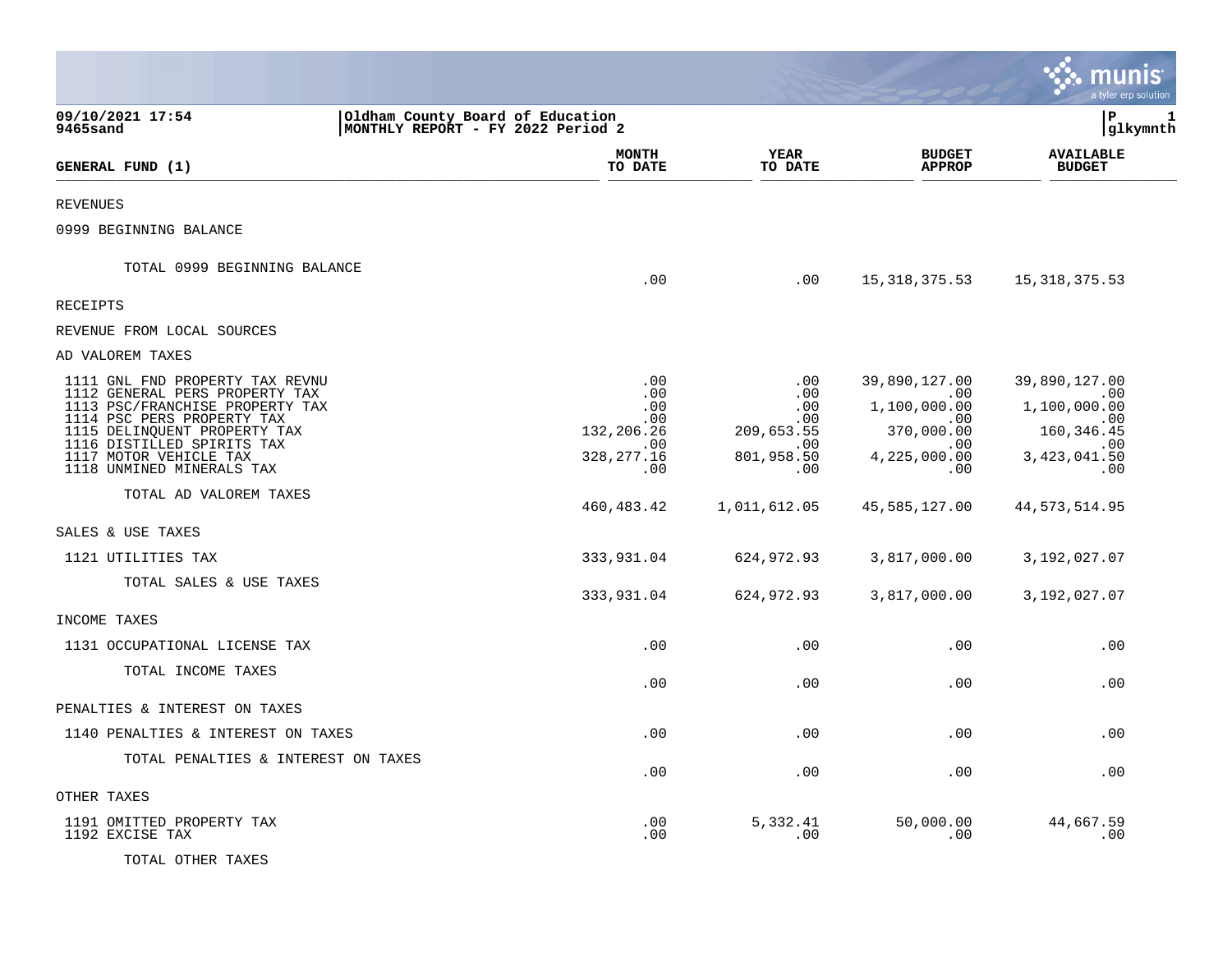|                                                                                                                                                                                          |                                 |                                 |                                 | munis<br>a tyler erp solution     |
|------------------------------------------------------------------------------------------------------------------------------------------------------------------------------------------|---------------------------------|---------------------------------|---------------------------------|-----------------------------------|
| 09/10/2021 17:54<br>Oldham County Board of Education<br>9465sand<br> MONTHLY REPORT - FY 2022 Period 2                                                                                   |                                 |                                 |                                 | lР<br>$\mathbf{2}$<br> glkymnth   |
| GENERAL FUND (1)                                                                                                                                                                         | <b>MONTH</b><br>TO DATE         | YEAR<br>TO DATE                 | <b>BUDGET</b><br><b>APPROP</b>  | <b>AVAILABLE</b><br><b>BUDGET</b> |
|                                                                                                                                                                                          | .00                             | 5,332.41                        | 50,000.00                       | 44,667.59                         |
| REVENUE OTHER LOCAL GOVERNMENT UNITS                                                                                                                                                     |                                 |                                 |                                 |                                   |
| 1280 REVENUE IN LIEU OF TAXES                                                                                                                                                            | .00                             | .00                             | 106,000.00                      | 106,000.00                        |
| TOTAL REVENUE OTHER LOCAL GOVERNMENT UNITS                                                                                                                                               | .00                             | .00                             | 106,000.00                      | 106,000.00                        |
| TUITION                                                                                                                                                                                  |                                 |                                 |                                 |                                   |
| 1310 PS DISTRICT TUITION FRM INDIVS<br>1320 TUIT FRM OTH GOVT SRCS W/IN ST<br>1330 TUIT FRM OTH GOVT SRCS OUT ST<br>1340 TUITION-RESTITUTION                                             | 13,773.08<br>.00<br>.00<br>.00  | 15,685.26<br>.00<br>.00<br>.00  | 180,000.00<br>.00<br>.00<br>.00 | 164, 314.74<br>.00<br>.00<br>.00  |
| TOTAL TUITION                                                                                                                                                                            | 13,773.08                       | 15,685.26                       | 180,000.00                      | 164, 314.74                       |
| TRANSPORTATION                                                                                                                                                                           |                                 |                                 |                                 |                                   |
| 1410 TRANSP FEES FROM INDIVIDUALS<br>1420 TRN FEE FM OTH GVT SRC W/IN ST<br>1430 TRN FEE FRM OTH GVT SRC OUT ST<br>1441 TRANSPORT FRM NON-PUBLIC SCHS<br>1442 TRANSPORT FRM FISCAL COURT | .00<br>.00<br>.00<br>.00<br>.00 | .00<br>.00<br>.00<br>.00<br>.00 | .00<br>.00<br>.00<br>.00<br>.00 | .00<br>.00<br>.00<br>.00<br>.00   |
| TOTAL TRANSPORTATION                                                                                                                                                                     | .00                             | .00                             | .00                             | .00                               |
| EARNINGS ON INVESTMENTS                                                                                                                                                                  |                                 |                                 |                                 |                                   |
| 1510 INTEREST ON INVESTMENTS<br>1540 INVESTMENT INC FROM REAL PRPTY                                                                                                                      | 37, 244.10<br>.00               | 37,691.55<br>.00                | 120,000.00<br>.00               | 82,308.45<br>.00                  |
| TOTAL EARNINGS ON INVESTMENTS                                                                                                                                                            | 37, 244.10                      | 37,691.55                       | 120,000.00                      | 82,308.45                         |
| STUDENT ACTIVITIES                                                                                                                                                                       |                                 |                                 |                                 |                                   |
| 1740 STUDENT PARKING FEES - 75%                                                                                                                                                          | .00                             | .00                             | .00                             | .00                               |
| TOTAL STUDENT ACTIVITIES                                                                                                                                                                 | .00                             | .00                             | .00                             | .00                               |
| COMMUNITY SERVICE ACTIVITIES                                                                                                                                                             |                                 |                                 |                                 |                                   |
| 1800 REVENUE-SPECIAL PROJECTS<br>1819 REVENUE-RESOURCE CENTER                                                                                                                            | .00<br>424.20                   | .00<br>424.20                   | .00<br>12,000.00                | .00<br>11,575.80                  |
| TOTAL COMMUNITY SERVICE ACTIVITIES                                                                                                                                                       | 424.20                          | 424.20                          | 12,000.00                       | 11,575.80                         |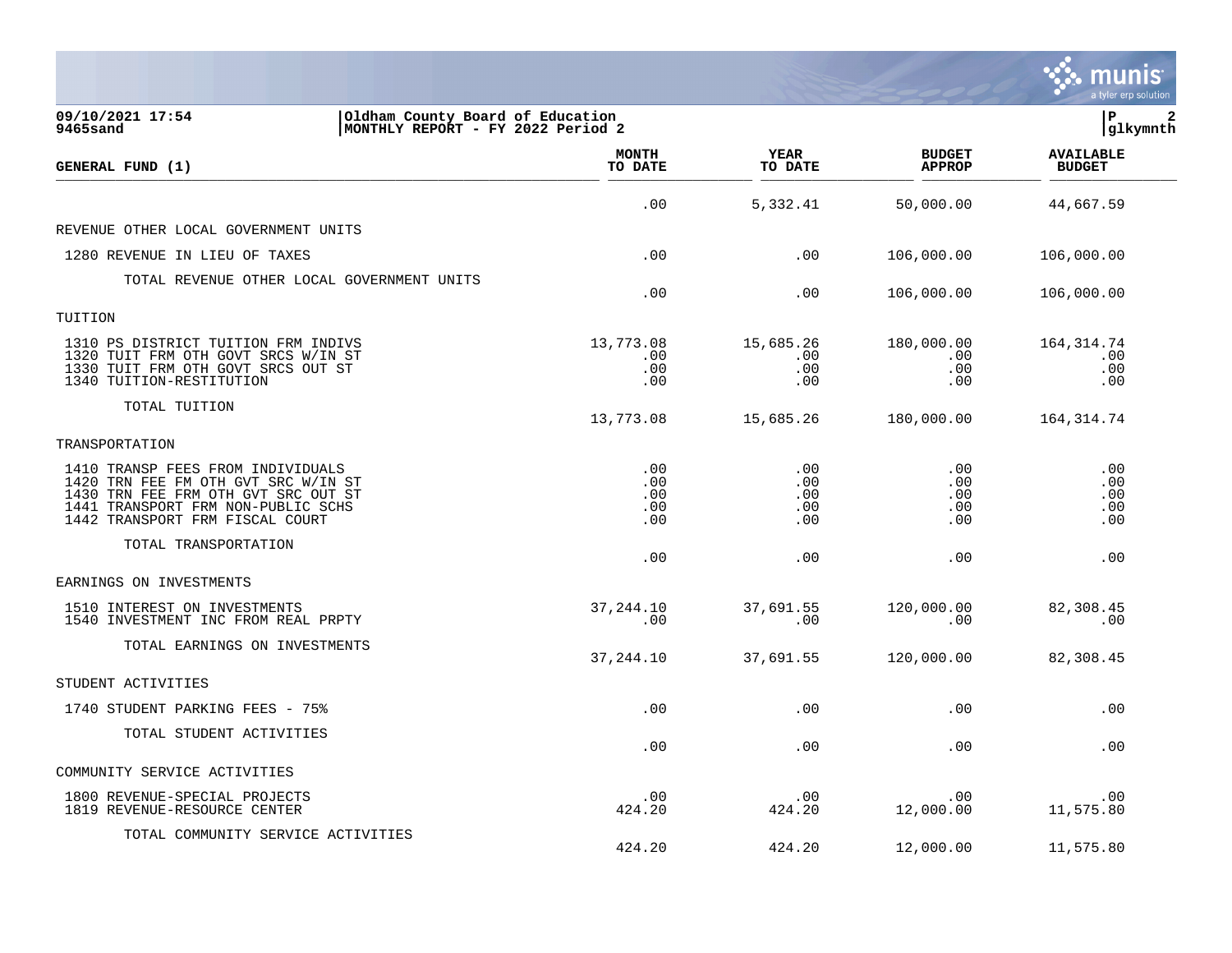

### **09/10/2021 17:54 |Oldham County Board of Education |P 3 9465sand |MONTHLY REPORT - FY 2022 Period 2 |glkymnth**

| GENERAL FUND (1)                                                                                                                                                                                                                                                                                                                                                                                                                                                                                                                                                                                                                                                                                                                                                              | <b>MONTH</b><br>TO DATE                                     | <b>YEAR</b><br>TO DATE                                                                                | <b>BUDGET</b><br><b>APPROP</b>                                                                                                                                                                                                                                                                                                                                                                       | <b>AVAILABLE</b><br><b>BUDGET</b>                                                                                                                                                               |
|-------------------------------------------------------------------------------------------------------------------------------------------------------------------------------------------------------------------------------------------------------------------------------------------------------------------------------------------------------------------------------------------------------------------------------------------------------------------------------------------------------------------------------------------------------------------------------------------------------------------------------------------------------------------------------------------------------------------------------------------------------------------------------|-------------------------------------------------------------|-------------------------------------------------------------------------------------------------------|------------------------------------------------------------------------------------------------------------------------------------------------------------------------------------------------------------------------------------------------------------------------------------------------------------------------------------------------------------------------------------------------------|-------------------------------------------------------------------------------------------------------------------------------------------------------------------------------------------------|
| OTHER REVENUE FROM LOCAL SOURCES                                                                                                                                                                                                                                                                                                                                                                                                                                                                                                                                                                                                                                                                                                                                              |                                                             |                                                                                                       |                                                                                                                                                                                                                                                                                                                                                                                                      |                                                                                                                                                                                                 |
| 1910 REAL PROPERTY RENT INCOME<br>$\begin{array}{cc}\n & -37.35 \\  & -263,559.62 \\  & 00 \\  & 00 \\  & 0\n\end{array}$<br><i>CRVICE</i><br>1911 BUILDING RENTAL<br>1912 BUS RENTAL<br>1919 RENTAL-OTHER<br>1920 CONTRIBUTIONS / DONATIONS<br>1920 CONTRIBUTIONS- BOOSTERS/PTA<br>1925 REIMBURSEMENTS (NON-GVT)<br>1925 REV-ADAPTIVE SCHL REG FEE<br>1925 DAYCARE REVENUE<br>1925 REIMBURSEMENTS/FOOD SERVICE<br>1925 GATE RECEIPTS<br>1925 LOCKER/PARKING REVENUE<br>1925 SCHOOL FEES<br>1925 SCHOOL REVENUE<br>1925 SPORTS PASS<br>1941 TEXTBOOK SALES<br>1942 TEXTBOOK RENTALS<br>1951 MISC REV FRM OTH SCH DST IN ST<br>1952 MSC REV FRM OTH SCH DST OUT ST<br>1970 REV FROM OTHER DEPT IN DISTRIC<br>1980 REFUND OF PRIOR YR EXPENDITURE<br>1990 MISCELLANEOUS REVENUE | .00<br>.00<br>.00<br>.00<br>68, 373.85                      | 1,452.18<br>.00<br>$-131,779.81$<br>.00<br>.00<br>.00<br>.00<br>.00<br>.00<br>.00<br>.00<br>73,028.88 | $\begin{array}{ccc} . & 00 & 2\, , 200\, .00 \\ 1\, , 452\, .18 & 25\, , 000\, .00 \\ 16\, , 453\, .93 & 150\, , 000\, .00 \\ . & 00 & 5\, , 500\, .00 \\ -37\, .34 & 13\, , 000\, .00 \\ \end{array}$<br>$\begin{array}{c} . & 0 & 0 \\ 0 & 0 & 0 \end{array}$<br>$\frac{0}{2}$<br>.00<br>.00<br>$.00 \,$<br>.00<br>.00<br>.00<br>.00<br>.00<br>.00<br>.00<br>.00<br>.00<br>.00<br>.00<br>80,000.00 | 2,200.00<br>23,547.82<br>133,546.07<br>5,500.00<br>13,037.34<br>.00<br>131,779.81<br>.00<br>.00<br>.00<br>.00<br>.00<br>.00<br>.00<br>.00<br>.00<br>.00<br>.00<br>.00<br>.00<br>.00<br>6,971.12 |
| 1999 Preschool Special Project C/O                                                                                                                                                                                                                                                                                                                                                                                                                                                                                                                                                                                                                                                                                                                                            | .00                                                         | .00                                                                                                   | .00                                                                                                                                                                                                                                                                                                                                                                                                  | .00                                                                                                                                                                                             |
| TOTAL OTHER REVENUE FROM LOCAL SOURCES                                                                                                                                                                                                                                                                                                                                                                                                                                                                                                                                                                                                                                                                                                                                        | $-182, 859.98$                                              | $-40,882.16$                                                                                          | 275,700.00                                                                                                                                                                                                                                                                                                                                                                                           | 316,582.16                                                                                                                                                                                      |
| TOTAL REVENUE FROM LOCAL SOURCES                                                                                                                                                                                                                                                                                                                                                                                                                                                                                                                                                                                                                                                                                                                                              | 662,995.86                                                  | 1,654,836.24                                                                                          | 50,145,827.00                                                                                                                                                                                                                                                                                                                                                                                        | 48,490,990.76                                                                                                                                                                                   |
| REVENUE FROM STATE SOURCES                                                                                                                                                                                                                                                                                                                                                                                                                                                                                                                                                                                                                                                                                                                                                    |                                                             |                                                                                                       |                                                                                                                                                                                                                                                                                                                                                                                                      |                                                                                                                                                                                                 |
| STATE PROGRAM                                                                                                                                                                                                                                                                                                                                                                                                                                                                                                                                                                                                                                                                                                                                                                 |                                                             |                                                                                                       |                                                                                                                                                                                                                                                                                                                                                                                                      |                                                                                                                                                                                                 |
| 3111 SEEK PROGRAM                                                                                                                                                                                                                                                                                                                                                                                                                                                                                                                                                                                                                                                                                                                                                             | 3,286,413.00                                                | 6,572,826.00                                                                                          | 39,310,834.00                                                                                                                                                                                                                                                                                                                                                                                        | 32,738,008.00                                                                                                                                                                                   |
| TOTAL STATE PROGRAM                                                                                                                                                                                                                                                                                                                                                                                                                                                                                                                                                                                                                                                                                                                                                           | 3,286,413.00                                                | 6,572,826.00                                                                                          | 39, 310, 834.00                                                                                                                                                                                                                                                                                                                                                                                      | 32,738,008.00                                                                                                                                                                                   |
| OTHER STATE FUNDING                                                                                                                                                                                                                                                                                                                                                                                                                                                                                                                                                                                                                                                                                                                                                           |                                                             |                                                                                                       |                                                                                                                                                                                                                                                                                                                                                                                                      |                                                                                                                                                                                                 |
| 3121 VOCATIONAL TRAVEL<br>3122 VOCATIONAL TRANSPORTATION<br>3123 STATE VOCATIONAL SCHOOL<br>3124 DIST VOCATIONAL SCHOOL<br>3125 BUS DRVR TRAINING REIMB<br>3126 SUB SALARY REIMB (STATE)<br>3127 FLEXIBLE SPENDING REFUND<br>3128 AUDIT REIMBURSEMENT<br>3129 KSB/KSD TRANSP REIMBURSEMENT                                                                                                                                                                                                                                                                                                                                                                                                                                                                                    | .00<br>.00<br>.00<br>.00<br>.00<br>.00<br>.00<br>.00<br>.00 | .00<br>.00<br>.00<br>.00<br>.00<br>.00<br>.00                                                         | $.00 \,$<br>22,000.00<br>$.00 \,$<br>.00<br>.00<br>.00<br>$.00 \,$<br>.00<br>.00                                                                                                                                                                                                                                                                                                                     | .00<br>22,000.00<br>.00<br>.00<br>.00<br>.00<br>.00<br>.00<br>.00                                                                                                                               |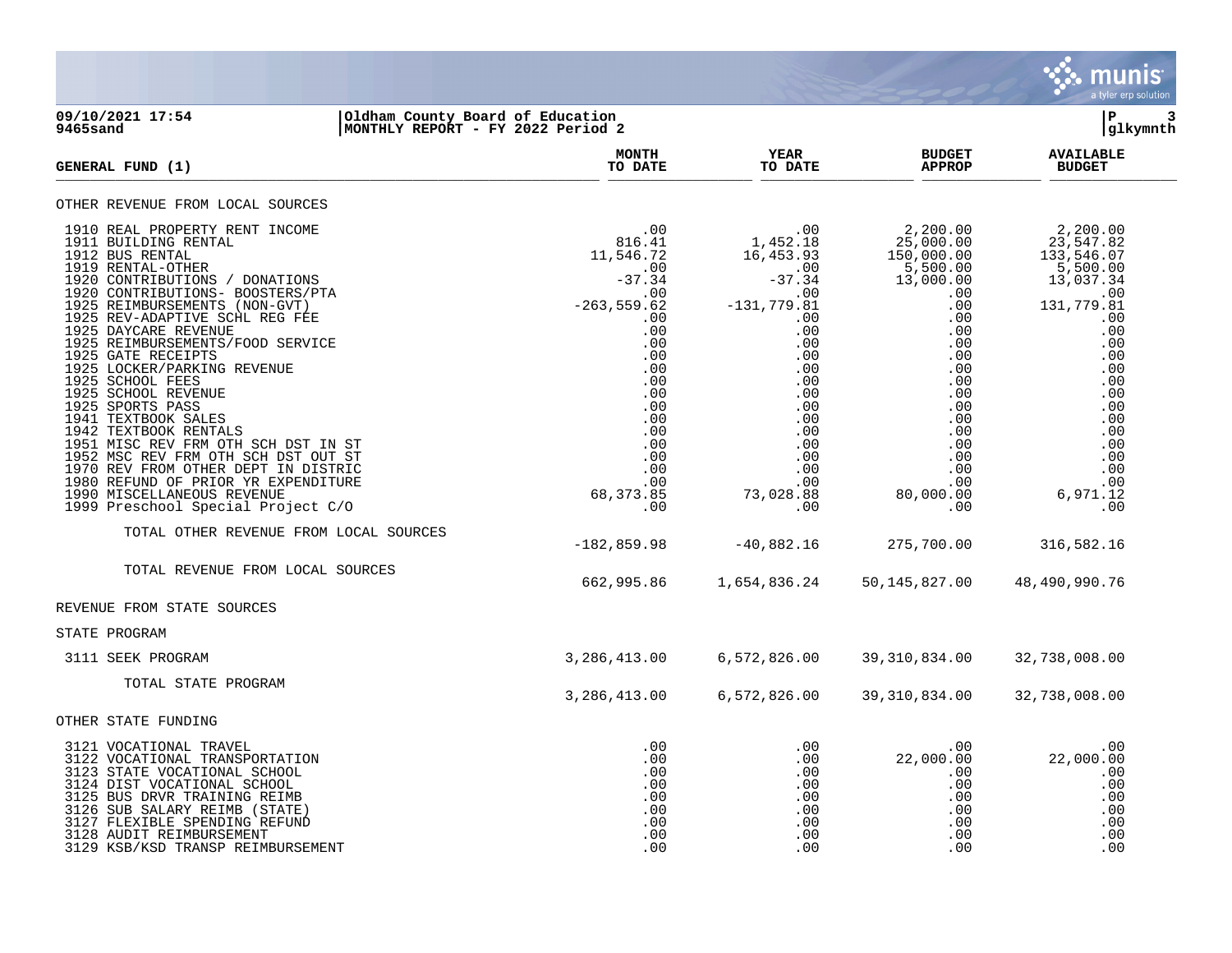

**09/10/2021 17:54 |Oldham County Board of Education |P 4** MONTHLY REPORT - FY 2022 Period 2  **MONTH AVAILABLE YEAR BUDGET** AVAILABLE **GENERAL FUND (1) TO DATE TO DATE APPROP BUDGET**  TO DATE THE RESERVED FOND (1) TOTAL OTHER STATE FUNDING .00 .00 22,000.00 22,000.00 EXPENDITURE REIMBURSEMENTS 3130 NATL BD CERT TEACHER SUPPLEMNT .00 .00 150,000.00 150,000.00 3131 TEXTBOOK REIMBURSEMENT TOTAL EXPENDITURE REIMBURSEMENTS .00 .00 150,000.00 150,000.00 REVENUE IN LIEU OF TAXES/STATE 3800 REV-IN LIEU OF TAX-STATE 7,807.00 15,612.17 93,636.00 78,023.83 TOTAL REVENUE IN LIEU OF TAXES/STATE 7,807.00 15,612.17 93,636.00 78,023.83 REVENUE ON BEHALF PAYMENTS 3900 REVENUE-ON BEHALF PMTS-STATE .00 .00 30,928,300.00 30,928,300.00 TOTAL REVENUE ON BEHALF PAYMENTS .00 .00 30,928,300.00 30,928,300.00 TOTAL REVENUE FROM STATE SOURCES 3,294,220.00 6,588,438.17 70,504,770.00 63,916,331.83 REVENUE FROM FEDERAL SOURCES UNRESTRICTED DIRECT 4100 UNRESTRICTED DIRECT FEDERAL .00 .00 .00 .00 TOTAL UNRESTRICTED DIRECT .00 .00 .00 .00 RESTRICTED THROUGH THE STATE 4500 RESTRICTED FED THRU STATE -18,692.48 -17,813.20 5,000.00 22,813.20 TOTAL RESTRICTED THROUGH THE STATE -18,692.48 -17,813.20 5,000.00 22,813.20 FEDERAL REIMBURSEMENT 4810 MEDICAID REIMBURSEMENT -36,240.00 -36,195.00 300,000.00 336,195.00 TOTAL FEDERAL REIMBURSEMENT -36,240.00 -36,195.00 300,000.00 336,195.00 TOTAL REVENUE FROM FEDERAL SOURCES

-54,932.48 -54,008.20 305,000.00 359,008.20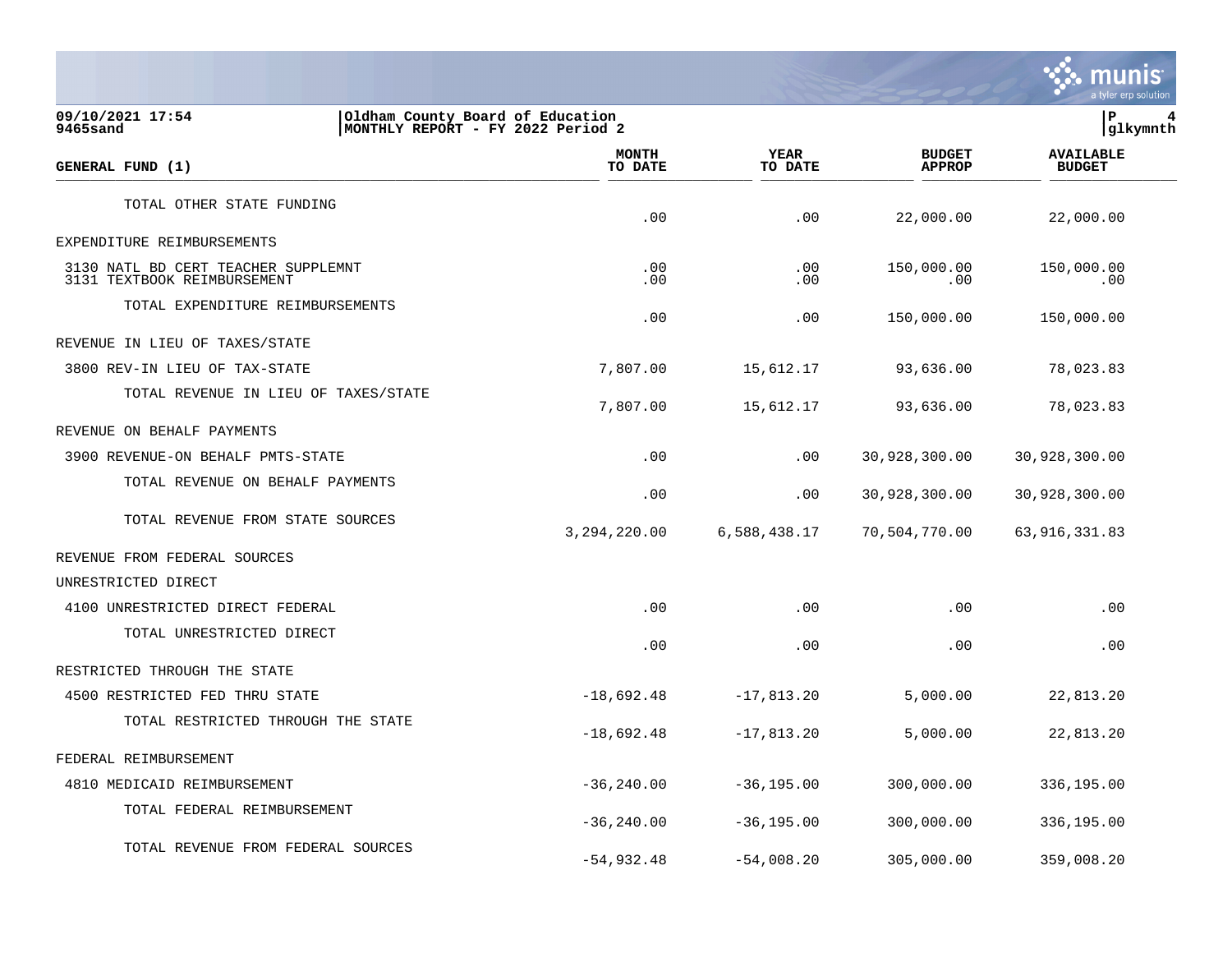|                                                                                                                                                                                                                                                                              |                                                      |                                                              |                                                              | munis<br>a tyler erp solution                                 |
|------------------------------------------------------------------------------------------------------------------------------------------------------------------------------------------------------------------------------------------------------------------------------|------------------------------------------------------|--------------------------------------------------------------|--------------------------------------------------------------|---------------------------------------------------------------|
| 09/10/2021 17:54<br>Oldham County Board of Education<br>MONTHLY REPORT - FY 2022 Period 2<br>9465sand                                                                                                                                                                        |                                                      |                                                              |                                                              | ΙP<br>5<br>glkymnth                                           |
| GENERAL FUND (1)                                                                                                                                                                                                                                                             | <b>MONTH</b><br>TO DATE                              | YEAR<br>TO DATE                                              | <b>BUDGET</b><br><b>APPROP</b>                               | <b>AVAILABLE</b><br><b>BUDGET</b>                             |
| OTHER RECEIPTS                                                                                                                                                                                                                                                               |                                                      |                                                              |                                                              |                                                               |
| INTERFUND TRANSFERS                                                                                                                                                                                                                                                          |                                                      |                                                              |                                                              |                                                               |
| 5210 FUND TRANSFER<br>5210 TRANSFER IN - SALARIES<br>5220 INDIRECT COSTS TRANSFER                                                                                                                                                                                            | .00<br>.00<br>1,668.00                               | 20,000.00<br>.00<br>1,668.00                                 | 20,000.00<br>.00<br>190,036.37                               | .00<br>.00<br>188, 368.37                                     |
| TOTAL INTERFUND TRANSFERS                                                                                                                                                                                                                                                    | 1,668.00                                             | 21,668.00                                                    | 210,036.37                                                   | 188, 368. 37                                                  |
| SALE OR COMP FOR LOSS OF ASSETS                                                                                                                                                                                                                                              |                                                      |                                                              |                                                              |                                                               |
| 5311 SALE OF LAND & IMPROVEMENTS<br>5312 LOSS COMP - LAND & IMPROVEMNTS<br>5331 SALE OF BUILDINGS<br>5332 INSUR COMP - BUILDINGS<br>5341 SALE OF EQUIPMENT ETC<br>5341 SALE OF SURPLUS EQ-ONLINE AUCT<br>5341 DISPOSAL PROCEEDS - TECH EQ<br>5342 INSUR COMP - EQUIPMENT ETC | .00<br>.00<br>.00<br>.00<br>.00<br>.00<br>.00<br>.00 | .00<br>.00<br>.00<br>.00<br>.00<br>1,254.77<br>920.09<br>.00 | .00<br>.00<br>.00<br>.00<br>.00<br>500.00<br>1,500.00<br>.00 | .00<br>.00<br>.00<br>.00<br>.00<br>$-754.77$<br>579.91<br>.00 |
| TOTAL SALE OR COMP FOR LOSS OF ASSETS                                                                                                                                                                                                                                        | .00                                                  | 2,174.86                                                     | 2,000.00                                                     | $-174.86$                                                     |
| CAPITAL LEASE PROCEEDS                                                                                                                                                                                                                                                       |                                                      |                                                              |                                                              |                                                               |
| 5500 CAPITAL LEASE PROCEEDS                                                                                                                                                                                                                                                  | .00.                                                 | .00                                                          | .00                                                          | .00                                                           |
| TOTAL CAPITAL LEASE PROCEEDS                                                                                                                                                                                                                                                 | .00                                                  | .00                                                          | .00                                                          | .00                                                           |
| TOTAL OTHER RECEIPTS                                                                                                                                                                                                                                                         | 1,668.00                                             | 23,842.86                                                    | 212,036.37                                                   | 188, 193. 51                                                  |
| TOTAL RECEIPTS                                                                                                                                                                                                                                                               | 3,903,951.38                                         | 8, 213, 109.07                                               | 121,167,633.37                                               | 112,954,524.30                                                |
| TOTAL REVENUE                                                                                                                                                                                                                                                                | 3,903,951.38                                         | 8, 213, 109.07                                               | 136,486,008.90                                               | 128, 272, 899.83                                              |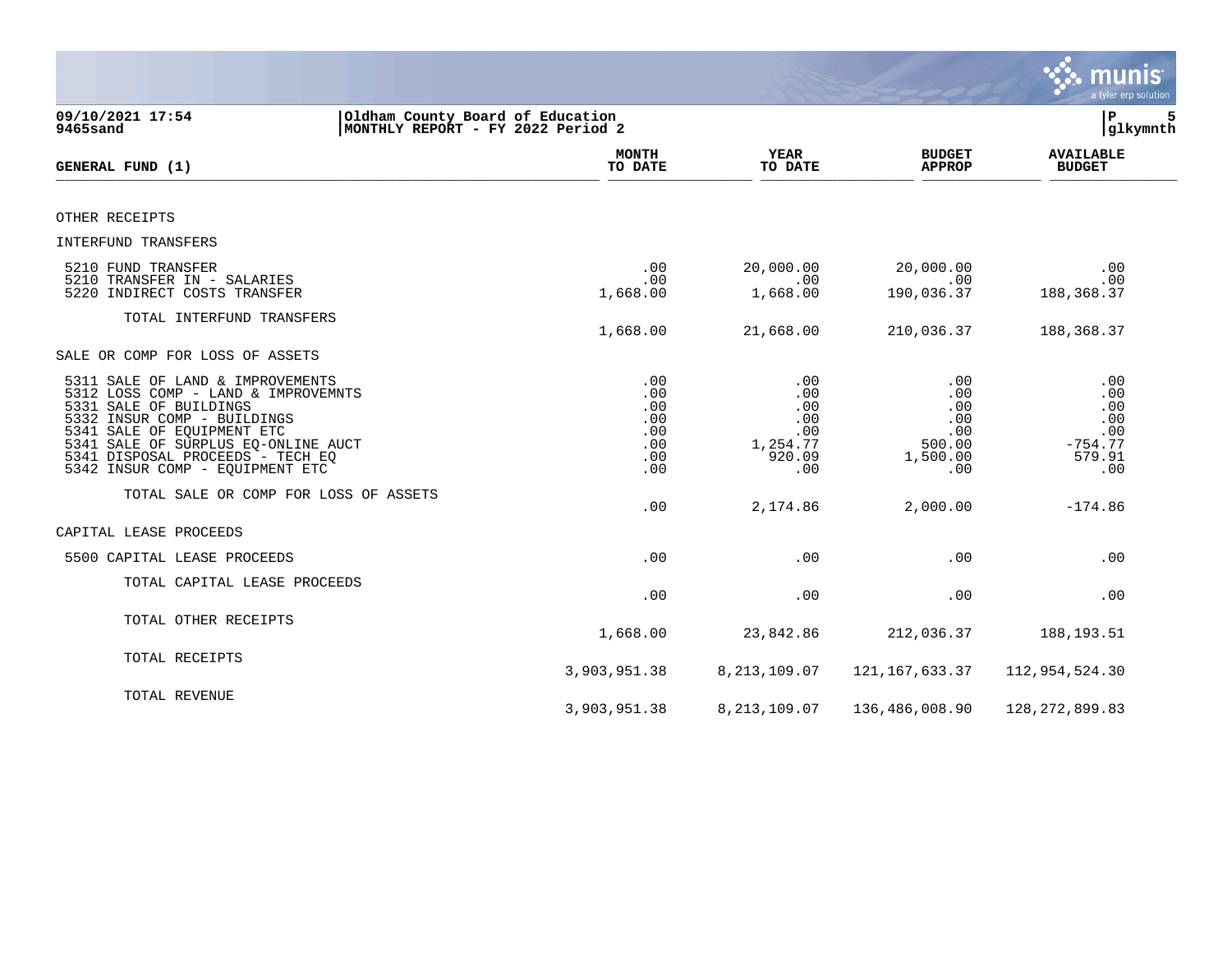|                                                                                                                                                                                                                                                                                                                   |                                                                                                                   |                                                                                                                            |                                                                                                                                                   | <b>munis</b><br>a tyler erp solution                                                                                                         |
|-------------------------------------------------------------------------------------------------------------------------------------------------------------------------------------------------------------------------------------------------------------------------------------------------------------------|-------------------------------------------------------------------------------------------------------------------|----------------------------------------------------------------------------------------------------------------------------|---------------------------------------------------------------------------------------------------------------------------------------------------|----------------------------------------------------------------------------------------------------------------------------------------------|
| 09/10/2021 17:54<br>Oldham County Board of Education<br>MONTHLY REPORT - FY 2022 Period 2<br>9465sand                                                                                                                                                                                                             |                                                                                                                   |                                                                                                                            |                                                                                                                                                   | ∣P<br>6<br> glkymnth                                                                                                                         |
| GENERAL FUND (1)                                                                                                                                                                                                                                                                                                  | <b>MONTH</b><br>TO DATE                                                                                           | <b>YEAR</b><br>TO DATE                                                                                                     | <b>BUDGET</b><br><b>APPROP</b>                                                                                                                    | <b>AVAILABLE</b><br><b>BUDGET</b>                                                                                                            |
| EXPENDITURES                                                                                                                                                                                                                                                                                                      |                                                                                                                   |                                                                                                                            |                                                                                                                                                   |                                                                                                                                              |
| 1000 INSTRUCTION                                                                                                                                                                                                                                                                                                  |                                                                                                                   |                                                                                                                            |                                                                                                                                                   |                                                                                                                                              |
| 0100<br>SALARIES PERSONNEL SERVICES<br>0200<br>EMPLOYEE BENEFITS<br>0280<br>ON-BEHALF<br>0300<br>PURCHASED PROF AND TECH SERV<br>0400<br>PURCHASED PROPERTY SERVICES<br>0500<br>OTHER PURCHASED SERVICES<br>0600<br>SUPPLIES<br>0700<br>PROPERTY<br>0800<br>DEBT SERVICE AND MISCELLANEOUS<br>0900<br>OTHER ITEMS | 1,851,783.39<br>136,207.82<br>.00<br>10,366.50<br>26,068.82<br>4,822.12<br>82,825.22<br>8,013.30<br>709.49<br>.00 | 1,949,834.10<br>149,747.78<br>$\sim 00$<br>16,666.50<br>37,103.29<br>6,700.09<br>190,361.56<br>8,013.30<br>6,759.93<br>.00 | 43,632,747.10<br>3,471,225.19<br>26,659,500.00<br>$110, 811.92$<br>$228, 100.00$<br>$68, 430.00$<br>2,747,554.77<br>37,513.30<br>79,712.56<br>.00 | 41,682,913.00<br>3,321,477.41<br>26,659,500.00<br>94,145.42<br>190,996.71<br>61,729.91<br>2,557,193.21<br>29,500.00<br>72,952.63<br>.00      |
| TOTAL 1000<br>INSTRUCTION                                                                                                                                                                                                                                                                                         | 2,120,796.66                                                                                                      | 2,365,186.55                                                                                                               | 77,035,594.84                                                                                                                                     | 74,670,408.29                                                                                                                                |
| 2100<br>STUDENT SUPPORT SERVICES                                                                                                                                                                                                                                                                                  |                                                                                                                   |                                                                                                                            |                                                                                                                                                   |                                                                                                                                              |
| SALARIES PERSONNEL SERVICES<br>0100<br>EMPLOYEE BENEFITS<br>0200<br>0280<br>ON-BEHALF<br>0300<br>PURCHASED PROF AND TECH SERV<br>0400<br>PURCHASED PROPERTY SERVICES<br>0500<br>OTHER PURCHASED SERVICES<br>0600<br>SUPPLIES<br>0700<br>PROPERTY<br>0800<br>DEBT SERVICE AND MISCELLANEOUS                        | 381,448.23<br>31,084.62<br>.00<br>165.00<br>$.00 \,$<br>.00<br>.00<br>.00<br>.00                                  | 441,190.79<br>37,271.92<br>.00<br>$-118.50$<br>.00<br>.00<br>17,016.96<br>00<br>.00                                        | 6,229,380.40<br>593,950.44<br>881,600.00<br>367,610.00<br>300.00<br>6,030.00<br>24,497.00<br>.00<br>$.00 \,$                                      | 5,788,189.61<br>556,678.52<br>881,600.00<br>367,728.50<br>300.00<br>6,030.00<br>7,480.04<br>.00<br>.00                                       |
| TOTAL 2100 STUDENT SUPPORT SERVICES                                                                                                                                                                                                                                                                               | 412,697.85                                                                                                        | 495,361.17                                                                                                                 | 8,103,367.84                                                                                                                                      | 7,608,006.67                                                                                                                                 |
| INSTRUCTIONAL STAFF SUPP SERV<br>2200                                                                                                                                                                                                                                                                             |                                                                                                                   |                                                                                                                            |                                                                                                                                                   |                                                                                                                                              |
| 0100<br>SALARIES PERSONNEL SERVICES<br>0200<br>EMPLOYEE BENEFITS<br>0280<br>ON-BEHALF<br>0300<br>PURCHASED PROF AND TECH SERV<br>0400<br>PURCHASED PROPERTY SERVICES<br>0500<br>OTHER PURCHASED SERVICES<br>0600<br>SUPPLIES<br>0700<br>PROPERTY<br>0800 DEBT SERVICE AND MISCELLANEOUS                           | 214,147.45<br>16,381.30<br>.00<br>695.00<br>.00<br>424.27<br>121,746.81<br>.00<br>.00                             | 260, 117.65<br>22,685.28<br>$\overline{00}$<br>1,845.00<br>00.<br>78 PS<br>639.85<br>289, 554. 25<br>.00<br>1,253.54       | 3, 264, 176.96<br>274,286.56<br>629,400.00<br>48,500.00<br>$31,900.00$<br>581 377 00<br>.00<br>11,043.76                                          | 3,004,059.31<br>251,601.28<br>629,400.00<br>46,655.00<br>$\begin{array}{c} .00 \\ 31,260.15 \\ 291,000 \end{array}$<br>$\sim 00$<br>9,790.22 |
| TOTAL 2200 INSTRUCTIONAL STAFF SUPP SERV                                                                                                                                                                                                                                                                          |                                                                                                                   |                                                                                                                            |                                                                                                                                                   |                                                                                                                                              |
|                                                                                                                                                                                                                                                                                                                   | 353, 394.83                                                                                                       | 576,095.57                                                                                                                 | 4,840,684.28                                                                                                                                      | 4,264,588.71                                                                                                                                 |
| DISTRICT ADMIN SUPPORT<br>2300                                                                                                                                                                                                                                                                                    |                                                                                                                   |                                                                                                                            |                                                                                                                                                   |                                                                                                                                              |
| 0100<br>SALARIES PERSONNEL SERVICES<br>EMPLOYEE BENEFITS<br>0200<br>0280<br>ON-BEHALF                                                                                                                                                                                                                             | 40,142.76<br>610.14<br>.00                                                                                        | 85,252.66<br>5,425.56<br>$.00 \,$                                                                                          | 515,646.00<br>242, 447.85<br>90,000.00                                                                                                            | 430, 393.34<br>237,022.29<br>90,000.00                                                                                                       |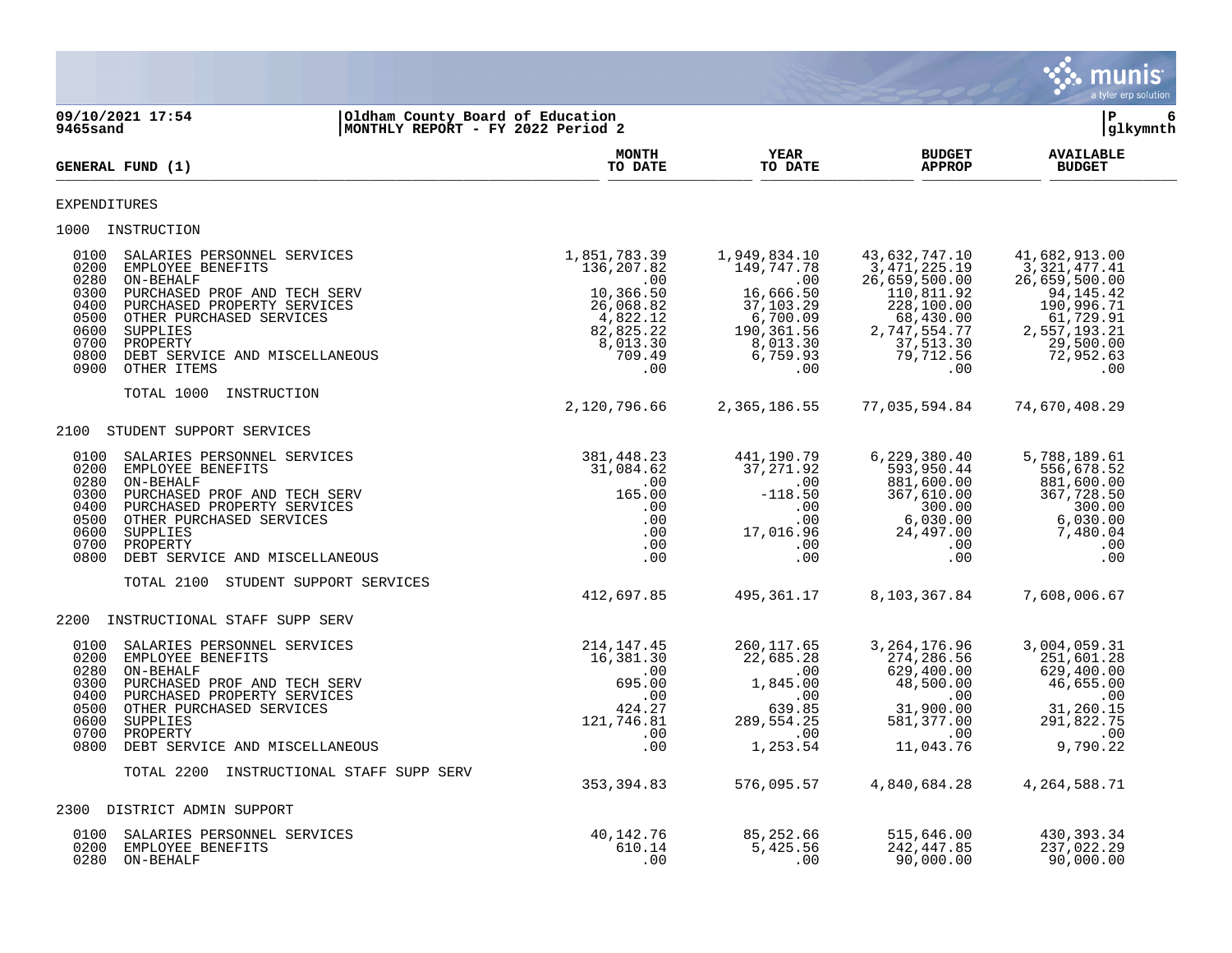

### **09/10/2021 17:54 |Oldham County Board of Education |P 7 9465sand |MONTHLY REPORT - FY 2022 Period 2 |glkymnth**

|                                                              | GENERAL FUND (1)                                                                                                                                                                                                                                                                                                                                                                                               | <b>MONTH</b><br>TO DATE                                                                            | <b>YEAR</b><br>TO DATE                                                                                                                                                                                                                               | <b>BUDGET</b><br><b>APPROP</b>                                                                                                                                                                                                                                                                            | <b>AVAILABLE</b><br><b>BUDGET</b>                                                                                   |  |
|--------------------------------------------------------------|----------------------------------------------------------------------------------------------------------------------------------------------------------------------------------------------------------------------------------------------------------------------------------------------------------------------------------------------------------------------------------------------------------------|----------------------------------------------------------------------------------------------------|------------------------------------------------------------------------------------------------------------------------------------------------------------------------------------------------------------------------------------------------------|-----------------------------------------------------------------------------------------------------------------------------------------------------------------------------------------------------------------------------------------------------------------------------------------------------------|---------------------------------------------------------------------------------------------------------------------|--|
| 0300<br>0400<br>0500<br>0600<br>0700<br>0840                 | RV<br>IS<br>IEOUS<br>PURCHASED PROF AND TECH SERV<br>PURCHASED PROPERTY SERVICES<br>OTHER PURCHASED SERVICES<br>SUPPLIES<br>PROPERTY<br>0800 DEBT SERVICE AND MISCELLANEOUS<br>CONTINGENCY<br>0900 OTHER ITEMS                                                                                                                                                                                                 | 5,872.84<br>3,854.82<br>1,851.90<br>22,843.80<br>.00<br>11,636.49<br>.00<br>.00                    | 11,820.68<br>6,802.98<br>91, 348.12<br>31, 205.92<br>$31, 205.92$<br>$31, 205.92$<br>$45, 640.73$<br>$.00$<br>$.00$<br>45,640.73<br>.00<br>.00                                                                                                       | 773,059.00<br>46,000.00<br>382,888.00<br>92,173.84<br>2,700.00<br>74,785.00<br>5.00<br>00.<br>00.                                                                                                                                                                                                         | 761,238.32<br>39,197.02<br>291,540.68<br>$60,967.92$<br>2,700.00<br>2,144.27<br>29, 144. 27<br>.00<br>.00           |  |
|                                                              | TOTAL 2300<br>DISTRICT ADMIN SUPPORT                                                                                                                                                                                                                                                                                                                                                                           | 86,812.75                                                                                          |                                                                                                                                                                                                                                                      | 277,496.65 2,219,700.49 1,942,203.84                                                                                                                                                                                                                                                                      |                                                                                                                     |  |
| 2400                                                         | SCHOOL ADMIN SUPPORT                                                                                                                                                                                                                                                                                                                                                                                           |                                                                                                    |                                                                                                                                                                                                                                                      |                                                                                                                                                                                                                                                                                                           |                                                                                                                     |  |
| 0100<br>0200<br>0280<br>0300<br>0400<br>0500<br>0700<br>0800 | SALARIES PERSONNEL SERVICES<br>EMPLOYEE BENEFITS<br>ON-BEHALF<br>PURCHASED PROF AND TECH SERV<br>PURCHASED PROPERTY SERVICES<br>OTHER PURCHASED SERVICES<br>0600 SUPPLIES<br>PROPERTY<br>DEBT SERVICE AND MISCELLANEOUS                                                                                                                                                                                        |                                                                                                    | 798,384.89<br>95,908.52<br>$\cdot$ 0.0<br>.00<br>$\begin{array}{cccc} . & 00 & & & . & 00 \ . & 00 & & & . & 00 \ . & 00 & & & & . & 00 \ . & 00 & & & & . & 00 \ . & 00 & & & & . & 00 \ . & 00 & & & & . & 00 \ . & 00 & & & & . & 00 \end{array}$ | 6,010,919.56<br>809,061.00<br>1,040,300.00<br>.00<br>.00<br>$\begin{array}{c} .00\ .00\ .00\ .00 \end{array}$<br>.00                                                                                                                                                                                      | 5, 212, 534.67<br>713,152.48<br>1,040,300.00<br>.00<br>.00<br>.00<br>.00<br>.00<br>.00                              |  |
|                                                              | SCHOOL ADMIN SUPPORT<br>TOTAL 2400                                                                                                                                                                                                                                                                                                                                                                             | 509,445.39 894,293.41                                                                              |                                                                                                                                                                                                                                                      | 7,860,280.56                                                                                                                                                                                                                                                                                              | 6,965,987.15                                                                                                        |  |
|                                                              | 2500 BUSINESS SUPPORT SERVICES                                                                                                                                                                                                                                                                                                                                                                                 |                                                                                                    |                                                                                                                                                                                                                                                      |                                                                                                                                                                                                                                                                                                           |                                                                                                                     |  |
| 0100<br>0280<br>0300<br>0400<br>0500<br>0700                 | EES<br>117, 584.91<br>35, 661.19<br>.00<br>.00<br>.00<br>5, 173.25<br>.00<br>2, 915.92<br>78, 647.08<br>-54, 228.27<br>.07<br>.07<br>5, 223.47<br>.07<br>SALARIES PERSONNEL SERVICES<br>0200 EMPLOYEE BENEFITS<br>ON-BEHALF<br>PURCHASED PROF AND TECH SERV<br>PURCHASED PROPERTY SERVICES<br>OTHER PURCHASED SERVICES<br>0600 SUPPLIES<br>PROPERTY<br>0800 DEBT SERVICE AND MISCELLANEOUS<br>0900 OTHER ITEMS | .00                                                                                                | 229, 156. 14<br>63,303.19<br>.00                                                                                                                                                                                                                     | 1,958,546.00<br>484,308.52<br>233,000.00<br>$\begin{array}{cccc} 17,799.25 & 233,000.00 & 233,000.00 \ 17,799.25 & 171,836.00 & 154,036.75 \ 71,41.00 & 7,791.00 & 7,017.00 \ 47,494.97 & 379,123.62 & 331,628.65 \ 474,431.73 & 3,263,657.50 & 2,789,225.77 \ -3,654.53 & 124,908.44 & 128,562.97 \ 15,$ | 1,729,389.86<br>421,005.33<br>233,000.00                                                                            |  |
|                                                              | TOTAL 2500<br>BUSINESS SUPPORT SERVICES                                                                                                                                                                                                                                                                                                                                                                        | 210,977.55                                                                                         | 844,568.22                                                                                                                                                                                                                                           | 6,631,911.15                                                                                                                                                                                                                                                                                              | 5,787,342.93                                                                                                        |  |
| 2600                                                         | PLANT OPERATIONS AND MAINTENANCE                                                                                                                                                                                                                                                                                                                                                                               |                                                                                                    |                                                                                                                                                                                                                                                      |                                                                                                                                                                                                                                                                                                           |                                                                                                                     |  |
| 0200<br>0280<br>0300<br>0400<br>0600                         | SALARIES PERSONNEL SERVICES<br>EMPLOYEE BENEFITS<br>ON-BEHALF<br>PURCHASED PROF AND TECH SERV<br>PURCHASED PROPERTY SERVICES<br>OTHER PURCHASED SERVICES<br>SUPPLIES<br>0100 SALARIES PERSONNEL SERVICES<br>0500 OTHER PURCHASED SERVICES<br>SUPPLIES<br>0700 PROPERTY                                                                                                                                         | 284,931.62<br>97,729.20<br>$\overline{00}$<br>.00<br>68,701.61<br>386.60<br>227,905.36<br>9,168.00 | $\begin{array}{cc}\n 2 & 569,739.45 \\  9 & 193,360.38 \\  & .00 \\  & .00\n \end{array}$<br>.00<br>68,643.44<br>423, 365.56<br>9,168.00                                                                                                             | 3, 512, 718.84<br>$1,213,804$<br>631,000.00<br>17,300.00<br>953,055.50<br>337,771.00<br>2,368,498.04<br>177,044.24                                                                                                                                                                                        | 2,942,979.39<br>1,020,441.62<br>631,000.00<br>17,300.00<br>798, 417.31<br>269, 127.56<br>1,945,132.48<br>167,876.24 |  |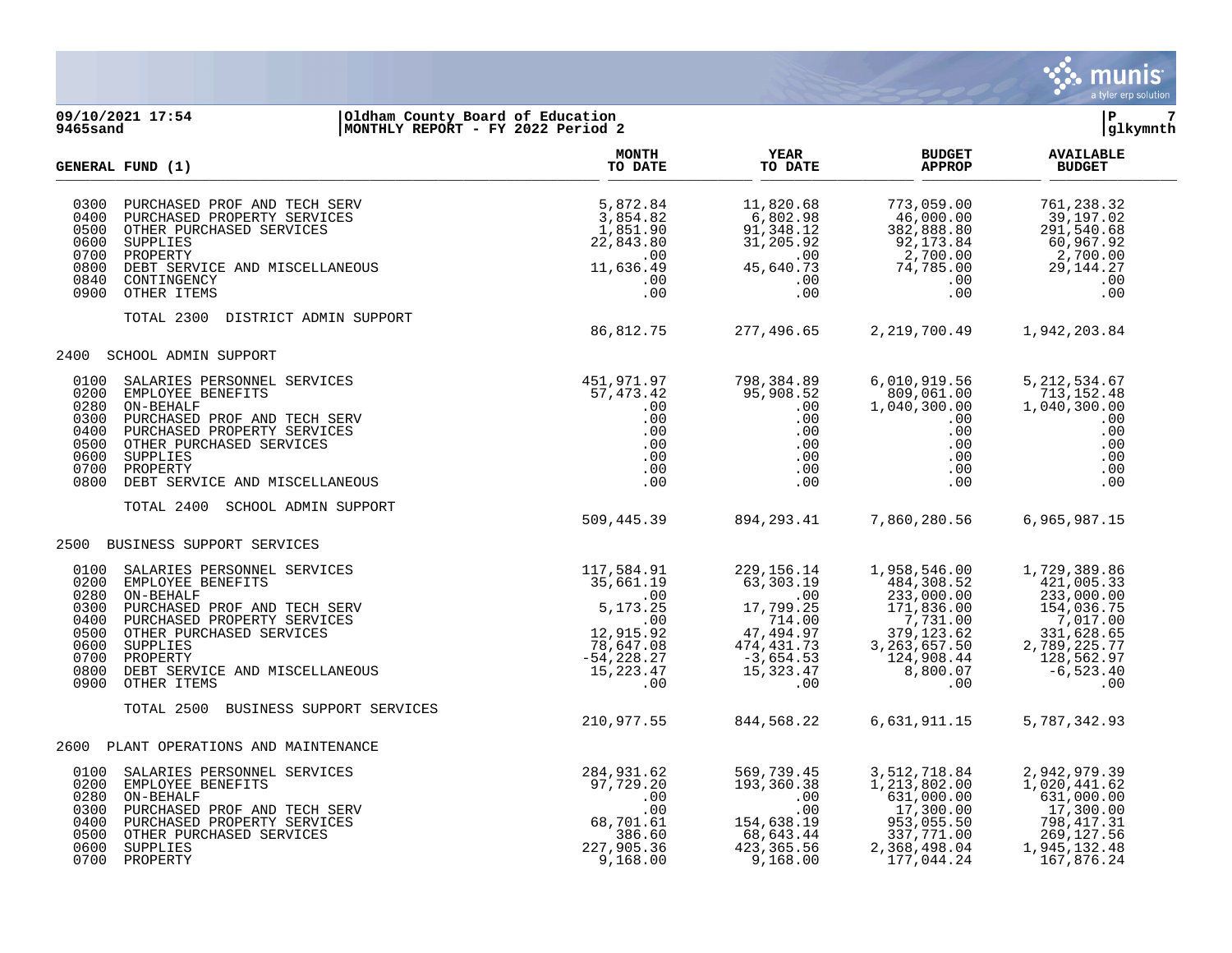

| 09/10/2021 17:54<br>Oldham County Board of Education<br>9465sand<br>MONTHLY REPORT - FY 2022 Period 2                                                                                                                                                                                                             |                                                                    |                                                                    |                                                                                     | İР<br>8<br> glkymnth                                                                |  |
|-------------------------------------------------------------------------------------------------------------------------------------------------------------------------------------------------------------------------------------------------------------------------------------------------------------------|--------------------------------------------------------------------|--------------------------------------------------------------------|-------------------------------------------------------------------------------------|-------------------------------------------------------------------------------------|--|
| GENERAL FUND (1)                                                                                                                                                                                                                                                                                                  | <b>MONTH</b><br>TO DATE                                            | <b>YEAR</b><br>TO DATE                                             | <b>BUDGET</b><br><b>APPROP</b>                                                      | <b>AVAILABLE</b><br><b>BUDGET</b>                                                   |  |
| 0800<br>DEBT SERVICE AND MISCELLANEOUS                                                                                                                                                                                                                                                                            | 1,722.05                                                           | 2,615.40                                                           | 28,685.58                                                                           | 26,070.18                                                                           |  |
| TOTAL 2600 PLANT OPERATIONS AND MAINTENANCE                                                                                                                                                                                                                                                                       | 690,544.44                                                         | 1,421,530.42                                                       | 9,239,875.20                                                                        | 7,818,344.78                                                                        |  |
| STUDENT TRANSPORTATION<br>2700                                                                                                                                                                                                                                                                                    |                                                                    |                                                                    |                                                                                     |                                                                                     |  |
| 0100<br>SALARIES PERSONNEL SERVICES<br>0200<br>EMPLOYEE BENEFITS<br>0280<br>ON-BEHALF<br>0300<br>PURCHASED PROF AND TECH SERV<br>0400<br>PURCHASED PROPERTY SERVICES                                                                                                                                              | 163,707.18<br>59,048.44<br>.00<br>141.00<br>7,191.18               | 254,305.43<br>91,286.54<br>.00<br>141.00<br>14,618.06              | 3,361,819.41<br>1,003,853.00<br>573,500.00<br>2,250.00<br>81,328.54                 | 3,107,513.98<br>912,566.46<br>573,500.00<br>2,109.00<br>66,710.48                   |  |
| 0500<br>OTHER PURCHASED SERVICES<br>0600<br>SUPPLIES<br>0700<br>PROPERTY<br>0800<br>DEBT SERVICE AND MISCELLANEOUS                                                                                                                                                                                                | 198.45<br>77,024.38<br>.00<br>836.72                               | 41,158.40<br>116,502.30<br>.00<br>1,721.37                         | 168,495.20<br>1,351,723.10<br>690,000.00<br>15,800.00                               | 127,336.80<br>1,235,220.80<br>690,000.00<br>14,078.63                               |  |
| TOTAL 2700 STUDENT TRANSPORTATION                                                                                                                                                                                                                                                                                 | 308, 147. 35                                                       | 519,733.10                                                         | 7,248,769.25                                                                        | 6,729,036.15                                                                        |  |
| 3100<br>FOOD SERVICE OPERATION                                                                                                                                                                                                                                                                                    |                                                                    |                                                                    |                                                                                     |                                                                                     |  |
| 0280<br>ON-BEHALF                                                                                                                                                                                                                                                                                                 | .00                                                                | .00                                                                | .00                                                                                 | .00                                                                                 |  |
| TOTAL 3100<br>FOOD SERVICE OPERATION                                                                                                                                                                                                                                                                              | .00                                                                | .00                                                                | .00                                                                                 | .00                                                                                 |  |
| 3200<br>DAY CARE OPERATIONS                                                                                                                                                                                                                                                                                       |                                                                    |                                                                    |                                                                                     |                                                                                     |  |
| ON-BEHALF<br>0280                                                                                                                                                                                                                                                                                                 | .00                                                                | .00                                                                | .00                                                                                 | .00                                                                                 |  |
| TOTAL 3200<br>DAY CARE OPERATIONS                                                                                                                                                                                                                                                                                 | .00                                                                | .00                                                                | .00                                                                                 | .00                                                                                 |  |
| 3300<br>COMMUNITY SERVICES                                                                                                                                                                                                                                                                                        |                                                                    |                                                                    |                                                                                     |                                                                                     |  |
| SALARIES PERSONNEL SERVICES<br>0100<br>0200<br>EMPLOYEE BENEFITS<br>0280<br>ON-BEHALF<br>0300<br>PURCHASED PROF AND TECH SERV<br>0400<br>PURCHASED PROPERTY SERVICES<br>0500<br>OTHER PURCHASED SERVICES<br>0600<br>SUPPLIES<br>0700<br>PROPERTY<br>0800<br>DEBT SERVICE AND MISCELLANEOUS<br>0900<br>OTHER ITEMS | .00<br>.00<br>.00<br>.00<br>.00<br>.00<br>.00<br>.00<br>.00<br>.00 | .00<br>.00<br>.00<br>.00<br>.00<br>.00<br>.00<br>.00<br>.00<br>.00 | .00<br>.00<br>.00<br>4,780.00<br>.00<br>2,600.00<br>1,700.00<br>.00<br>50.00<br>.00 | .00<br>.00<br>.00<br>4,780.00<br>.00<br>2,600.00<br>1,700.00<br>.00<br>50.00<br>.00 |  |
| TOTAL 3300<br>COMMUNITY SERVICES                                                                                                                                                                                                                                                                                  | .00                                                                | .00                                                                | 9,130.00                                                                            | 9,130.00                                                                            |  |
| 4100 LAND/SITE ACQUISITIONS                                                                                                                                                                                                                                                                                       |                                                                    |                                                                    |                                                                                     |                                                                                     |  |
| 0300 PURCHASED PROF AND TECH SERV                                                                                                                                                                                                                                                                                 | .00                                                                | .00                                                                | .00                                                                                 | .00                                                                                 |  |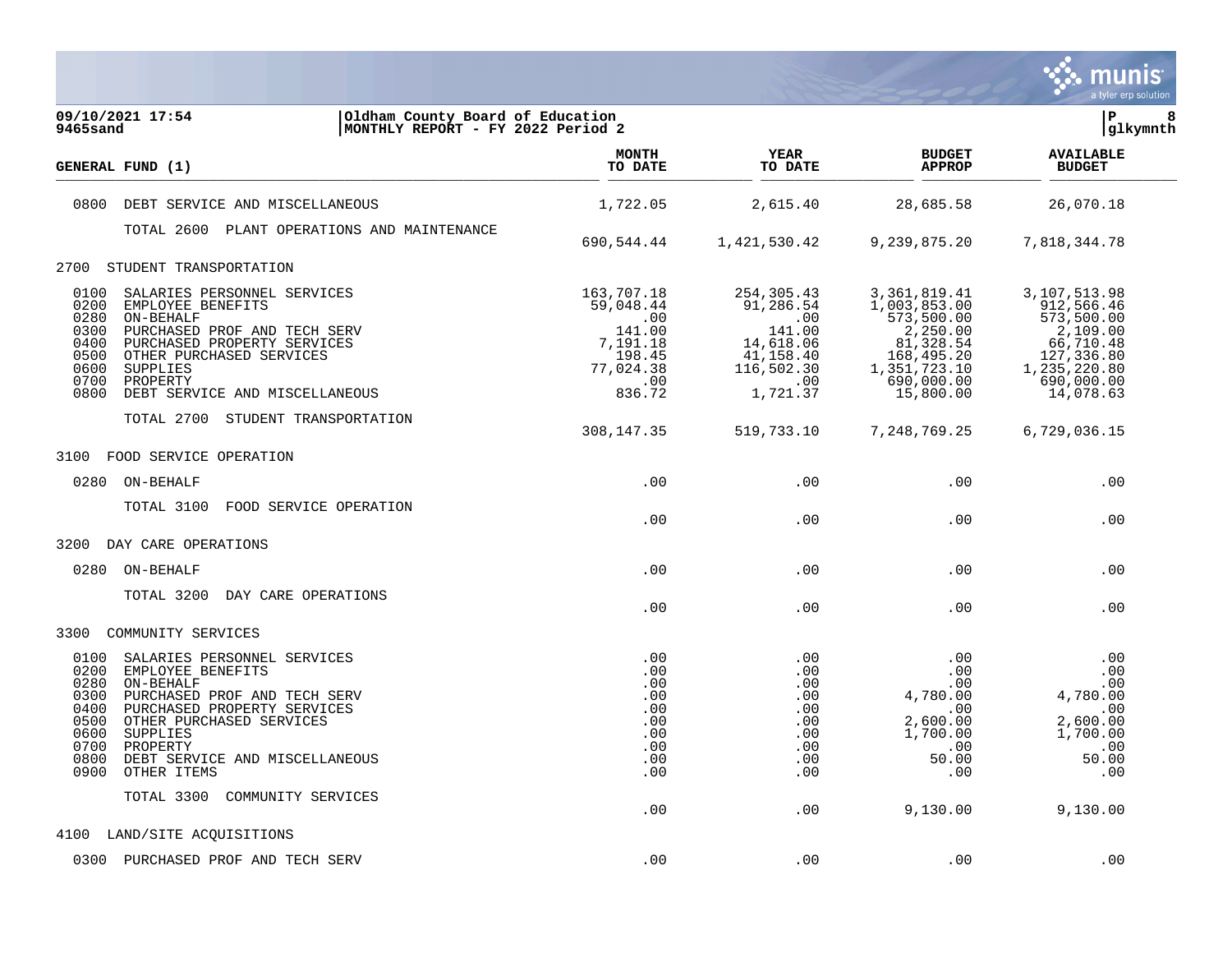

| 09/10/2021 17:54<br>Oldham County Board of Education<br>9465sand<br>MONTHLY REPORT - FY 2022 Period 2                                                                                                                                                                        |                                                                                      |                                                                                         |                                                                                                       | lР<br>9<br> glkymnth                                                                                 |
|------------------------------------------------------------------------------------------------------------------------------------------------------------------------------------------------------------------------------------------------------------------------------|--------------------------------------------------------------------------------------|-----------------------------------------------------------------------------------------|-------------------------------------------------------------------------------------------------------|------------------------------------------------------------------------------------------------------|
| GENERAL FUND (1)                                                                                                                                                                                                                                                             | MONTH<br>TO DATE                                                                     | YEAR<br>TO DATE                                                                         | <b>BUDGET</b><br><b>APPROP</b>                                                                        | <b>AVAILABLE</b><br><b>BUDGET</b>                                                                    |
| 0700<br>PROPERTY                                                                                                                                                                                                                                                             | .00                                                                                  | .00                                                                                     | .00                                                                                                   | .00                                                                                                  |
| TOTAL 4100<br>LAND/SITE ACQUISITIONS                                                                                                                                                                                                                                         | .00                                                                                  | .00                                                                                     | .00                                                                                                   | .00                                                                                                  |
| 4200<br>LAND IMPROVEMENTS                                                                                                                                                                                                                                                    |                                                                                      |                                                                                         |                                                                                                       |                                                                                                      |
| 0300<br>PURCHASED PROF AND TECH SERV<br>0400<br>PURCHASED PROPERTY SERVICES<br>0700<br>PROPERTY                                                                                                                                                                              | .00<br>.00<br>.00                                                                    | .00<br>.00<br>.00                                                                       | 6,000.00<br>20,000.00<br>.00                                                                          | 6,000.00<br>20,000.00<br>.00                                                                         |
| TOTAL 4200<br>LAND IMPROVEMENTS                                                                                                                                                                                                                                              | .00                                                                                  | .00                                                                                     | 26,000.00                                                                                             | 26,000.00                                                                                            |
| 4300<br>ARCHITECTURAL/ENGIN                                                                                                                                                                                                                                                  |                                                                                      |                                                                                         |                                                                                                       |                                                                                                      |
| 0100<br>SALARIES PERSONNEL SERVICES<br>0200<br>EMPLOYEE BENEFITS<br>0300<br>PURCHASED PROF AND TECH SERV<br>0400<br>PURCHASED PROPERTY SERVICES<br>0500<br>OTHER PURCHASED SERVICES<br>0600<br><b>SUPPLIES</b><br>0700<br>PROPERTY<br>0800<br>DEBT SERVICE AND MISCELLANEOUS | 18,363.24<br>3,873.62<br>1,941.93<br>4,524.26<br>465.74<br>851.78<br>5,577.08<br>.00 | 36,726.48<br>7,747.24<br>1,941.93<br>5,068.99<br>555.77<br>960.78<br>5,577.08<br>130.00 | 258,853.00<br>49,555.00<br>19,400.00<br>433,000.00<br>3,400.00<br>48,709.00<br>364,979.00<br>1,085.00 | 222, 126.52<br>41,807.76<br>17,458.07<br>427,931.01<br>2,844.23<br>47,748.22<br>359,401.92<br>955.00 |
| TOTAL 4300 ARCHITECTURAL/ENGIN                                                                                                                                                                                                                                               | 35,597.65                                                                            | 58,708.27                                                                               | 1,178,981.00                                                                                          | 1,120,272.73                                                                                         |
| 4400<br>EDUCATIONAL SPECIFIC                                                                                                                                                                                                                                                 |                                                                                      |                                                                                         |                                                                                                       |                                                                                                      |
| 0700<br>PROPERTY                                                                                                                                                                                                                                                             | .00                                                                                  | .00                                                                                     | .00                                                                                                   | .00                                                                                                  |
| TOTAL 4400<br>EDUCATIONAL SPECIFIC                                                                                                                                                                                                                                           | .00                                                                                  | .00                                                                                     | .00                                                                                                   | .00                                                                                                  |
| 4500<br>BUILDING ACQUISTIONS & CONSTRUCTION                                                                                                                                                                                                                                  |                                                                                      |                                                                                         |                                                                                                       |                                                                                                      |
| 0300<br>PURCHASED PROF AND TECH SERV<br>0400<br>PURCHASED PROPERTY SERVICES<br>0700<br>PROPERTY                                                                                                                                                                              | .00<br>.00<br>.00                                                                    | .00<br>.00<br>.00                                                                       | .00<br>.00<br>.00                                                                                     | .00<br>.00<br>.00                                                                                    |
| TOTAL 4500<br>BUILDING ACQUISTIONS & CONSTRUCTION                                                                                                                                                                                                                            | .00.                                                                                 | .00                                                                                     | .00.                                                                                                  | .00                                                                                                  |
| 4600<br>SITE IMPROVEMENT                                                                                                                                                                                                                                                     |                                                                                      |                                                                                         |                                                                                                       |                                                                                                      |
| 0400<br>PURCHASED PROPERTY SERVICES                                                                                                                                                                                                                                          | .00                                                                                  | .00                                                                                     | .00                                                                                                   | .00                                                                                                  |
| TOTAL 4600<br>SITE IMPROVEMENT                                                                                                                                                                                                                                               | .00                                                                                  | .00                                                                                     | .00                                                                                                   | .00                                                                                                  |

4700 BUILDING IMPROVEMENTS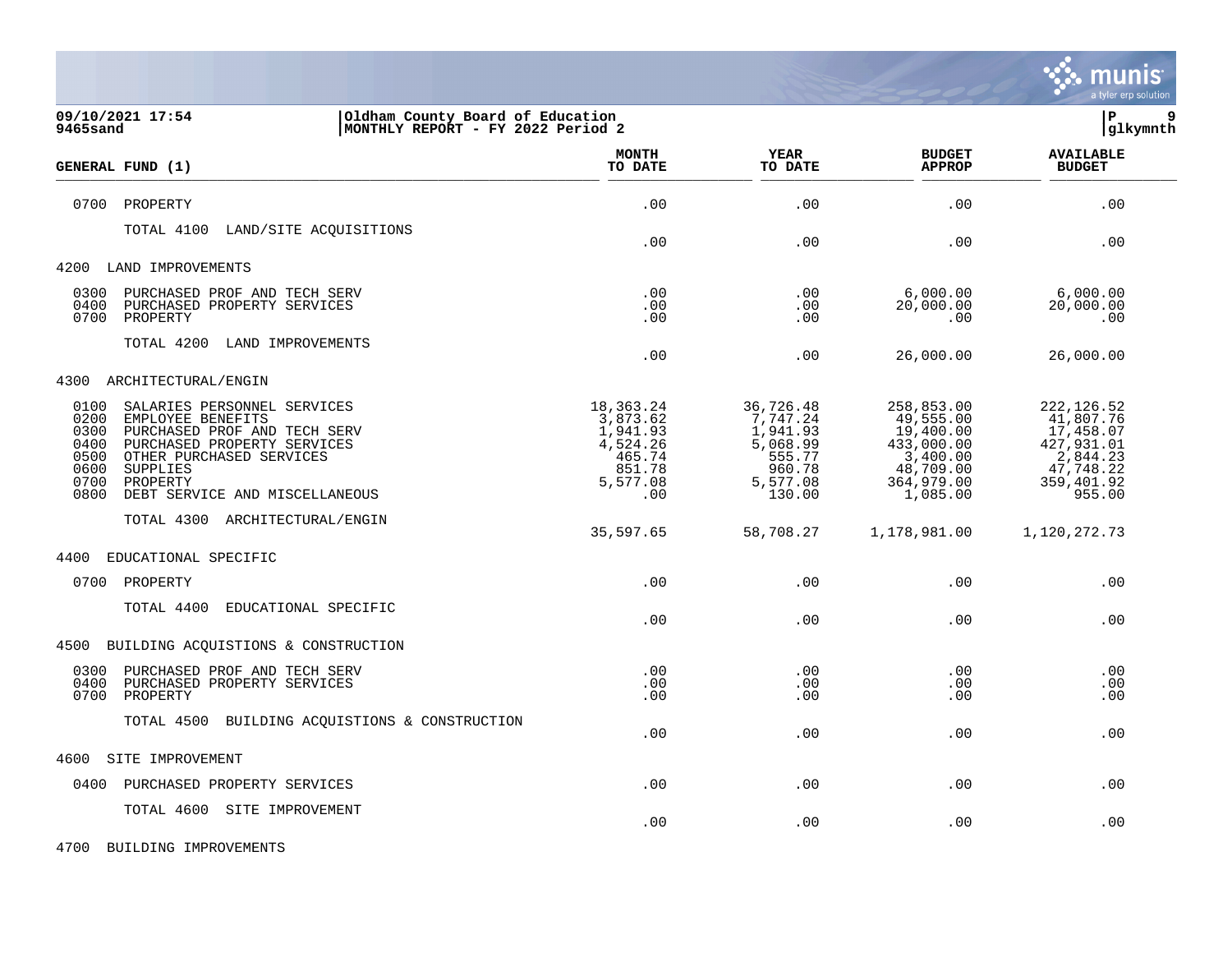

**09/10/2021 17:54 |Oldham County Board of Education |P 10 9465sand |MONTHLY REPORT - FY 2022 Period 2 |glkymnth**

| l P<br>glkymn |
|---------------|

|                              | GENERAL FUND (1)                                                                       | <b>MONTH</b><br>TO DATE  | <b>YEAR</b><br>TO DATE   | <b>BUDGET</b><br><b>APPROP</b> | <b>AVAILABLE</b><br><b>BUDGET</b> |  |
|------------------------------|----------------------------------------------------------------------------------------|--------------------------|--------------------------|--------------------------------|-----------------------------------|--|
| 0300<br>0400<br>0700<br>0900 | PURCHASED PROF AND TECH SERV<br>PURCHASED PROPERTY SERVICES<br>PROPERTY<br>OTHER ITEMS | .00<br>.00<br>.00<br>.00 | .00<br>.00<br>.00<br>.00 | .00<br>.00<br>.00<br>.00       | .00<br>.00<br>.00<br>.00          |  |
|                              | TOTAL 4700<br>BUILDING IMPROVEMENTS                                                    | .00                      | .00                      | .00                            | .00                               |  |
| 5100                         | DEBT SERVICE                                                                           |                          |                          |                                |                                   |  |
| 0800                         | DEBT SERVICE AND MISCELLANEOUS                                                         | 8,040.97                 | 8,040.97                 | 189, 173.00                    | 181, 132.03                       |  |
|                              | TOTAL 5100<br>DEBT SERVICE                                                             | 8,040.97                 | 8,040.97                 | 189,173.00                     | 181, 132.03                       |  |
| 5200                         | FUND TRANSFERS                                                                         |                          |                          |                                |                                   |  |
| 0900                         | OTHER ITEMS                                                                            | .00                      | .00                      | 5,000.00                       | 5,000.00                          |  |
|                              | TOTAL 5200<br>FUND TRANSFERS                                                           | .00                      | .00                      | 5,000.00                       | 5,000.00                          |  |
|                              | 5300 CONTINGENCY                                                                       |                          |                          |                                |                                   |  |
| 0840                         | CONTINGENCY                                                                            | .00                      | .00                      | 12,994,649.70                  | 12,994,649.70                     |  |
|                              | TOTAL 5300 CONTINGENCY                                                                 | .00                      | .00                      | 12,994,649.70                  | 12,994,649.70                     |  |
|                              | TOTAL EXPENDITURES                                                                     | 4,736,455.44             | 7,461,014.33             | 137,583,117.31                 | 130, 122, 102.98                  |  |
|                              | TOTAL FOR GENERAL FUND (1)                                                             | $-832, 504.06$           | 752,094.74               | $-1,097,108.41$                | $-1,849,203.15$                   |  |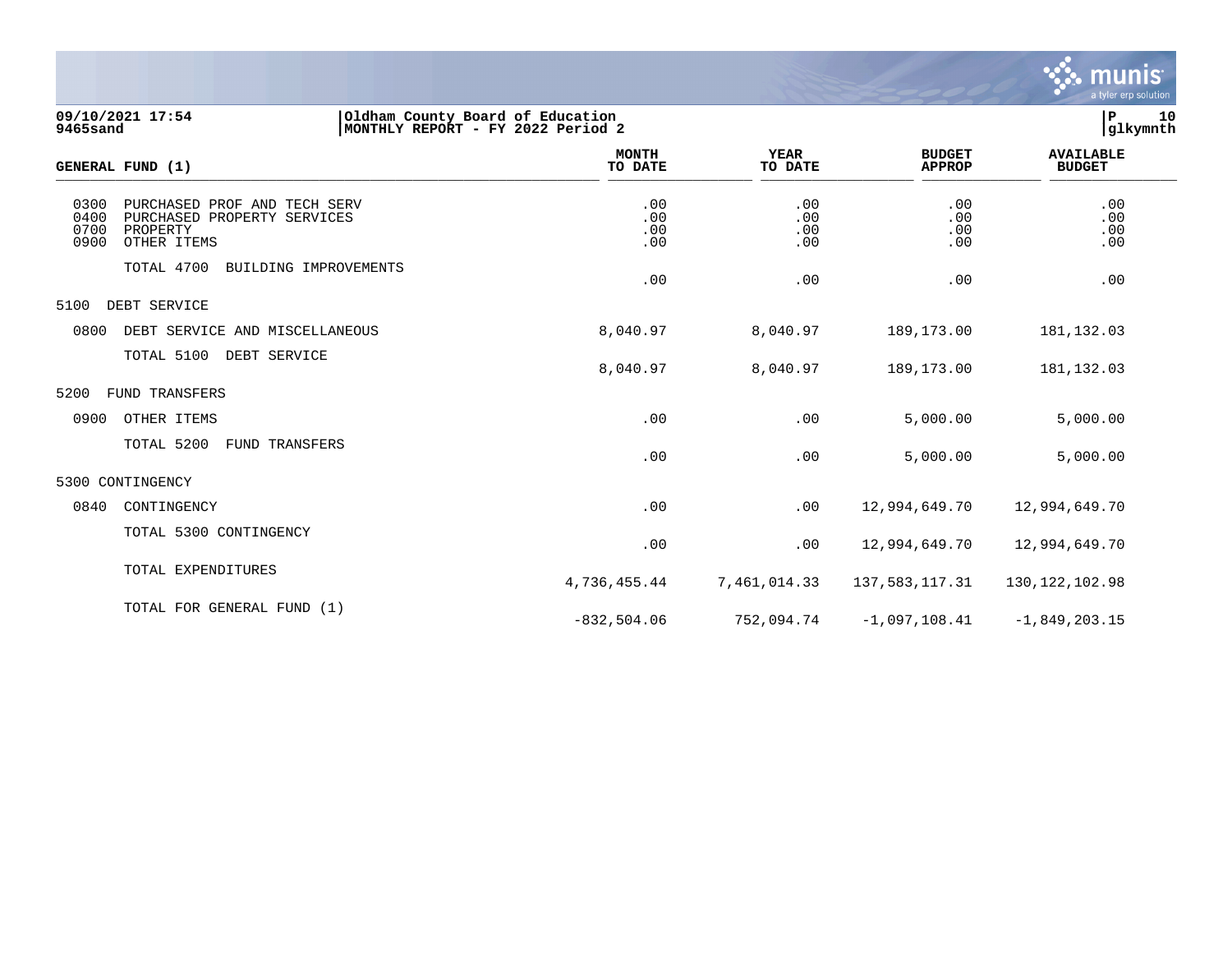|                                                                     |                                   |                        |                                | <u>ः munis</u><br>a tyler erp solution |
|---------------------------------------------------------------------|-----------------------------------|------------------------|--------------------------------|----------------------------------------|
| 09/10/2021 17:54<br>Oldham County Board of Education<br>9465sand    | MONTHLY REPORT - FY 2022 Period 2 |                        |                                | lР<br>11<br> glkymnth                  |
| SPECIAL REVENUE (2)                                                 | <b>MONTH</b><br>TO DATE           | <b>YEAR</b><br>TO DATE | <b>BUDGET</b><br><b>APPROP</b> | <b>AVAILABLE</b><br><b>BUDGET</b>      |
| <b>REVENUES</b>                                                     |                                   |                        |                                |                                        |
| 0999 BEGINNING BALANCE                                              |                                   |                        |                                |                                        |
| TOTAL 0999 BEGINNING BALANCE                                        | .00                               | .00                    | .00                            | .00                                    |
| <b>RECEIPTS</b>                                                     |                                   |                        |                                |                                        |
| REVENUE FROM LOCAL SOURCES                                          |                                   |                        |                                |                                        |
| EARNINGS ON INVESTMENTS                                             |                                   |                        |                                |                                        |
| 1510 INTEREST ON INVESTMENTS                                        | .00                               | .00                    | .00                            | .00                                    |
| TOTAL EARNINGS ON INVESTMENTS                                       | .00                               | .00                    | .00                            | .00                                    |
| STUDENT ACTIVITIES                                                  |                                   |                        |                                |                                        |
| 1740 REV-BAND DIRECTOR FY 09<br>1790 OTHER DIST/STUDENT ACTIVIT INC | .00<br>.00                        | .00<br>.00             | .00<br>.00                     | .00<br>.00                             |
| TOTAL STUDENT ACTIVITIES                                            | .00                               | .00                    | .00                            | .00                                    |
| OTHER REVENUE FROM LOCAL SOURCES                                    |                                   |                        |                                |                                        |
| 1920 CONTRIBUTIONS / DONATIONS                                      | 1,413.69                          | 57,184.94              | 358,090.16                     | 300,905.22                             |
| TOTAL OTHER REVENUE FROM LOCAL SOURCES                              | 1,413.69                          | 57,184.94              | 358,090.16                     | 300,905.22                             |
| TOTAL REVENUE FROM LOCAL SOURCES                                    | 1,413.69                          | 57,184.94              | 358,090.16                     | 300,905.22                             |
| REVENUE FROM STATE SOURCES                                          |                                   |                        |                                |                                        |
| STATE PROGRAM                                                       |                                   |                        |                                |                                        |
| 3111 SEEK PROGRAM                                                   | .00                               | .00                    | .00                            | .00                                    |
| TOTAL STATE PROGRAM                                                 | .00                               | .00                    | .00                            | .00                                    |
| RESTRICTED                                                          |                                   |                        |                                |                                        |
| 3200 RESTRICTED STATE REVENUE                                       | 405,958.00                        | 830, 283.64            | 1,995,934.29                   | 1,165,650.65                           |
| TOTAL RESTRICTED                                                    | 405,958.00                        | 830, 283.64            | 1,995,934.29                   | 1,165,650.65                           |

the control of the state of the control of the control of the control of the control of the control of the control of the control of the control of the control of the control of the control of the control of the control of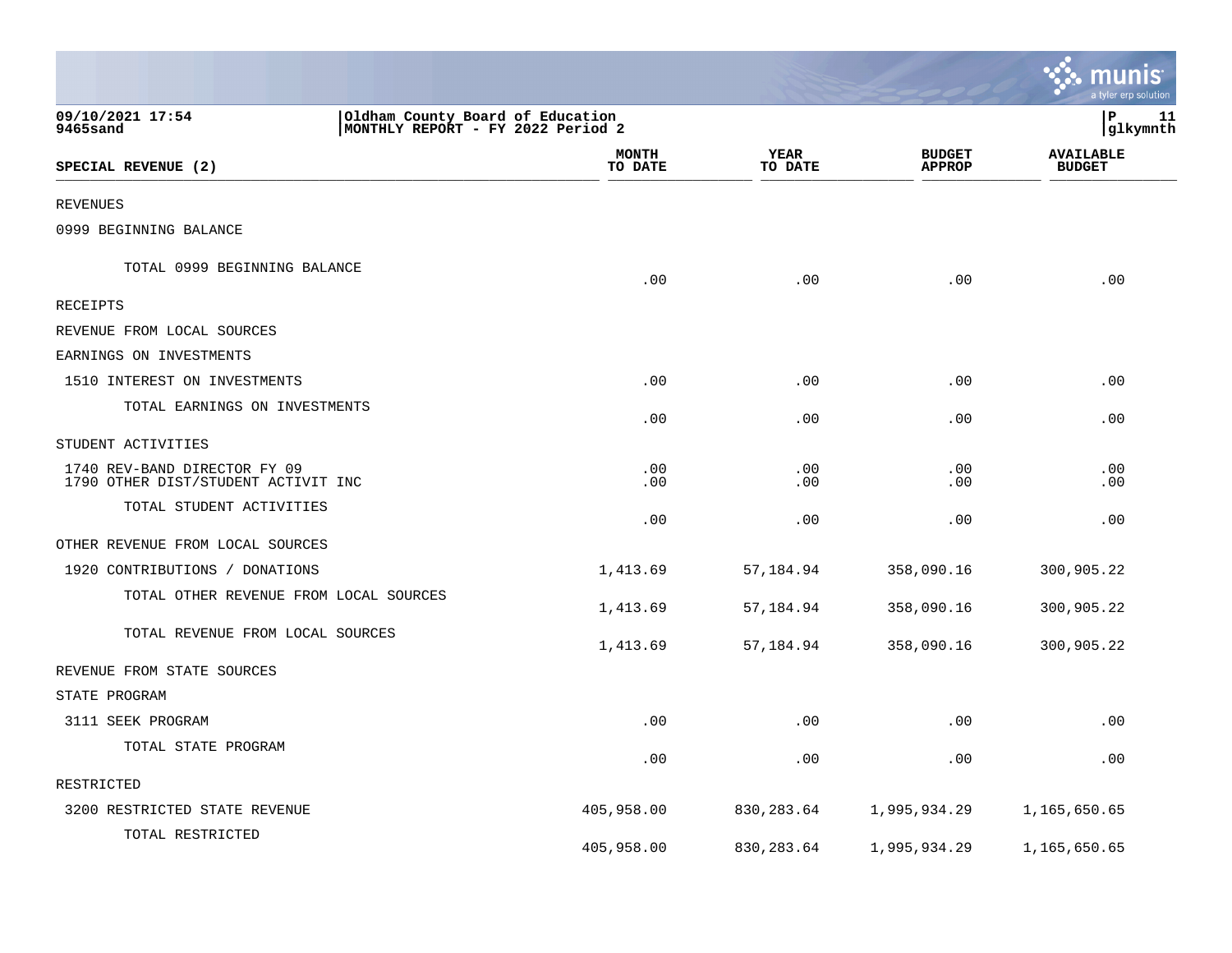|                                                                                                                                                                                                                                                                                                                        |                                                                                         |                                                                          |                                                                                                           | a tyler erp solution                                                                                     |
|------------------------------------------------------------------------------------------------------------------------------------------------------------------------------------------------------------------------------------------------------------------------------------------------------------------------|-----------------------------------------------------------------------------------------|--------------------------------------------------------------------------|-----------------------------------------------------------------------------------------------------------|----------------------------------------------------------------------------------------------------------|
| 09/10/2021 17:54<br>Oldham County Board of Education<br>MONTHLY REPORT - FY 2022 Period 2<br>9465sand                                                                                                                                                                                                                  |                                                                                         |                                                                          |                                                                                                           | lР<br>12<br> glkymnth                                                                                    |
| SPECIAL REVENUE (2)                                                                                                                                                                                                                                                                                                    | <b>MONTH</b><br>TO DATE                                                                 | YEAR<br>TO DATE                                                          | <b>BUDGET</b><br><b>APPROP</b>                                                                            | <b>AVAILABLE</b><br><b>BUDGET</b>                                                                        |
| REVENUE ON BEHALF PAYMENTS                                                                                                                                                                                                                                                                                             |                                                                                         |                                                                          |                                                                                                           |                                                                                                          |
| 3900 REVENUE-ON BEHALF IDU FY 08                                                                                                                                                                                                                                                                                       | .00                                                                                     | .00                                                                      | .00                                                                                                       | .00                                                                                                      |
| TOTAL REVENUE ON BEHALF PAYMENTS                                                                                                                                                                                                                                                                                       | .00                                                                                     | .00                                                                      | .00                                                                                                       | .00                                                                                                      |
| TOTAL REVENUE FROM STATE SOURCES                                                                                                                                                                                                                                                                                       | 405,958.00                                                                              | 830, 283.64                                                              | 1,995,934.29                                                                                              | 1,165,650.65                                                                                             |
| REVENUE FROM FEDERAL SOURCES                                                                                                                                                                                                                                                                                           |                                                                                         |                                                                          |                                                                                                           |                                                                                                          |
| RESTRICTED DIRECT                                                                                                                                                                                                                                                                                                      |                                                                                         |                                                                          |                                                                                                           |                                                                                                          |
| 4300 REV-HEAD START FY16                                                                                                                                                                                                                                                                                               | .00                                                                                     | .00                                                                      | .00                                                                                                       | .00                                                                                                      |
| TOTAL RESTRICTED DIRECT                                                                                                                                                                                                                                                                                                | .00                                                                                     | .00                                                                      | .00                                                                                                       | .00                                                                                                      |
| RESTRICTED THROUGH THE STATE                                                                                                                                                                                                                                                                                           |                                                                                         |                                                                          |                                                                                                           |                                                                                                          |
| 4500 RESTRICTED FED THRU STATE                                                                                                                                                                                                                                                                                         | 750,065.00                                                                              | 806,636.07                                                               | 3,491,352.62                                                                                              | 2,684,716.55                                                                                             |
| TOTAL RESTRICTED THROUGH THE STATE                                                                                                                                                                                                                                                                                     | 750,065.00                                                                              | 806,636.07                                                               | 3,491,352.62                                                                                              | 2,684,716.55                                                                                             |
| TOTAL REVENUE FROM FEDERAL SOURCES                                                                                                                                                                                                                                                                                     | 750,065.00                                                                              | 806,636.07                                                               | 3,491,352.62                                                                                              | 2,684,716.55                                                                                             |
| OTHER RECEIPTS                                                                                                                                                                                                                                                                                                         |                                                                                         |                                                                          |                                                                                                           |                                                                                                          |
| INTERFUND TRANSFERS                                                                                                                                                                                                                                                                                                    |                                                                                         |                                                                          |                                                                                                           |                                                                                                          |
| 5210 FUND TRANSFER IN<br>5231 GRANT XFRS FROM TITLE II<br>5232 NCLB XFR FROM TITLE IV<br>5241 GRANT XFRS TO TITLE I<br>5242 NCLB XFR TO TITLE II<br>5251 FLEX FOCUS TRNSFR FROM ESS<br>5252 FLEX FOCUS TRNSFR FROM PD<br>5253 FLEX FOCUS TRNSFR FROM IR<br>5254 FLEX TRANSFER IN<br>5261 FLEX TRNSF TO FLEX OPERATIONL | 21,039.04<br>$-35,000.00$<br>.00<br>35,000.00<br>.00<br>.00<br>.00<br>.00<br>.00<br>.00 | 21,039.04<br>.00<br>.00<br>.00<br>.00<br>.00<br>.00<br>.00<br>.00<br>.00 | 100,981.30<br>119,569.00<br>33,609.00<br>$-85,960.00$<br>$-67, 218.00$<br>.00<br>.00<br>.00<br>.00<br>.00 | 79,942.26<br>119,569.00<br>33,609.00<br>$-85,960.00$<br>$-67, 218.00$<br>.00<br>.00<br>.00<br>.00<br>.00 |
| TOTAL INTERFUND TRANSFERS                                                                                                                                                                                                                                                                                              | 21,039.04                                                                               | 21,039.04                                                                | 100,981.30                                                                                                | 79,942.26                                                                                                |
| TOTAL OTHER RECEIPTS                                                                                                                                                                                                                                                                                                   | 21,039.04                                                                               | 21,039.04                                                                | 100,981.30                                                                                                | 79,942.26                                                                                                |
| TOTAL RECEIPTS                                                                                                                                                                                                                                                                                                         | 1, 178, 475. 73                                                                         | 1,715,143.69                                                             | 5,946,358.37                                                                                              | 4, 231, 214.68                                                                                           |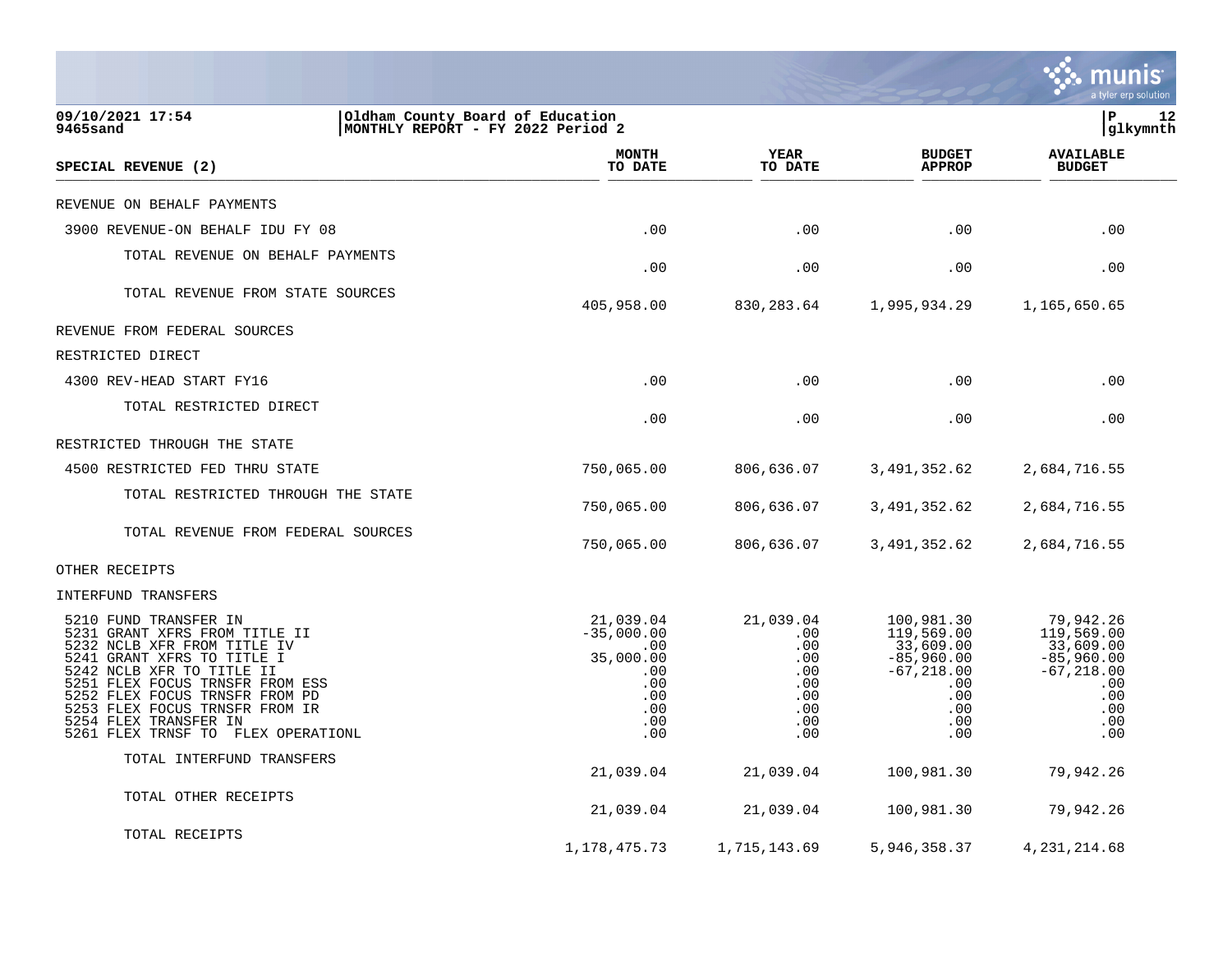|                              |                                                                       |                        |                         | munis<br>a tyler erp solution     |
|------------------------------|-----------------------------------------------------------------------|------------------------|-------------------------|-----------------------------------|
| 09/10/2021 17:54<br>9465sand | Oldham County Board of Education<br>MONTHLY REPORT - FY 2022 Period 2 |                        |                         | 13<br>glkymnth                    |
| SPECIAL REVENUE (2)          | MONTH<br>TO DATE                                                      | <b>YEAR</b><br>TO DATE | <b>BUDGET</b><br>APPROP | <b>AVAILABLE</b><br><b>BUDGET</b> |
| TOTAL REVENUE                | 1,178,475.73                                                          | 1,715,143.69           | 5,946,358.37            | 4,231,214.68                      |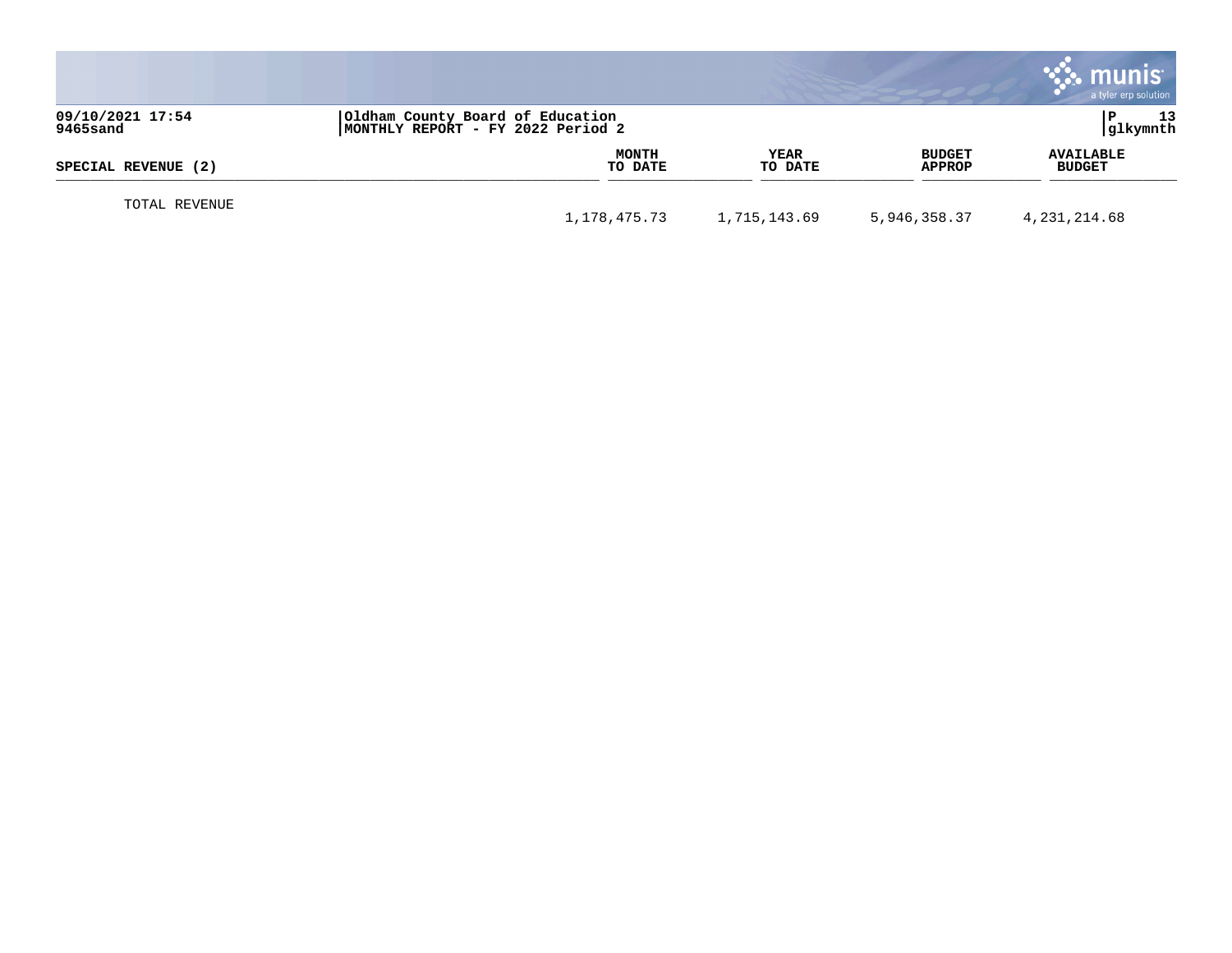|                                                                                                                                                                                                                                                                                              |                                                                                                   |                                                                                                 |                                                                                                               | munis<br>a tyler erp solution                                                                                         |
|----------------------------------------------------------------------------------------------------------------------------------------------------------------------------------------------------------------------------------------------------------------------------------------------|---------------------------------------------------------------------------------------------------|-------------------------------------------------------------------------------------------------|---------------------------------------------------------------------------------------------------------------|-----------------------------------------------------------------------------------------------------------------------|
| 09/10/2021 17:54<br>Oldham County Board of Education<br>9465sand<br>MONTHLY REPORT - FY 2022 Period 2                                                                                                                                                                                        |                                                                                                   |                                                                                                 |                                                                                                               | ΙP<br>14<br> glkymnth                                                                                                 |
| SPECIAL REVENUE (2)                                                                                                                                                                                                                                                                          | <b>MONTH</b><br>TO DATE                                                                           | <b>YEAR</b><br>TO DATE                                                                          | <b>BUDGET</b><br><b>APPROP</b>                                                                                | <b>AVAILABLE</b><br><b>BUDGET</b>                                                                                     |
| EXPENDITURES                                                                                                                                                                                                                                                                                 |                                                                                                   |                                                                                                 |                                                                                                               |                                                                                                                       |
| 0000 RESTRICT TO REV & BAL SHT ONLY                                                                                                                                                                                                                                                          |                                                                                                   |                                                                                                 |                                                                                                               |                                                                                                                       |
| SALARIES PERSONNEL SERVICES<br>0100<br>0900<br>OTHER ITEMS                                                                                                                                                                                                                                   | .00<br>.00                                                                                        | $.00 \,$<br>$.00 \,$                                                                            | $.00 \,$<br>$.00 \,$                                                                                          | .00<br>.00                                                                                                            |
| TOTAL 0000<br>RESTRICT TO REV & BAL SHT ONLY                                                                                                                                                                                                                                                 | .00                                                                                               | .00                                                                                             | .00                                                                                                           | .00                                                                                                                   |
| INSTRUCTION<br>1000                                                                                                                                                                                                                                                                          |                                                                                                   |                                                                                                 |                                                                                                               |                                                                                                                       |
| 0100<br>SALARIES PERSONNEL SERVICES<br>0200<br>EMPLOYEE BENEFITS<br>PURCHASED PROF AND TECH SERV<br>0300<br>0400<br>PURCHASED PROPERTY SERVICES<br>0500<br>OTHER PURCHASED SERVICES<br>0600<br>SUPPLIES<br>0700<br>PROPERTY<br>0800<br>DEBT SERVICE AND MISCELLANEOUS<br>0900<br>OTHER ITEMS | 279,770.75<br>57,423.02<br>75,768.91<br>$\ldots$<br>259.91<br>37,916.70<br>.00<br>4,865.06<br>.00 | 462,462.29<br>79,695.55<br>78,393.91<br>.00<br>374.97<br>388, 431.68<br>.00<br>13,927.71<br>.00 | 1,364,835.09<br>231,564.41<br>193,418.00<br>.00<br>12,500.00<br>109,699.58<br>646, 326.44<br>99,350.00<br>.00 | 902,372.80<br>151,868.86<br>115,024.09<br>$\sim 00$<br>12,125.03<br>$-278, 732.10$<br>646,326.44<br>85, 422.29<br>.00 |
| TOTAL 1000<br>INSTRUCTION                                                                                                                                                                                                                                                                    | 456,004.35                                                                                        | 1,023,286.11                                                                                    | 2,657,693.52                                                                                                  | 1,634,407.41                                                                                                          |
| STUDENT SUPPORT SERVICES<br>2100                                                                                                                                                                                                                                                             |                                                                                                   |                                                                                                 |                                                                                                               |                                                                                                                       |
| 0100<br>SALARIES PERSONNEL SERVICES<br>0200<br>EMPLOYEE BENEFITS<br>0300<br>PURCHASED PROF AND TECH SERV<br>0400<br>PURCHASED PROPERTY SERVICES<br>0500<br>OTHER PURCHASED SERVICES<br>0600<br>SUPPLIES<br>0700<br>PROPERTY<br>0800<br>DEBT SERVICE AND MISCELLANEOUS                        | 76,297.88<br>10,664.91<br>.00<br>.00<br>60.84<br>66,803.16<br>.00<br>$-750.00$                    | 92,215.54<br>11,491.02<br>6,925.00<br>.00<br>$-102.97$<br>53,641.21<br>.00<br>$-750.00$         | 562,611.09<br>85,485.12<br>6,185.00<br>$.00 \,$<br>7,550.00<br>92,303.00<br>$.00 \,$<br>$.00 \,$              | 470,395.55<br>73,994.10<br>$-740.00$<br>.00<br>7,652.97<br>38,661.79<br>.00<br>750.00                                 |
| STUDENT SUPPORT SERVICES<br>TOTAL 2100                                                                                                                                                                                                                                                       | 153,076.79                                                                                        | 163,419.80                                                                                      | 754,134.21                                                                                                    | 590,714.41                                                                                                            |
| INSTRUCTIONAL STAFF SUPP SERV<br>2200                                                                                                                                                                                                                                                        |                                                                                                   |                                                                                                 |                                                                                                               |                                                                                                                       |
| 0100<br>SALARIES PERSONNEL SERVICES<br>EMPLOYEE BENEFITS<br>0200<br>0300 PURCHASED PROF AND TECH SERV<br>0400 PURCHASED PROPERTY SERVICES<br>0500<br>OTHER PURCHASED SERVICES<br>0600<br>SUPPLIES<br>0700<br>PROPERTY<br>0800<br>DEBT SERVICE AND MISCELLANEOUS<br>0900<br>OTHER ITEMS       | 60,626.72<br>20,526.28<br>4,634.50<br>163.93<br>3,638.87<br>30,573.79<br>.00<br>.00<br>.00        | 83,292.72<br>27,599.01<br>11,859.85<br>163.93<br>5,188.79<br>32,647.26<br>.00<br>.00<br>.00     | 1,730,486.80<br>405,543.15<br>166,302.46<br>300.00<br>44, 247. 14<br>138,459.73<br>.00<br>16,000.00<br>.00    | 1,647,194.08<br>377,944.14<br>154,442.61<br>136.07<br>39,058.35<br>105,812.47<br>.00<br>16,000.00<br>.00              |
| TOTAL 2200<br>INSTRUCTIONAL STAFF SUPP SERV                                                                                                                                                                                                                                                  | 120,164.09                                                                                        | 160,751.56                                                                                      | 2,501,339.28                                                                                                  | 2,340,587.72                                                                                                          |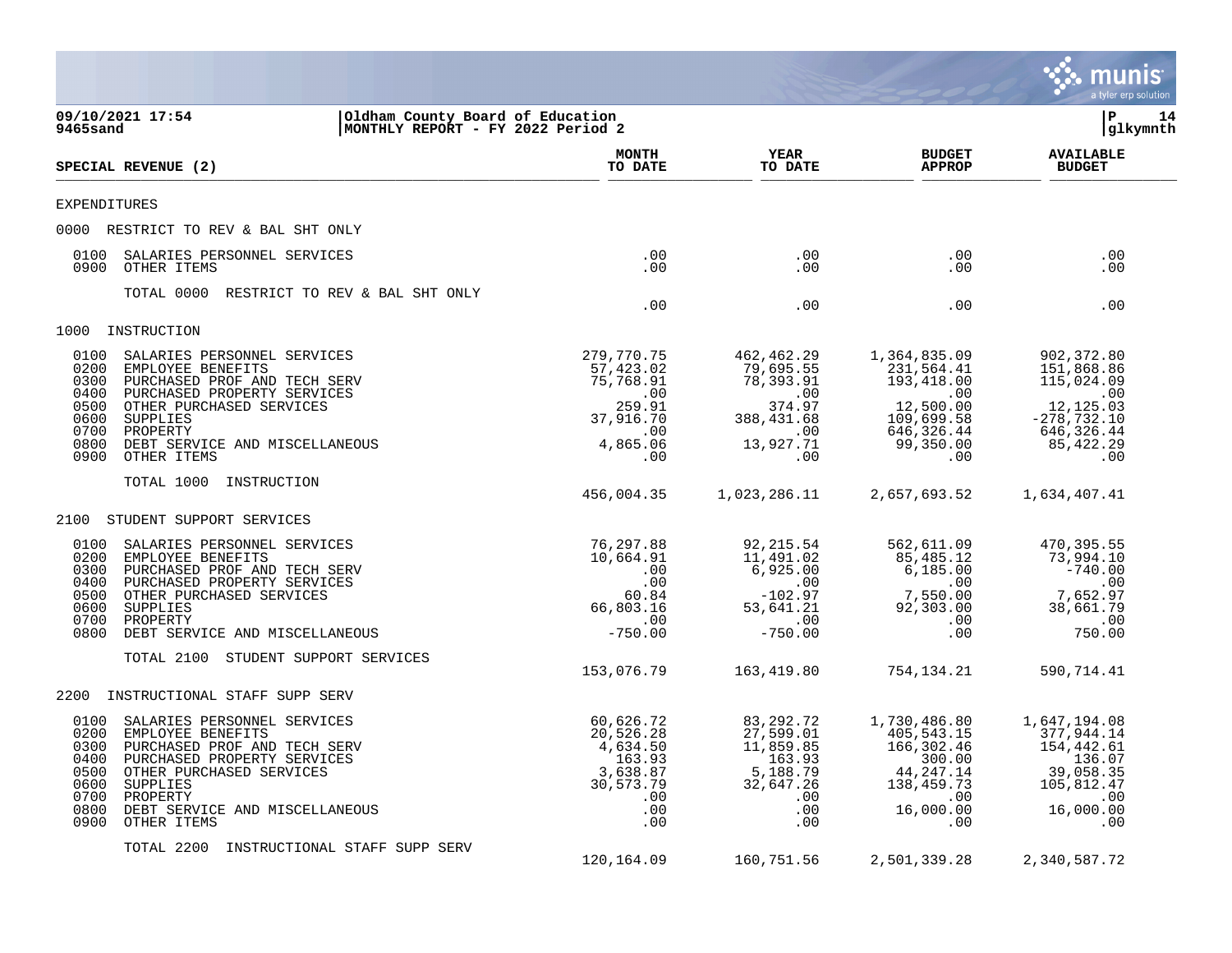|                                                                                                                                                                                        |                                                   |                                                    |                                        | a tyler erp solution                                     |
|----------------------------------------------------------------------------------------------------------------------------------------------------------------------------------------|---------------------------------------------------|----------------------------------------------------|----------------------------------------|----------------------------------------------------------|
| 09/10/2021 17:54<br>Oldham County Board of Education<br>MONTHLY REPORT - FY 2022 Period 2<br>9465sand                                                                                  |                                                   |                                                    |                                        | İP<br>15<br> glkymnth                                    |
| SPECIAL REVENUE (2)                                                                                                                                                                    | <b>MONTH</b><br>TO DATE                           | <b>YEAR</b><br>TO DATE                             | <b>BUDGET</b><br><b>APPROP</b>         | <b>AVAILABLE</b><br><b>BUDGET</b>                        |
| 2300 DISTRICT ADMIN SUPPORT                                                                                                                                                            |                                                   |                                                    |                                        |                                                          |
| 0300<br>PURCHASED PROF AND TECH SERV<br>0500 OTHER PURCHASED SERVICES                                                                                                                  | .00<br>.00                                        | .00<br>.00                                         | .00<br>.00                             | .00<br>.00                                               |
| TOTAL 2300 DISTRICT ADMIN SUPPORT                                                                                                                                                      | .00                                               | .00                                                | .00                                    | .00                                                      |
| 2400<br>SCHOOL ADMIN SUPPORT                                                                                                                                                           |                                                   |                                                    |                                        |                                                          |
| 0100<br>SALARIES PERSONNEL SERVICES<br>0200<br>EMPLOYEE BENEFITS                                                                                                                       | .00<br>.00                                        | .00<br>.00                                         | .00<br>.00                             | .00<br>.00                                               |
| TOTAL 2400 SCHOOL ADMIN SUPPORT                                                                                                                                                        | .00                                               | .00                                                | .00                                    | .00                                                      |
| 2500 BUSINESS SUPPORT SERVICES                                                                                                                                                         |                                                   |                                                    |                                        |                                                          |
| 0100<br>SALARIES PERSONNEL SERVICES<br>0200<br>EMPLOYEE BENEFITS<br>OTHER PURCHASED SERVICES<br>0500<br>0600<br><b>SUPPLIES</b>                                                        | .00<br>.00<br>.00<br>.00                          | .00<br>.00<br>.00<br>.00                           | .00<br>.00<br>.00<br>.00               | .00<br>.00<br>.00<br>.00                                 |
| TOTAL 2500<br>BUSINESS SUPPORT SERVICES                                                                                                                                                | .00                                               | .00                                                | .00                                    | .00                                                      |
| PLANT OPERATIONS AND MAINTENANCE<br>2600                                                                                                                                               |                                                   |                                                    |                                        |                                                          |
| 0100<br>SALARIES PERSONNEL SERVICES<br>0200<br>EMPLOYEE BENEFITS<br>PURCHASED PROF AND TECH SERV<br>0300<br>OTHER PURCHASED SERVICES<br>0500<br>0600<br>SUPPLIES<br>PROPERTY<br>0700   | .00<br>.00<br>.00<br>.00<br>.00<br>.00            | .00<br>.00<br>.00<br>.00<br>.00<br>.00             | .00<br>.00<br>.00<br>.00<br>.00<br>.00 | .00<br>.00<br>.00<br>.00<br>.00<br>.00                   |
| TOTAL 2600<br>PLANT OPERATIONS AND MAINTENANCE                                                                                                                                         | .00                                               | .00                                                | .00                                    | .00                                                      |
| STUDENT TRANSPORTATION<br>2700                                                                                                                                                         |                                                   |                                                    |                                        |                                                          |
| 0100<br>SALARIES PERSONNEL SERVICES<br>0200<br>EMPLOYEE BENEFITS<br>OTHER PURCHASED SERVICES<br>0500<br>0600<br>SUPPLIES<br>0700<br>PROPERTY<br>DEBT SERVICE AND MISCELLANEOUS<br>0800 | 18,502.73<br>6,956.68<br>.00<br>.00<br>.00<br>.00 | 50,820.49<br>19,063.18<br>.00<br>.00<br>.00<br>.00 | .00<br>.00<br>.00<br>.00<br>.00<br>.00 | $-50,820.49$<br>$-19,063.18$<br>.00<br>.00<br>.00<br>.00 |
| TOTAL 2700 STUDENT TRANSPORTATION                                                                                                                                                      | 25, 459.41                                        | 69,883.67                                          | .00                                    | $-69,883.67$                                             |
| 3100 FOOD SERVICE OPERATION                                                                                                                                                            |                                                   |                                                    |                                        |                                                          |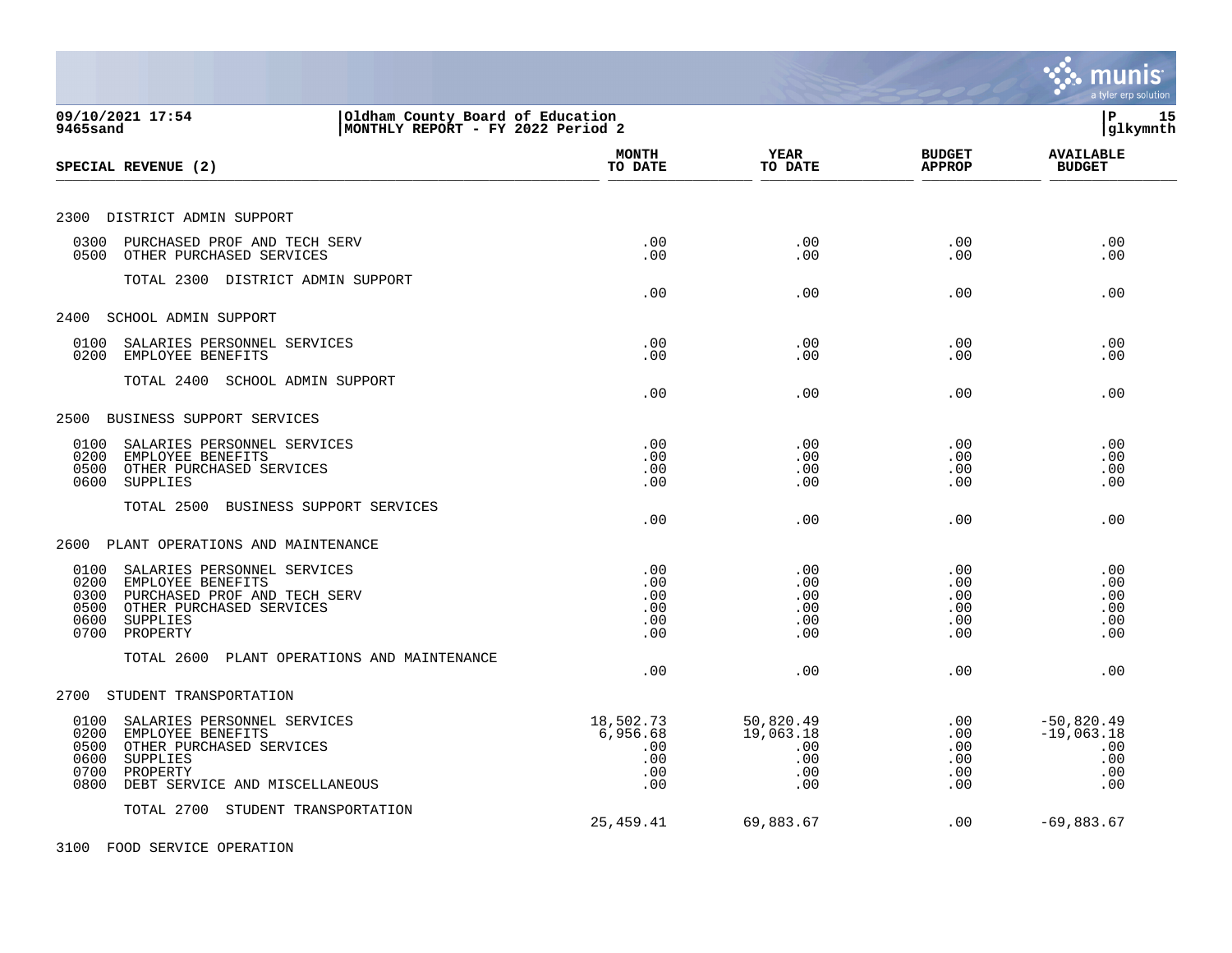

| 9465sand                                             | 09/10/2021 17:54<br>Oldham County Board of Education<br>MONTHLY REPORT - FY 2022 Period 2                                                                              |                                                       |                                                          |                                                                             | 16<br> P<br>glkymnth                                                         |
|------------------------------------------------------|------------------------------------------------------------------------------------------------------------------------------------------------------------------------|-------------------------------------------------------|----------------------------------------------------------|-----------------------------------------------------------------------------|------------------------------------------------------------------------------|
|                                                      | SPECIAL REVENUE (2)                                                                                                                                                    | <b>MONTH</b><br>TO DATE                               | YEAR<br>TO DATE                                          | <b>BUDGET</b><br><b>APPROP</b>                                              | <b>AVAILABLE</b><br><b>BUDGET</b>                                            |
| 0600<br>0700                                         | SUPPLIES<br>PROPERTY                                                                                                                                                   | .00<br>.00                                            | .00<br>.00                                               | .00<br>.00                                                                  | .00<br>.00                                                                   |
|                                                      | TOTAL 3100<br>FOOD SERVICE OPERATION                                                                                                                                   | .00                                                   | .00                                                      | .00                                                                         | .00                                                                          |
| 3200                                                 | DAY CARE OPERATIONS                                                                                                                                                    |                                                       |                                                          |                                                                             |                                                                              |
| 0100<br>0200<br>0600<br>0800                         | SALARIES PERSONNEL SERVICES<br>EMPLOYEE BENEFITS<br><b>SUPPLIES</b><br>DEBT SERVICE AND MISCELLANEOUS<br>TOTAL 3200 DAY CARE OPERATIONS                                | 153,343.66<br>75,737.17<br>73,537.44<br>10,443.47     | 329,297.46<br>159,767.75<br>76,547.07<br>18,116.48       | .00<br>.00<br>.00<br>.00                                                    | $-329, 297.46$<br>$-159,767.75$<br>$-76, 547.07$<br>$-18, 116.48$            |
|                                                      |                                                                                                                                                                        | 313,061.74                                            | 583,728.76                                               | .00                                                                         | $-583,728.76$                                                                |
|                                                      | 3300 COMMUNITY SERVICES                                                                                                                                                |                                                       |                                                          |                                                                             |                                                                              |
| 0100<br>0200<br>0300<br>0500<br>0600<br>0700<br>0800 | SALARIES PERSONNEL SERVICES<br>EMPLOYEE BENEFITS<br>PURCHASED PROF AND TECH SERV<br>OTHER PURCHASED SERVICES<br>SUPPLIES<br>PROPERTY<br>DEBT SERVICE AND MISCELLANEOUS | 8,078.69<br>790.24<br>.00<br>.00<br>.00<br>.00<br>.00 | 12,705.70<br>1,233.22<br>.00<br>.00<br>.00<br>.00<br>.00 | 67,969.00<br>9,704.00<br>800.00<br>2,200.00<br>10,550.24<br>.00<br>4,379.00 | 55, 263.30<br>8,470.78<br>800.00<br>2,200.00<br>10,550.24<br>.00<br>4,379.00 |
|                                                      | TOTAL 3300 COMMUNITY SERVICES                                                                                                                                          |                                                       |                                                          |                                                                             |                                                                              |
|                                                      |                                                                                                                                                                        | 8,868.93                                              | 13,938.92                                                | 95,602.24                                                                   | 81,663.32                                                                    |
|                                                      | 4300 ARCHITECTURAL/ENGIN                                                                                                                                               |                                                       |                                                          |                                                                             |                                                                              |
| 0400                                                 | PURCHASED PROPERTY SERVICES<br>0700 PROPERTY                                                                                                                           | .00<br>.00                                            | .00<br>.00                                               | .00<br>.00                                                                  | .00<br>.00                                                                   |
|                                                      | TOTAL 4300 ARCHITECTURAL/ENGIN                                                                                                                                         | .00                                                   | .00                                                      | .00                                                                         | .00                                                                          |
| 4900                                                 | OTHER - FACILITIES                                                                                                                                                     |                                                       |                                                          |                                                                             |                                                                              |
|                                                      | 0400 PURCHASED PROPERTY SERVICES                                                                                                                                       | .00                                                   | .00                                                      | $.00 \ \rm$                                                                 | .00                                                                          |
|                                                      | TOTAL 4900 OTHER - FACILITIES                                                                                                                                          | .00                                                   | .00                                                      | $.00 \ \rm$                                                                 | .00                                                                          |
| 5200                                                 | FUND TRANSFERS                                                                                                                                                         |                                                       |                                                          |                                                                             |                                                                              |
| 0100<br>0200<br>0900                                 | SALARIES PERSONNEL SERVICES<br>EMPLOYEE BENEFITS<br>OTHER ITEMS                                                                                                        | .00<br>.00<br>.00                                     | .00<br>.00<br>.00                                        | .00<br>.00<br>.00                                                           | .00<br>.00<br>.00                                                            |
|                                                      | TOTAL 5200 FUND TRANSFERS                                                                                                                                              |                                                       |                                                          |                                                                             |                                                                              |

.00 .00 .00 .00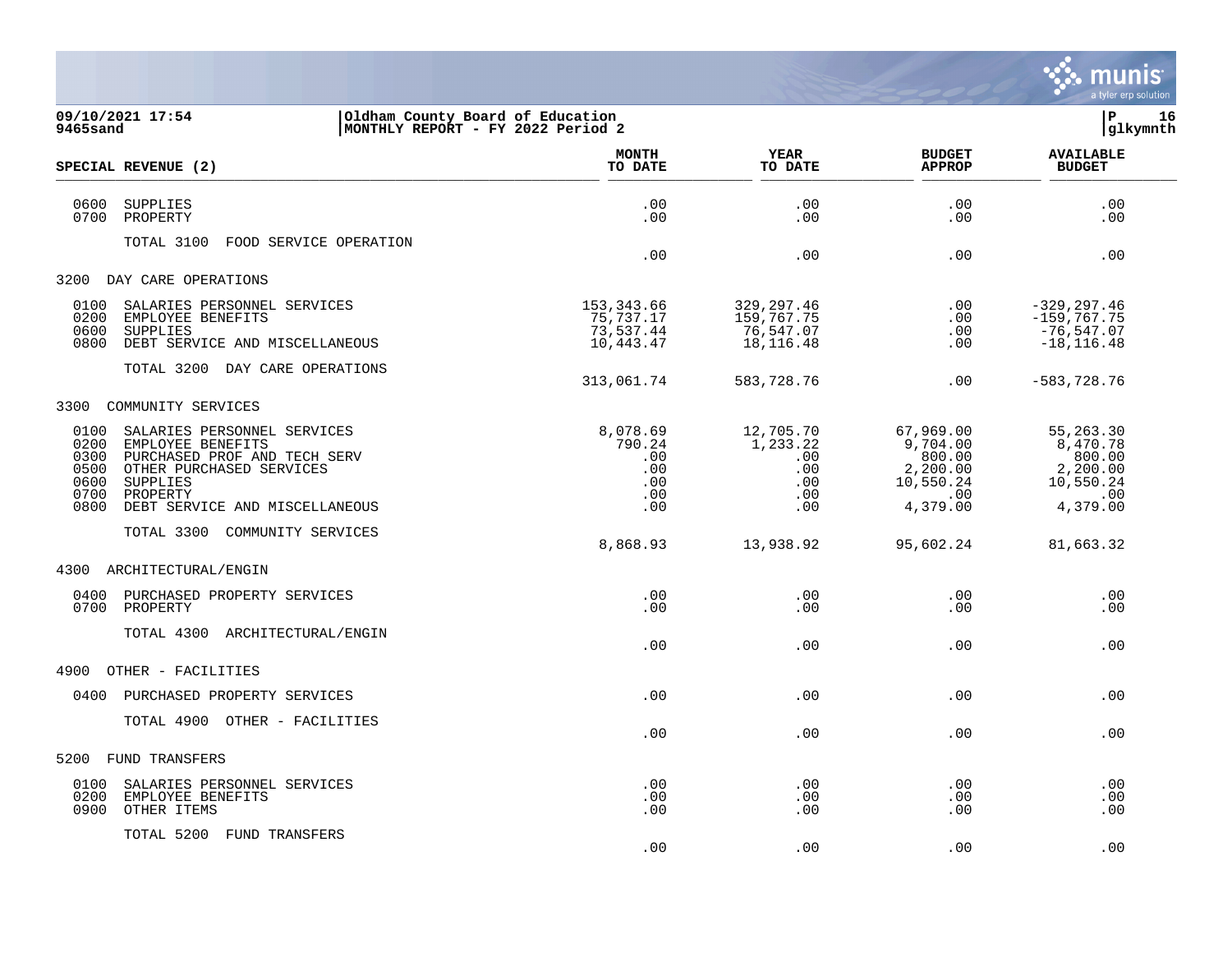|                               |                                                                       |                        |                                | a tyler erp solution              |
|-------------------------------|-----------------------------------------------------------------------|------------------------|--------------------------------|-----------------------------------|
| 09/10/2021 17:54<br>9465sand  | Oldham County Board of Education<br>MONTHLY REPORT - FY 2022 Period 2 |                        |                                | 17<br> glkymnth                   |
| SPECIAL REVENUE (2)           | <b>MONTH</b><br>TO DATE                                               | <b>YEAR</b><br>TO DATE | <b>BUDGET</b><br><b>APPROP</b> | <b>AVAILABLE</b><br><b>BUDGET</b> |
| TOTAL EXPENDITURES            | 1,076,635.31                                                          | 2,015,008.82           | 6,008,769.25                   | 3,993,760.43                      |
| TOTAL FOR SPECIAL REVENUE (2) | 101,840.42                                                            | $-299,865.13$          | $-62,410.88$                   | 237,454.25                        |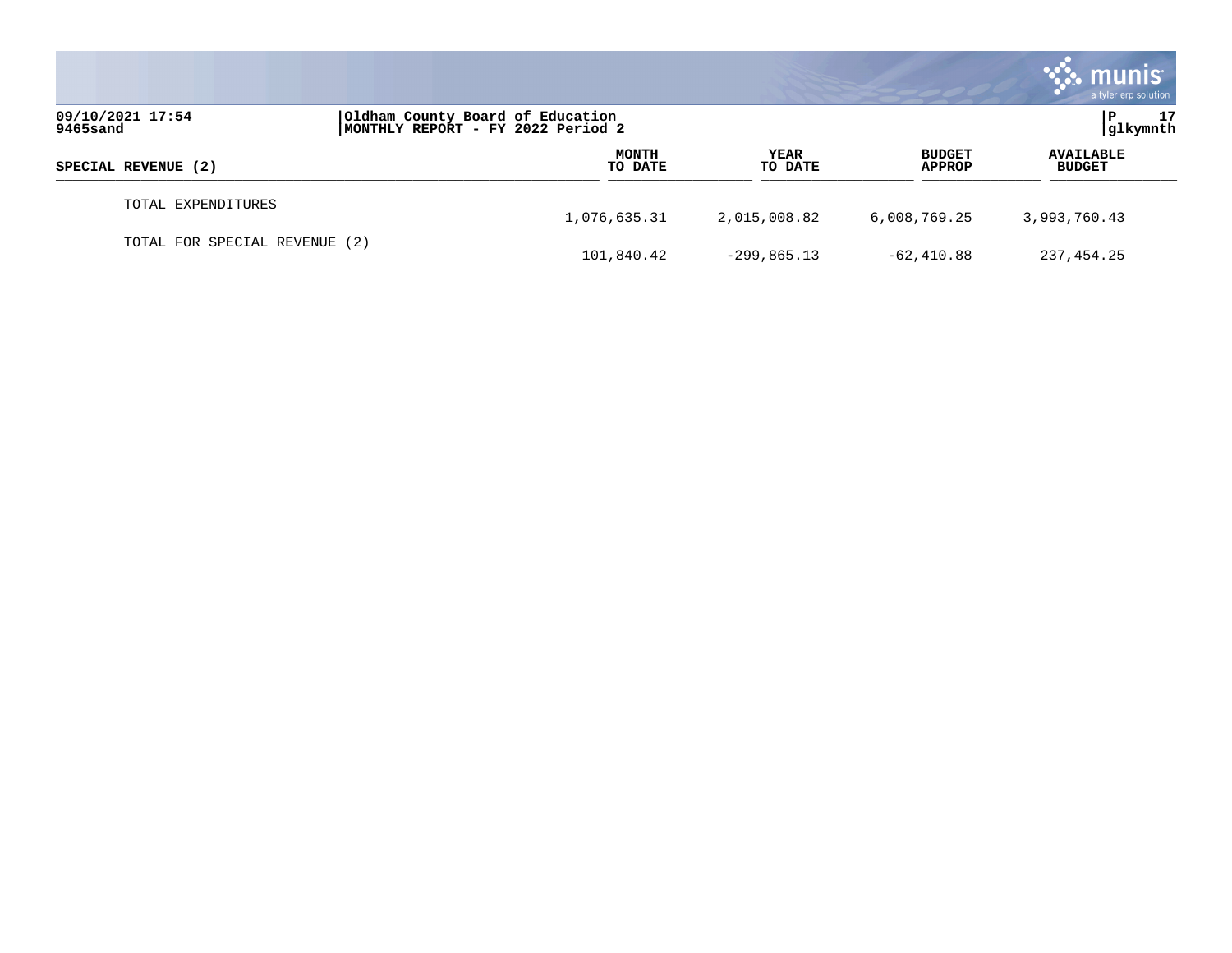|                                                                                                                                                          |                                                                       |                                               |                                       | a tyler erp solution                                        |
|----------------------------------------------------------------------------------------------------------------------------------------------------------|-----------------------------------------------------------------------|-----------------------------------------------|---------------------------------------|-------------------------------------------------------------|
| 09/10/2021 17:54<br>9465sand                                                                                                                             | Oldham County Board of Education<br>MONTHLY REPORT - FY 2022 Period 2 |                                               |                                       | l P<br>18<br> glkymnth                                      |
| DISTRICT ACTIVITY FUND 21 AY (                                                                                                                           | <b>MONTH</b><br>TO DATE                                               | YEAR<br>TO DATE                               | <b>BUDGET</b><br><b>APPROP</b>        | <b>AVAILABLE</b><br><b>BUDGET</b>                           |
| <b>REVENUES</b>                                                                                                                                          |                                                                       |                                               |                                       |                                                             |
| 0999 BEGINNING BALANCE                                                                                                                                   |                                                                       |                                               |                                       |                                                             |
| TOTAL 0999 BEGINNING BALANCE                                                                                                                             | 1,656,502.27                                                          | 1,656,502.27                                  | 1,656,502.27                          | .00                                                         |
| RECEIPTS                                                                                                                                                 |                                                                       |                                               |                                       |                                                             |
| REVENUE FROM LOCAL SOURCES                                                                                                                               |                                                                       |                                               |                                       |                                                             |
| EARNINGS ON INVESTMENTS                                                                                                                                  |                                                                       |                                               |                                       |                                                             |
| 1510 INTEREST ON INVESTMENTS                                                                                                                             | 199.06                                                                | 285.81                                        | .00                                   | $-285.81$                                                   |
| TOTAL EARNINGS ON INVESTMENTS                                                                                                                            | 199.06                                                                | 285.81                                        | .00                                   | $-285.81$                                                   |
| STUDENT ACTIVITIES                                                                                                                                       |                                                                       |                                               |                                       |                                                             |
| 1710 ADMISSIONS - DISTRICT ACTIVITY<br>1720 BOOKSTORE SALES-DISTRICT ACTIV<br>1740 STUDENT FEES-DISTRICT ACTIVITY<br>1790 OTHER DIST/STUDENT ACTIVIT INC | 3,572.07<br>323.00<br>896,986.25<br>45,189.12                         | 3,572.07<br>323.00<br>910,327.42<br>47,301.13 | $.00 \ \rm$<br>.00<br>$.00 \,$<br>.00 | $-3,572.07$<br>$-323.00$<br>$-910, 327.42$<br>$-47, 301.13$ |
| TOTAL STUDENT ACTIVITIES                                                                                                                                 | 946,070.44                                                            | 961,523.62                                    | .00                                   | $-961, 523.62$                                              |
| OTHER REVENUE FROM LOCAL SOURCES                                                                                                                         |                                                                       |                                               |                                       |                                                             |
| 1920 CONTRIBUTIONS / DONATIONS                                                                                                                           | 114,168.91                                                            | 115,981.14                                    | .00                                   | $-115,981.14$                                               |
| TOTAL OTHER REVENUE FROM LOCAL SOURCES                                                                                                                   | 114,168.91                                                            | 115,981.14                                    | .00                                   | $-115,981.14$                                               |
| TOTAL REVENUE FROM LOCAL SOURCES                                                                                                                         | 1,060,438.41                                                          | 1,077,790.57                                  | $.00 \,$                              | $-1,077,790.57$                                             |
| TOTAL RECEIPTS                                                                                                                                           | 1,060,438.41                                                          | 1,077,790.57                                  | .00                                   | $-1,077,790.57$                                             |
| TOTAL REVENUE                                                                                                                                            | 2,716,940.68                                                          | 2,734,292.84                                  | 1,656,502.27                          | $-1,077,790.57$                                             |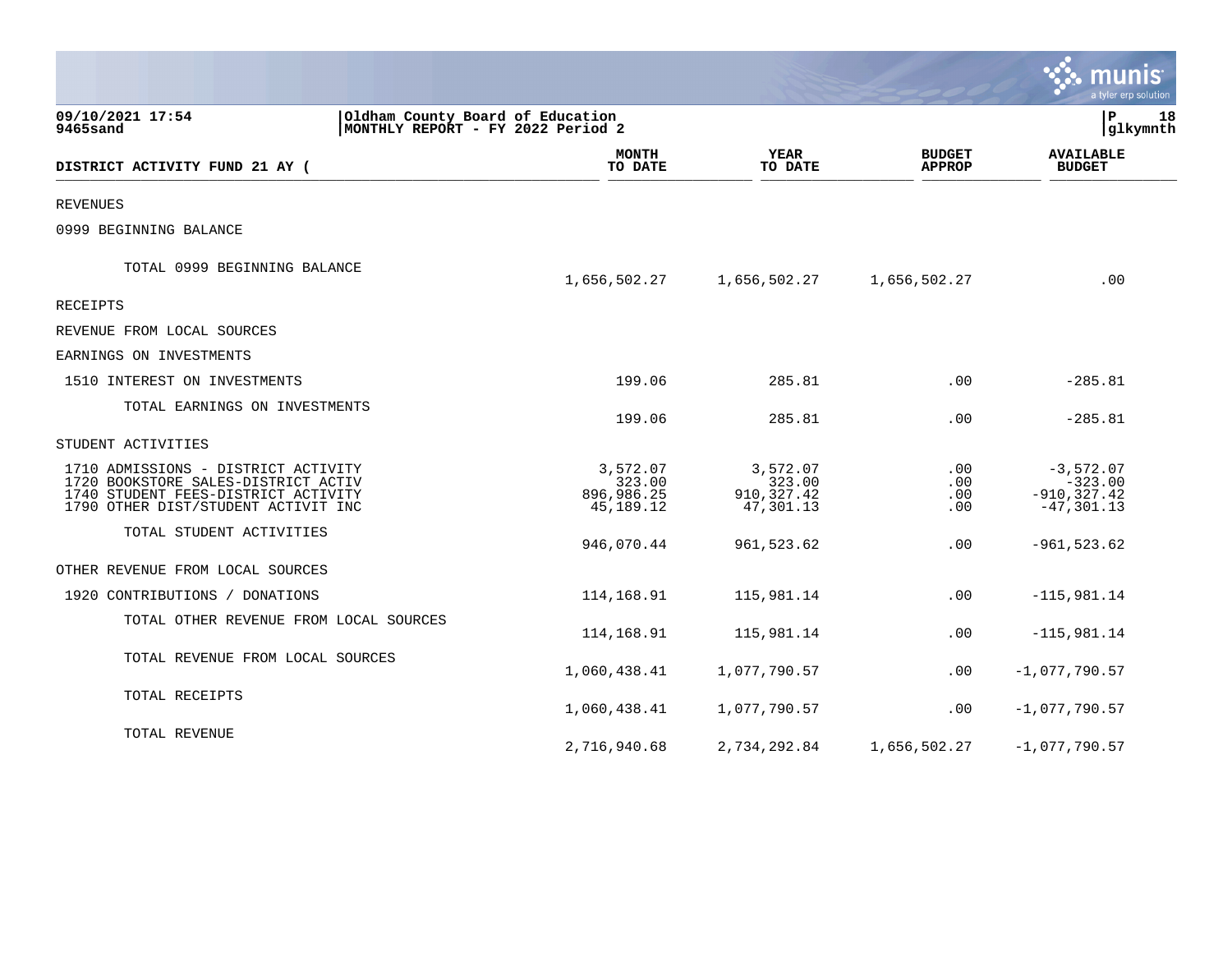|                                                                                                                                                                                                                                                   |                                                                                      |                                                                                       |                                                        | munis<br>a tyler erp solution                                                                               |
|---------------------------------------------------------------------------------------------------------------------------------------------------------------------------------------------------------------------------------------------------|--------------------------------------------------------------------------------------|---------------------------------------------------------------------------------------|--------------------------------------------------------|-------------------------------------------------------------------------------------------------------------|
| 09/10/2021 17:54<br>9465sand                                                                                                                                                                                                                      | Oldham County Board of Education<br>MONTHLY REPORT - FY 2022 Period 2                |                                                                                       |                                                        | lР<br>19<br>glkymnth                                                                                        |
| DISTRICT ACTIVITY FUND 21 AY (                                                                                                                                                                                                                    | <b>MONTH</b><br>TO DATE                                                              | YEAR<br>TO DATE                                                                       | <b>BUDGET</b><br><b>APPROP</b>                         | <b>AVAILABLE</b><br><b>BUDGET</b>                                                                           |
| EXPENDITURES                                                                                                                                                                                                                                      |                                                                                      |                                                                                       |                                                        |                                                                                                             |
| 0000<br>RESTRICT TO REV & BAL SHT ONLY                                                                                                                                                                                                            |                                                                                      |                                                                                       |                                                        |                                                                                                             |
| 0100<br>SALARIES PERSONNEL SERVICES                                                                                                                                                                                                               | .00                                                                                  | .00                                                                                   | .00                                                    | .00                                                                                                         |
| TOTAL 0000 RESTRICT TO REV & BAL SHT ONLY                                                                                                                                                                                                         | .00                                                                                  | .00                                                                                   | .00                                                    | .00                                                                                                         |
| INSTRUCTION<br>1000                                                                                                                                                                                                                               |                                                                                      |                                                                                       |                                                        |                                                                                                             |
| 0100<br>SALARIES PERSONNEL SERVICES<br>0200<br>EMPLOYEE BENEFITS<br>0300<br>PURCHASED PROF AND TECH SERV<br>0400<br>PURCHASED PROPERTY SERVICES<br>0500<br>OTHER PURCHASED SERVICES<br>0600<br>SUPPLIES<br>0800<br>DEBT SERVICE AND MISCELLANEOUS | 29,455.00<br>3,156.10<br>11,135.00<br>12,491.76<br>2,693.45<br>87,085.54<br>1,425.00 | 30,605.00<br>3,234.81<br>13,260.00<br>26,844.57<br>4,748.01<br>135,467.92<br>4,890.37 | .00<br>.00<br>.00<br>.00<br>.00<br>1,621,094.27<br>.00 | $-30,605.00$<br>$-3, 234.81$<br>$-13, 260.00$<br>$-26,844.57$<br>$-4,748.01$<br>1,485,626.35<br>$-4,890.37$ |
| TOTAL 1000 INSTRUCTION                                                                                                                                                                                                                            | 147,441.85                                                                           | 219,050.68                                                                            | 1,621,094.27                                           | 1,402,043.59                                                                                                |
| PLANT OPERATIONS AND MAINTENANCE<br>2600                                                                                                                                                                                                          |                                                                                      |                                                                                       |                                                        |                                                                                                             |
| 0400<br>PURCHASED PROPERTY SERVICES<br>0600<br>SUPPLIES                                                                                                                                                                                           | .00<br>.00                                                                           | .00<br>.00                                                                            | .00<br>35,408.00                                       | .00<br>35,408.00                                                                                            |
| TOTAL 2600<br>PLANT OPERATIONS AND MAINTENANCE                                                                                                                                                                                                    | .00                                                                                  | .00                                                                                   | 35,408.00                                              | 35,408.00                                                                                                   |
| 5200<br><b>FUND TRANSFERS</b>                                                                                                                                                                                                                     |                                                                                      |                                                                                       |                                                        |                                                                                                             |
| 0900<br>OTHER ITEMS                                                                                                                                                                                                                               | 18,637.74                                                                            | 18,637.74                                                                             | .00                                                    | $-18,637.74$                                                                                                |
| TOTAL 5200<br>FUND TRANSFERS                                                                                                                                                                                                                      | 18,637.74                                                                            | 18,637.74                                                                             | .00                                                    | $-18,637.74$                                                                                                |
| 5300 CONTINGENCY                                                                                                                                                                                                                                  |                                                                                      |                                                                                       |                                                        |                                                                                                             |
| 0840<br>CONTINGENCY                                                                                                                                                                                                                               | 1,656,502.27                                                                         | 1,656,502.27                                                                          | .00                                                    | $-1,656,502.27$                                                                                             |
| TOTAL 5300 CONTINGENCY                                                                                                                                                                                                                            | 1,656,502.27                                                                         | 1,656,502.27                                                                          | .00                                                    | $-1,656,502.27$                                                                                             |
| TOTAL EXPENDITURES                                                                                                                                                                                                                                | 1,822,581.86                                                                         | 1,894,190.69                                                                          | 1,656,502.27                                           | $-237,688.42$                                                                                               |
| TOTAL FOR DISTRICT ACTIVITY FUND 21 AY (21)                                                                                                                                                                                                       | 894, 358.82                                                                          | 840,102.15                                                                            | .00                                                    | $-840, 102.15$                                                                                              |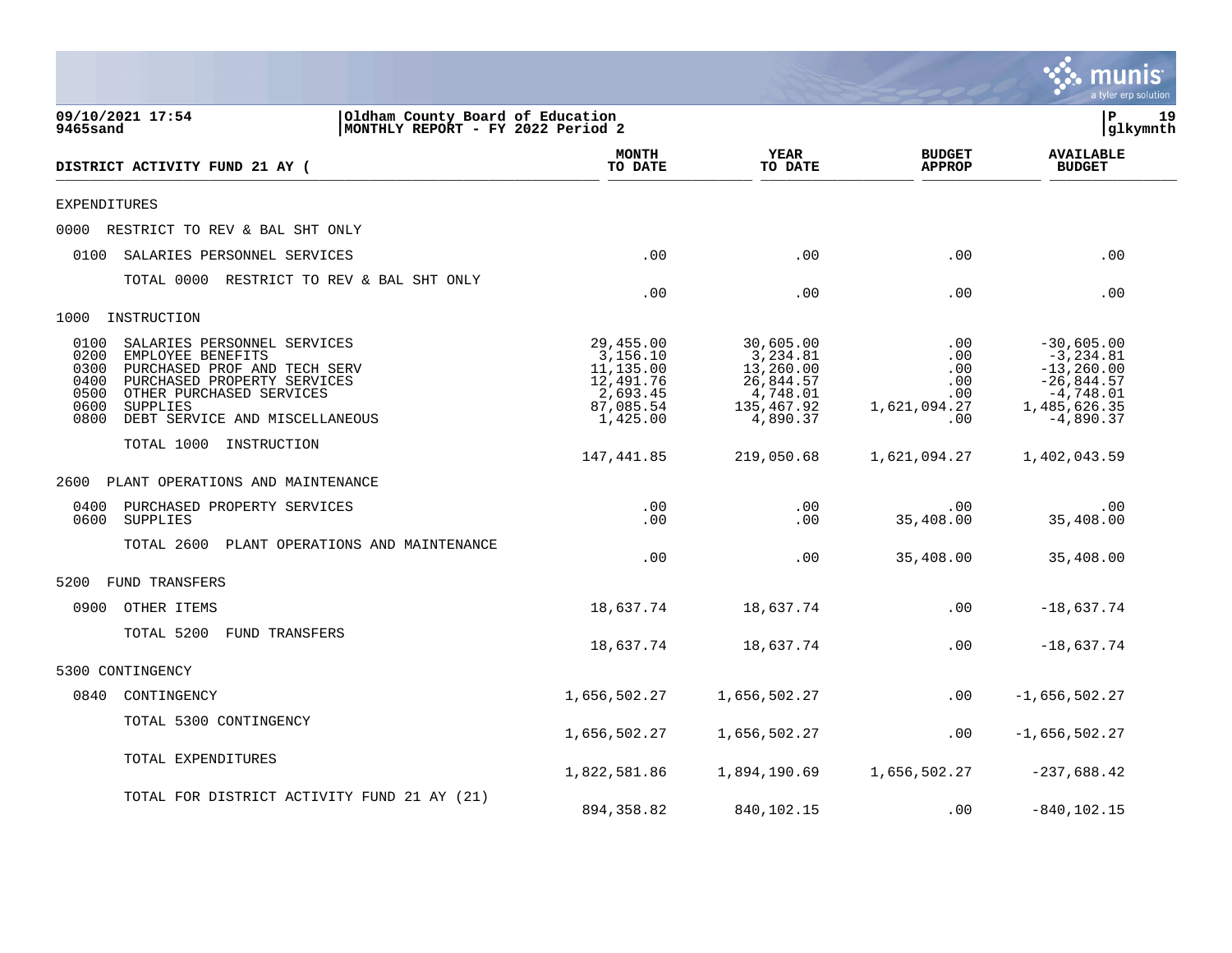|                                                                                                                                                                                                                                                                                            |                                                               |                                                                  |                                                                                                          | <u>munis</u><br>a tyler erp solution                                       |    |
|--------------------------------------------------------------------------------------------------------------------------------------------------------------------------------------------------------------------------------------------------------------------------------------------|---------------------------------------------------------------|------------------------------------------------------------------|----------------------------------------------------------------------------------------------------------|----------------------------------------------------------------------------|----|
| 09/10/2021 17:54<br>Oldham County Board of Education<br>MONTHLY REPORT - FY 2022 Period 2<br>9465sand                                                                                                                                                                                      |                                                               |                                                                  |                                                                                                          | lР<br> glkymnth                                                            | 20 |
| DISTRICT ACTIVITY FUND 22 MY (                                                                                                                                                                                                                                                             | MONTH<br>TO DATE                                              | YEAR<br>TO DATE                                                  | <b>BUDGET</b><br><b>APPROP</b>                                                                           | <b>AVAILABLE</b><br><b>BUDGET</b>                                          |    |
| <b>REVENUES</b>                                                                                                                                                                                                                                                                            |                                                               |                                                                  |                                                                                                          |                                                                            |    |
| 0999 BEGINNING BALANCE                                                                                                                                                                                                                                                                     |                                                               |                                                                  |                                                                                                          |                                                                            |    |
| TOTAL 0999 BEGINNING BALANCE                                                                                                                                                                                                                                                               | .00                                                           | .00                                                              | 244, 207.65                                                                                              | 244, 207.65                                                                |    |
| RECEIPTS                                                                                                                                                                                                                                                                                   |                                                               |                                                                  |                                                                                                          |                                                                            |    |
| REVENUE FROM LOCAL SOURCES                                                                                                                                                                                                                                                                 |                                                               |                                                                  |                                                                                                          |                                                                            |    |
| EARNINGS ON INVESTMENTS                                                                                                                                                                                                                                                                    |                                                               |                                                                  |                                                                                                          |                                                                            |    |
| 1510 INTEREST ON INVESTMENTS                                                                                                                                                                                                                                                               | .00                                                           | .00                                                              | .00                                                                                                      | .00                                                                        |    |
| TOTAL EARNINGS ON INVESTMENTS                                                                                                                                                                                                                                                              | .00                                                           | .00                                                              | .00                                                                                                      | .00                                                                        |    |
| STUDENT ACTIVITIES                                                                                                                                                                                                                                                                         |                                                               |                                                                  |                                                                                                          |                                                                            |    |
| 1710 ADMISSIONS - DISTRICT ACTIVITY<br>1720 BOOKSTORE SALES-DISTRICT ACTIV<br>1730 CLUB DUES-DISTRICT ACTIVITY FD<br>1740 STUDENT FEES-DISTRICT ACTIVITY<br>1740 STUDENT FEES - ATHLETIC<br>1750 SALES REVENUE<br>1790 OTHER DIST/STUDENT ACTIVIT INC<br>1790 FIELD TRIP FEES - OPER/MAINT | .00<br>.00<br>.00<br>700.00<br>.00<br>.00<br>61,790.34<br>.00 | .00<br>.00<br>.00<br>700.00<br>.00<br>320.00<br>91,550.60<br>.00 | .00<br>$.00 \ \rm$<br>$.00 \,$<br>2,402,810.57<br>$.00 \ \rm$<br>$.00 \,$<br>398, 475. 18<br>$.00 \ \rm$ | .00<br>.00<br>.00<br>2,402,110.57<br>.00<br>$-320.00$<br>306,924.58<br>.00 |    |
| TOTAL STUDENT ACTIVITIES                                                                                                                                                                                                                                                                   | 62,490.34                                                     | 92,570.60                                                        | 2,801,285.75                                                                                             | 2,708,715.15                                                               |    |
| OTHER REVENUE FROM LOCAL SOURCES                                                                                                                                                                                                                                                           |                                                               |                                                                  |                                                                                                          |                                                                            |    |
| 1920 CONTRIBUTIONS / DONATIONS                                                                                                                                                                                                                                                             | .00                                                           | .00                                                              | .00                                                                                                      | .00                                                                        |    |
| TOTAL OTHER REVENUE FROM LOCAL SOURCES                                                                                                                                                                                                                                                     | .00                                                           | .00                                                              | .00                                                                                                      | .00                                                                        |    |
| TOTAL REVENUE FROM LOCAL SOURCES                                                                                                                                                                                                                                                           | 62,490.34                                                     | 92,570.60                                                        | 2,801,285.75                                                                                             | 2,708,715.15                                                               |    |
| REVENUE FROM FEDERAL SOURCES                                                                                                                                                                                                                                                               |                                                               |                                                                  |                                                                                                          |                                                                            |    |
| RESTRICTED THROUGH THE STATE                                                                                                                                                                                                                                                               |                                                               |                                                                  |                                                                                                          |                                                                            |    |
| 4500 RESTRICTED FED THRU STATE                                                                                                                                                                                                                                                             | .00                                                           | .00                                                              | .00                                                                                                      | .00                                                                        |    |
| TOTAL RESTRICTED THROUGH THE STATE                                                                                                                                                                                                                                                         | .00                                                           | .00                                                              | .00                                                                                                      | .00                                                                        |    |
| TOTAL REVENUE FROM FEDERAL SOURCES                                                                                                                                                                                                                                                         |                                                               |                                                                  |                                                                                                          |                                                                            |    |

 $\mathcal{L}$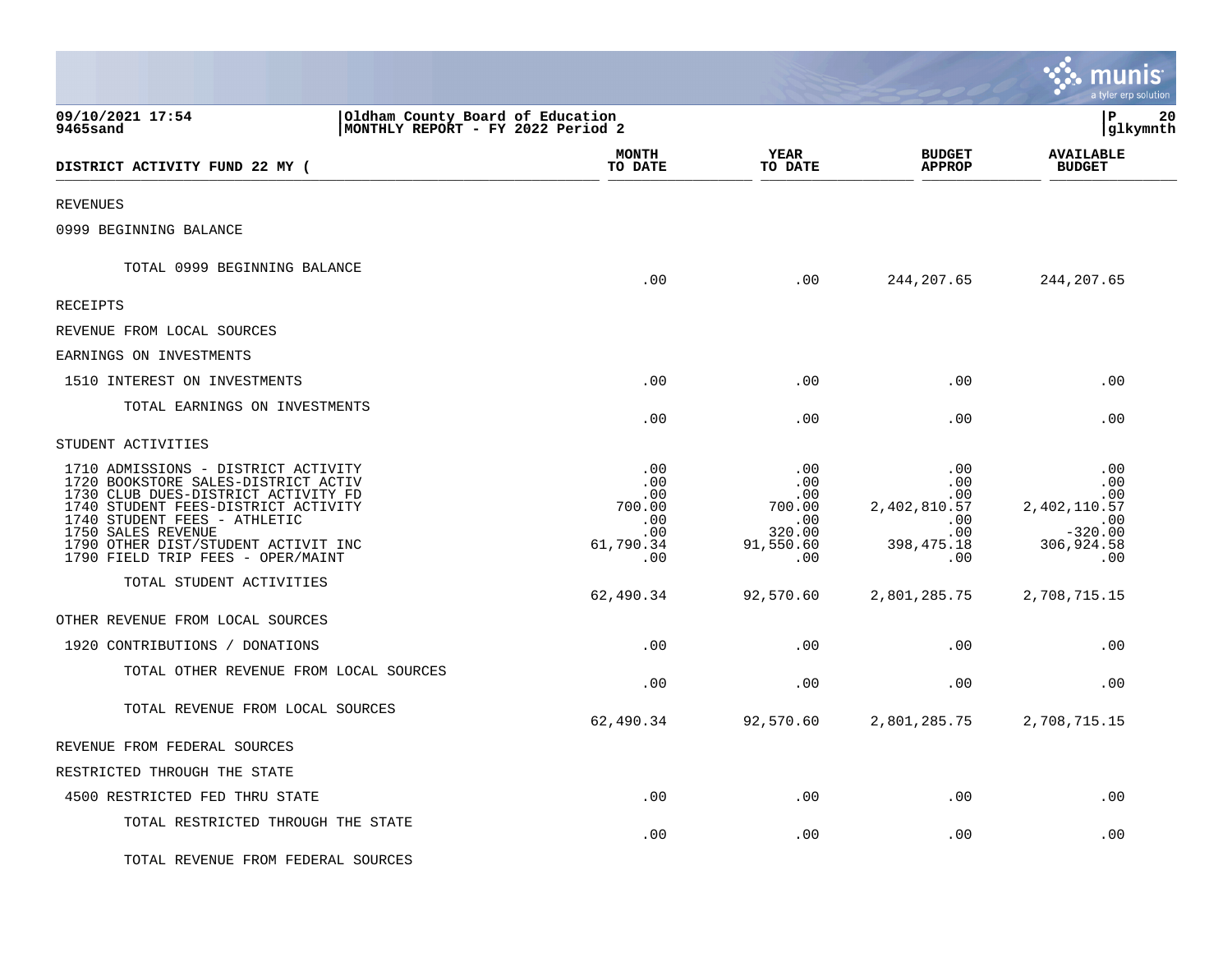

# **09/10/2021 17:54 |Oldham County Board of Education |P 21 9465sand |MONTHLY REPORT - FY 2022 Period 2 |glkymnth**

| DISTRICT ACTIVITY FUND 22 MY (                            | MONTH<br>TO DATE | <b>YEAR</b><br>TO DATE | <b>BUDGET</b><br>APPROP | <b>AVAILABLE</b><br><b>BUDGET</b> |
|-----------------------------------------------------------|------------------|------------------------|-------------------------|-----------------------------------|
|                                                           | .00              | .00                    | .00                     | .00                               |
| OTHER RECEIPTS                                            |                  |                        |                         |                                   |
| INTERFUND TRANSFERS                                       |                  |                        |                         |                                   |
| 5210 FUND TRANSFER<br>5210 FUND 22 PREV YR END BAL TRNSFR | .00<br>.00       | $.00 \,$<br>.00        | $-2,402,810.57$<br>.00  | $-2,402,810.57$<br>.00            |
| TOTAL INTERFUND TRANSFERS                                 | .00              | .00                    | $-2,402,810.57$         | $-2,402,810.57$                   |
| TOTAL OTHER RECEIPTS                                      | .00              | .00                    | $-2,402,810.57$         | $-2,402,810.57$                   |
| TOTAL RECEIPTS                                            | 62,490.34        | 92,570.60              | 398,475.18              | 305,904.58                        |
| TOTAL REVENUE                                             | 62,490.34        | 92,570.60              | 642,682.83              | 550, 112.23                       |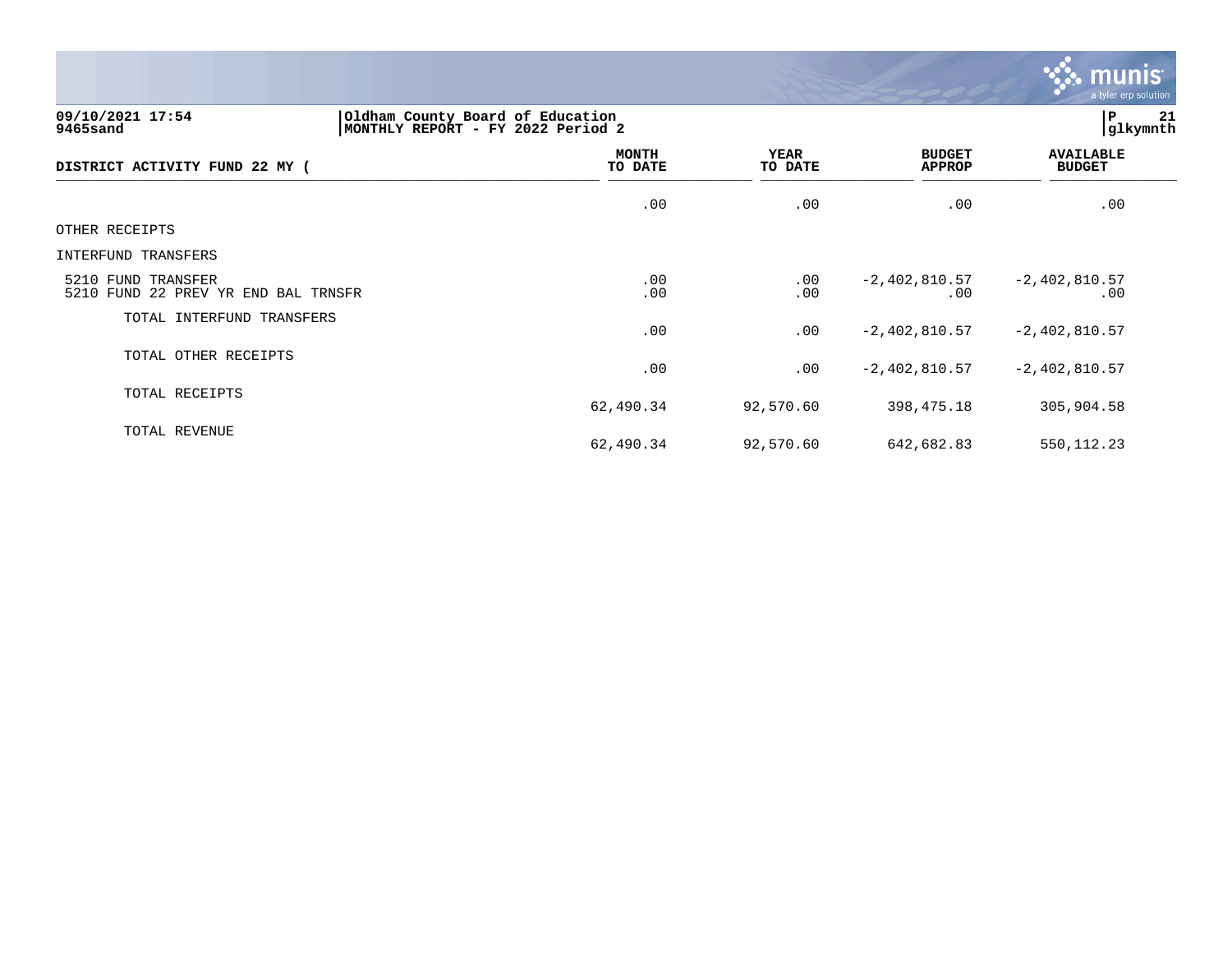|                                                                                                                                                                                                                                                                                              |                                                                                    |                                                                                      |                                                                                                     | a tyler erp solution                                                                                     |
|----------------------------------------------------------------------------------------------------------------------------------------------------------------------------------------------------------------------------------------------------------------------------------------------|------------------------------------------------------------------------------------|--------------------------------------------------------------------------------------|-----------------------------------------------------------------------------------------------------|----------------------------------------------------------------------------------------------------------|
| 09/10/2021 17:54<br>Oldham County Board of Education<br>9465sand<br>MONTHLY REPORT - FY 2022 Period 2                                                                                                                                                                                        |                                                                                    |                                                                                      |                                                                                                     | P<br>22<br>glkymnth                                                                                      |
| DISTRICT ACTIVITY FUND 22 MY (                                                                                                                                                                                                                                                               | <b>MONTH</b><br>TO DATE                                                            | YEAR<br>TO DATE                                                                      | <b>BUDGET</b><br><b>APPROP</b>                                                                      | <b>AVAILABLE</b><br><b>BUDGET</b>                                                                        |
| <b>EXPENDITURES</b>                                                                                                                                                                                                                                                                          |                                                                                    |                                                                                      |                                                                                                     |                                                                                                          |
| 0000<br>RESTRICT TO REV & BAL SHT ONLY                                                                                                                                                                                                                                                       |                                                                                    |                                                                                      |                                                                                                     |                                                                                                          |
| 0600<br>SUPPLIES<br>OTHER ITEMS<br>0900                                                                                                                                                                                                                                                      | .00<br>.00                                                                         | .00<br>.00                                                                           | .00<br>.00                                                                                          | .00<br>.00                                                                                               |
| TOTAL 0000<br>RESTRICT TO REV & BAL SHT ONLY                                                                                                                                                                                                                                                 | .00                                                                                | .00                                                                                  | .00                                                                                                 | .00                                                                                                      |
| INSTRUCTION<br>1000                                                                                                                                                                                                                                                                          |                                                                                    |                                                                                      |                                                                                                     |                                                                                                          |
| 0100<br>SALARIES PERSONNEL SERVICES<br>0200<br>EMPLOYEE BENEFITS<br>0300<br>PURCHASED PROF AND TECH SERV<br>0400<br>PURCHASED PROPERTY SERVICES<br>0500<br>OTHER PURCHASED SERVICES<br>0600<br>SUPPLIES<br>0700<br>PROPERTY<br>0800<br>DEBT SERVICE AND MISCELLANEOUS<br>0900<br>OTHER ITEMS | 27, 433.25<br>4,160.96<br>600.00<br>.00<br>.00<br>9,748.21<br>.00<br>507.52<br>.00 | 69,640.24<br>9,470.08<br>600.00<br>.00<br>.00<br>12,725.22<br>.00<br>2,233.08<br>.00 | 195,988.29<br>33,150.00<br>79,400.00<br>1,936.89<br>9,000.00<br>321, 305.65<br>.00<br>450.00<br>.00 | 126, 348.05<br>23,679.92<br>78,800.00<br>1,936.89<br>9,000.00<br>308,580.43<br>.00<br>$-1,783.08$<br>.00 |
| TOTAL 1000<br>INSTRUCTION                                                                                                                                                                                                                                                                    |                                                                                    |                                                                                      |                                                                                                     |                                                                                                          |
|                                                                                                                                                                                                                                                                                              | 42,449.94                                                                          | 94,668.62                                                                            | 641,230.83                                                                                          | 546,562.21                                                                                               |
| 2200<br>INSTRUCTIONAL STAFF SUPP SERV                                                                                                                                                                                                                                                        |                                                                                    |                                                                                      |                                                                                                     |                                                                                                          |
| 0100<br>SALARIES PERSONNEL SERVICES<br>0200<br>EMPLOYEE BENEFITS<br>0400<br>PURCHASED PROPERTY SERVICES<br>0600<br>SUPPLIES<br>0700<br>PROPERTY<br>0800<br>DEBT SERVICE AND MISCELLANEOUS<br>TOTAL 2200<br>INSTRUCTIONAL STAFF SUPP SERV                                                     | .00<br>.00<br>.00<br>.00<br>.00<br>.00                                             | .00<br>.00<br>.00<br>.00<br>.00<br>.00                                               | .00<br>.00<br>.00<br>.00<br>.00<br>.00                                                              | .00<br>.00<br>.00<br>.00<br>.00<br>.00                                                                   |
|                                                                                                                                                                                                                                                                                              | .00                                                                                | .00                                                                                  | .00                                                                                                 | .00                                                                                                      |
| 2600<br>PLANT OPERATIONS AND MAINTENANCE                                                                                                                                                                                                                                                     |                                                                                    |                                                                                      |                                                                                                     |                                                                                                          |
| 0200<br>EMPLOYEE BENEFITS<br>0300<br>PURCHASED PROF AND TECH SERV<br>PURCHASED PROPERTY SERVICES<br>0400<br>0600<br>SUPPLIES<br>0700<br>PROPERTY<br>0800<br>DEBT SERVICE AND MISCELLANEOUS                                                                                                   | .00<br>.00<br>.00<br>.00<br>.00<br>.00                                             | .00<br>.00<br>.00<br>.00<br>.00<br>.00                                               | .00<br>.00<br>.00<br>.00<br>.00<br>.00                                                              | .00<br>.00<br>.00<br>.00<br>.00<br>.00                                                                   |
| TOTAL 2600<br>PLANT OPERATIONS AND MAINTENANCE                                                                                                                                                                                                                                               | .00                                                                                | .00                                                                                  | .00                                                                                                 | .00                                                                                                      |
| 2700<br>STUDENT TRANSPORTATION                                                                                                                                                                                                                                                               |                                                                                    |                                                                                      |                                                                                                     |                                                                                                          |
| 0800 DEBT SERVICE AND MISCELLANEOUS                                                                                                                                                                                                                                                          | .00                                                                                | .00                                                                                  | .00                                                                                                 | .00                                                                                                      |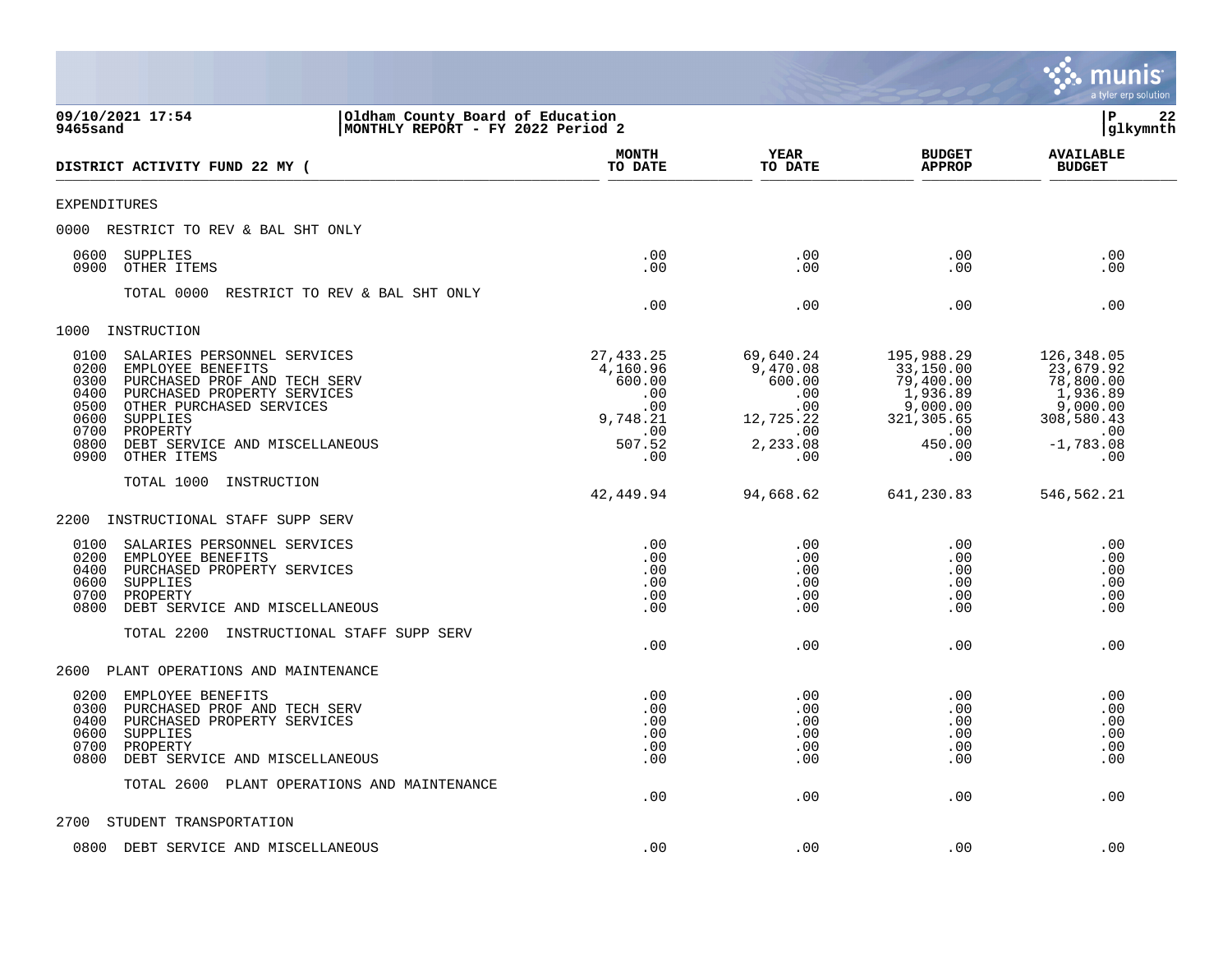

# **09/10/2021 17:54 |Oldham County Board of Education |P 23 9465sand |MONTHLY REPORT - FY 2022 Period 2 |glkymnth**

|                                             |                         |                 |                                | $\overline{\phantom{0}}$          |  |
|---------------------------------------------|-------------------------|-----------------|--------------------------------|-----------------------------------|--|
| DISTRICT ACTIVITY FUND 22 MY (              | <b>MONTH</b><br>TO DATE | YEAR<br>TO DATE | <b>BUDGET</b><br><b>APPROP</b> | <b>AVAILABLE</b><br><b>BUDGET</b> |  |
| TOTAL 2700<br>STUDENT TRANSPORTATION        | .00                     | .00             | .00                            | .00                               |  |
| 5200<br>FUND TRANSFERS                      |                         |                 |                                |                                   |  |
| 0900<br>OTHER ITEMS                         | .00                     | .00             | .00                            | .00                               |  |
| TOTAL 5200<br><b>FUND TRANSFERS</b>         | .00                     | .00             | .00                            | .00                               |  |
| TOTAL EXPENDITURES                          | 42,449.94               | 94,668.62       | 641,230.83                     | 546,562.21                        |  |
| TOTAL FOR DISTRICT ACTIVITY FUND 22 MY (22) | 20,040.40               | $-2,098.02$     | 1,452.00                       | 3,550.02                          |  |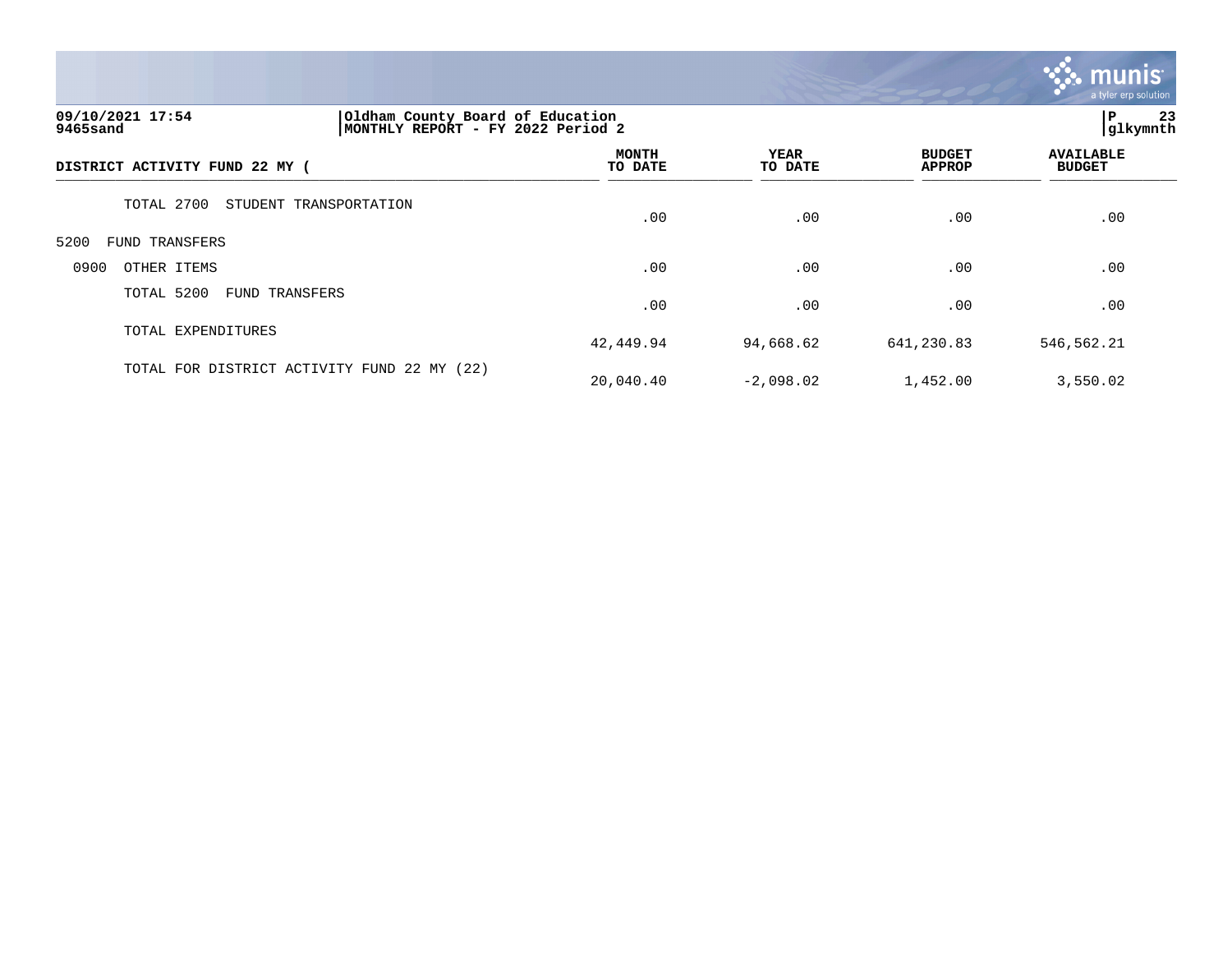|                                                                            |                                                                       |                         |                        |                                | $\mathbf{\mathcal{C}}$ . munist<br>a tyler erp solution |
|----------------------------------------------------------------------------|-----------------------------------------------------------------------|-------------------------|------------------------|--------------------------------|---------------------------------------------------------|
| 09/10/2021 17:54<br>9465sand                                               | Oldham County Board of Education<br>MONTHLY REPORT - FY 2022 Period 2 |                         |                        |                                | lР<br>24<br>glkymnth                                    |
| SCHOOL ACTIVITY FUND 25 (25)                                               |                                                                       | <b>MONTH</b><br>TO DATE | <b>YEAR</b><br>TO DATE | <b>BUDGET</b><br><b>APPROP</b> | <b>AVAILABLE</b><br><b>BUDGET</b>                       |
| <b>REVENUES</b>                                                            |                                                                       |                         |                        |                                |                                                         |
| 0999 BEGINNING BALANCE                                                     |                                                                       |                         |                        |                                |                                                         |
| TOTAL 0999 BEGINNING BALANCE                                               |                                                                       | .00                     | .00                    | .00                            | .00                                                     |
| <b>RECEIPTS</b>                                                            |                                                                       |                         |                        |                                |                                                         |
| REVENUE FROM LOCAL SOURCES                                                 |                                                                       |                         |                        |                                |                                                         |
| STUDENT ACTIVITIES                                                         |                                                                       |                         |                        |                                |                                                         |
| 1740 STUDENT FEES-DISTRICT ACTIVITY<br>1790 OTHER DIST/STUDENT ACTIVIT INC |                                                                       | .00<br>.00              | .00<br>.00             | .00<br>2,600,000.00            | .00<br>2,600,000.00                                     |
| TOTAL STUDENT ACTIVITIES                                                   |                                                                       | .00                     | .00                    | 2,600,000.00                   | 2,600,000.00                                            |
| TOTAL REVENUE FROM LOCAL SOURCES                                           |                                                                       | .00                     | .00                    | 2,600,000.00                   | 2,600,000.00                                            |
| TOTAL RECEIPTS                                                             |                                                                       | .00                     | .00                    | 2,600,000.00                   | 2,600,000.00                                            |
| TOTAL REVENUE                                                              |                                                                       | .00                     | .00                    | 2,600,000.00                   | 2,600,000.00                                            |

 $\mathcal{L}$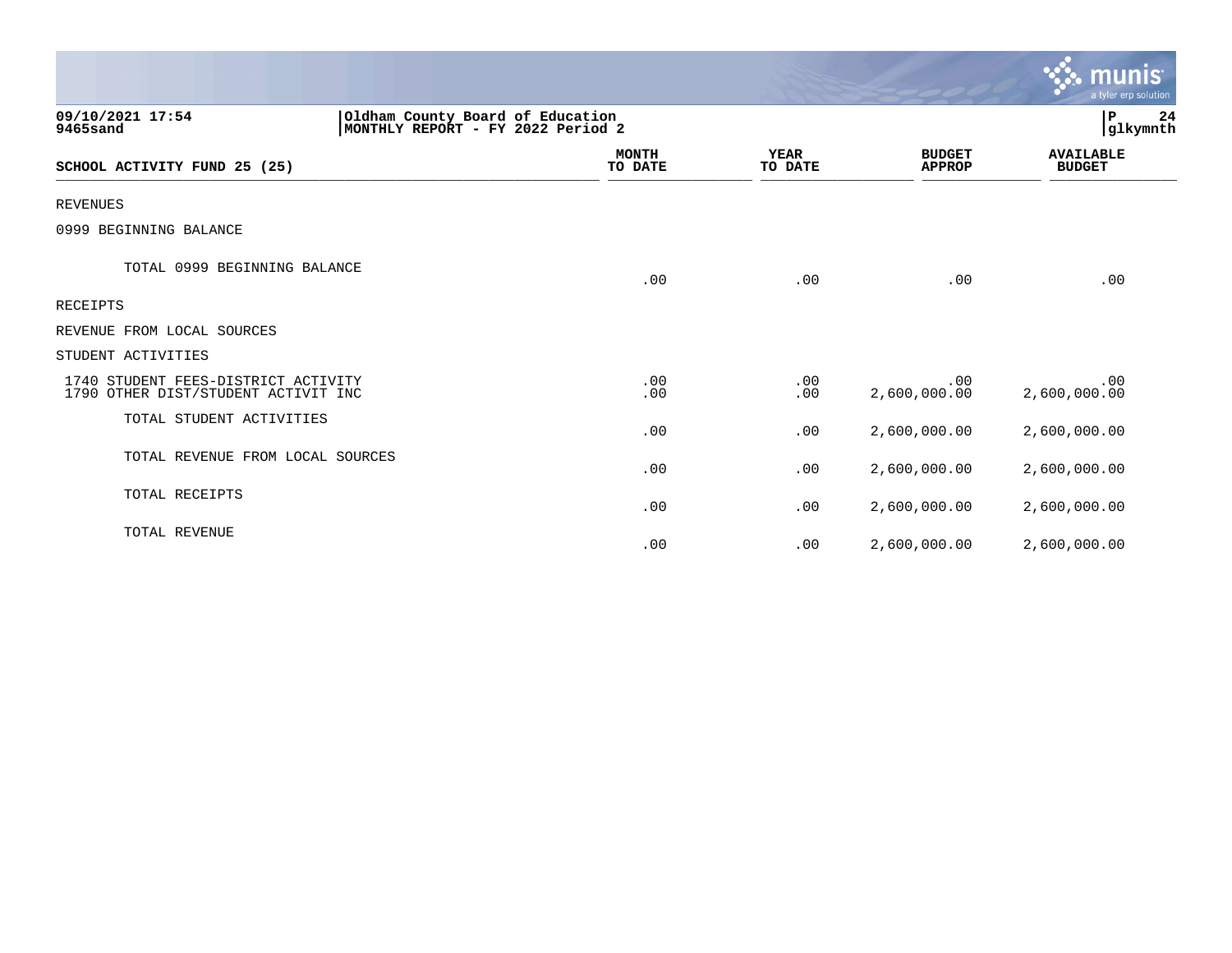

| 09/10/2021 17:54<br>9465sand                               | Oldham County Board of Education<br>MONTHLY REPORT - FY 2022 Period 2 |                        |                                | 25<br>P<br>glkymnth               |
|------------------------------------------------------------|-----------------------------------------------------------------------|------------------------|--------------------------------|-----------------------------------|
| SCHOOL ACTIVITY FUND 25 (25)                               | <b>MONTH</b><br>TO DATE                                               | <b>YEAR</b><br>TO DATE | <b>BUDGET</b><br><b>APPROP</b> | <b>AVAILABLE</b><br><b>BUDGET</b> |
| EXPENDITURES                                               |                                                                       |                        |                                |                                   |
| INSTRUCTION<br>1000                                        |                                                                       |                        |                                |                                   |
| 0600<br>SUPPLIES<br>0800<br>DEBT SERVICE AND MISCELLANEOUS | .00<br>.00                                                            | .00<br>.00             | 2,600,000.00<br>.00            | 2,600,000.00<br>.00               |
| TOTAL 1000<br>INSTRUCTION                                  | .00                                                                   | .00                    | 2,600,000.00                   | 2,600,000.00                      |
| 5200<br>FUND TRANSFERS                                     |                                                                       |                        |                                |                                   |
| 0900<br>OTHER ITEMS                                        | .00                                                                   | .00                    | .00                            | .00                               |
| TOTAL 5200<br>FUND TRANSFERS                               | .00                                                                   | .00                    | .00                            | .00                               |
| TOTAL EXPENDITURES                                         | .00                                                                   | .00                    | 2,600,000.00                   | 2,600,000.00                      |
| TOTAL FOR SCHOOL ACTIVITY FUND 25                          | (25)<br>.00                                                           | .00                    | .00                            | .00                               |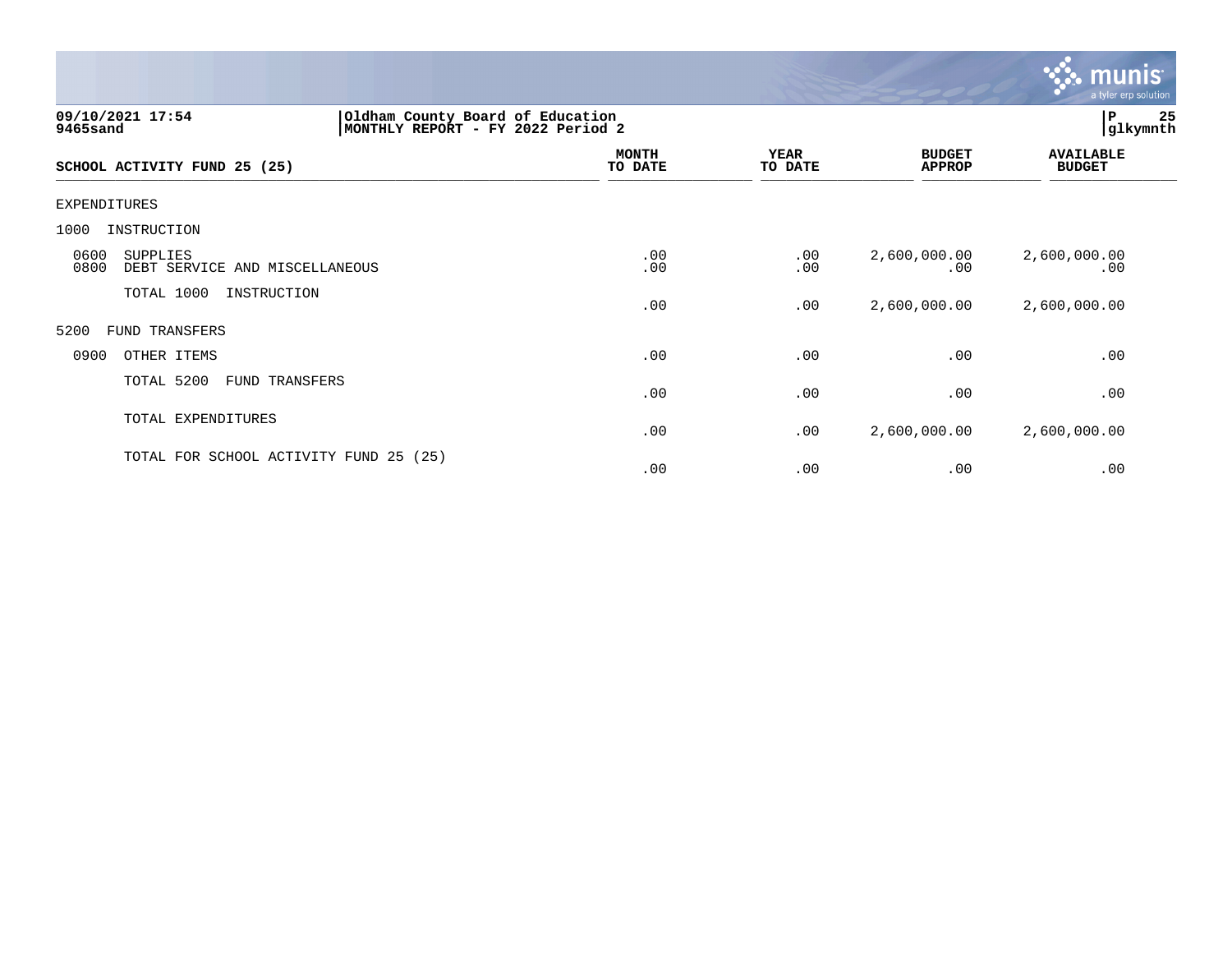|                                  |                                                                       |                 |                                | <u>ः munis</u><br>a tyler erp solution |
|----------------------------------|-----------------------------------------------------------------------|-----------------|--------------------------------|----------------------------------------|
| 09/10/2021 17:54<br>9465sand     | Oldham County Board of Education<br>MONTHLY REPORT - FY 2022 Period 2 |                 |                                | ∣P<br>26<br> glkymnth                  |
| CAPITAL OUTLAY FUND (310)        | <b>MONTH</b><br>TO DATE                                               | YEAR<br>TO DATE | <b>BUDGET</b><br><b>APPROP</b> | <b>AVAILABLE</b><br><b>BUDGET</b>      |
| <b>REVENUES</b>                  |                                                                       |                 |                                |                                        |
| 0999 BEGINNING BALANCE           |                                                                       |                 |                                |                                        |
| TOTAL 0999 BEGINNING BALANCE     | .00                                                                   | .00             | .00                            | .00                                    |
| RECEIPTS                         |                                                                       |                 |                                |                                        |
| REVENUE FROM LOCAL SOURCES       |                                                                       |                 |                                |                                        |
| EARNINGS ON INVESTMENTS          |                                                                       |                 |                                |                                        |
| 1510 INTEREST ON INVESTMENTS     | .00                                                                   | .00             | .00                            | .00                                    |
| TOTAL EARNINGS ON INVESTMENTS    | .00                                                                   | .00             | .00                            | .00                                    |
| TOTAL REVENUE FROM LOCAL SOURCES | .00                                                                   | .00             | .00                            | .00                                    |
| REVENUE FROM STATE SOURCES       |                                                                       |                 |                                |                                        |
| RESTRICTED                       |                                                                       |                 |                                |                                        |
| 3200 REVENUE-CAPITAL OUTLAY      | .00                                                                   | 601,762.00      | 1,203,523.00                   | 601,761.00                             |
| TOTAL RESTRICTED                 | .00                                                                   | 601,762.00      | 1,203,523.00                   | 601,761.00                             |
| TOTAL REVENUE FROM STATE SOURCES | .00                                                                   | 601,762.00      | 1,203,523.00                   | 601,761.00                             |
| OTHER RECEIPTS                   |                                                                       |                 |                                |                                        |
| <b>INTERFUND TRANSFERS</b>       |                                                                       |                 |                                |                                        |
| 5210 FUND TRANSFER               | .00                                                                   | .00             | .00                            | .00                                    |
| TOTAL INTERFUND TRANSFERS        | .00                                                                   | .00             | .00                            | .00                                    |
| TOTAL OTHER RECEIPTS             | .00                                                                   | .00             | .00                            | .00                                    |
| TOTAL RECEIPTS                   | .00                                                                   | 601,762.00      | 1,203,523.00                   | 601,761.00                             |
| TOTAL REVENUE                    | .00                                                                   | 601,762.00      | 1,203,523.00                   | 601,761.00                             |

the control of the state of the control of the control of the control of the control of the control of the control of the control of the control of the control of the control of the control of the control of the control of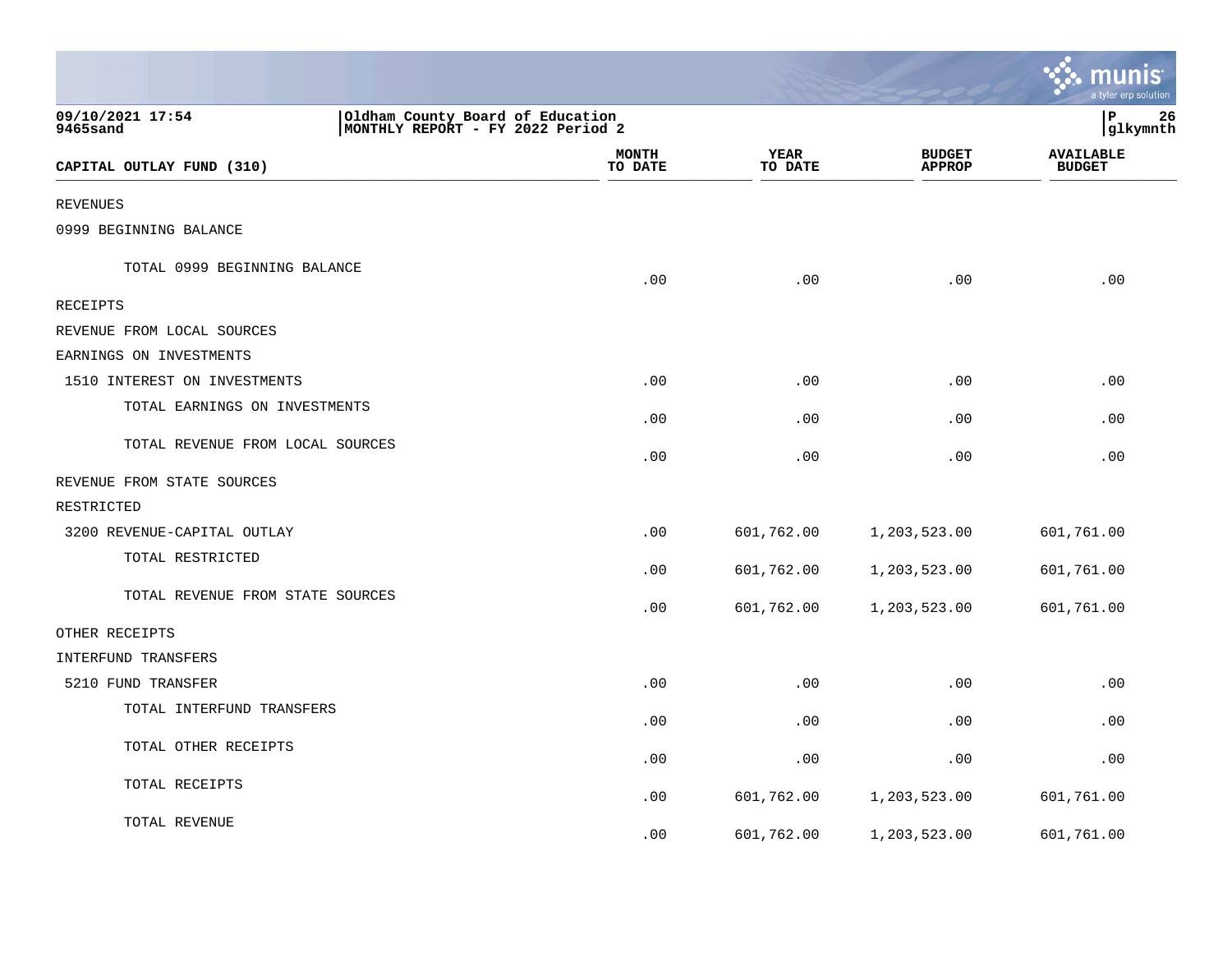|                                                                                                              |                         |                        |                                | munis<br>a tyler erp solution     |
|--------------------------------------------------------------------------------------------------------------|-------------------------|------------------------|--------------------------------|-----------------------------------|
| 09/10/2021 17:54<br>Oldham County Board of Education<br>MONTHLY REPORT - FY 2022 Period 2<br><b>9465sand</b> |                         |                        |                                | $\, {\bf P}$<br>27<br>glkymnth    |
| CAPITAL OUTLAY FUND (310)                                                                                    | <b>MONTH</b><br>TO DATE | <b>YEAR</b><br>TO DATE | <b>BUDGET</b><br><b>APPROP</b> | <b>AVAILABLE</b><br><b>BUDGET</b> |
| <b>EXPENDITURES</b>                                                                                          |                         |                        |                                |                                   |
| 0000 RESTRICT TO REV & BAL SHT ONLY                                                                          |                         |                        |                                |                                   |
| 0900<br>OTHER ITEMS                                                                                          | .00                     | .00                    | .00                            | .00                               |
| TOTAL 0000 RESTRICT TO REV & BAL SHT ONLY                                                                    | .00                     | .00                    | .00                            | .00                               |
| 1000<br>INSTRUCTION                                                                                          |                         |                        |                                |                                   |
| 0100<br>SALARIES PERSONNEL SERVICES                                                                          | .00                     | .00                    | .00                            | .00                               |
| TOTAL 1000 INSTRUCTION                                                                                       | .00                     | .00                    | .00                            | .00                               |
| DISTRICT ADMIN SUPPORT<br>2300                                                                               |                         |                        |                                |                                   |
| 0300<br>PURCHASED PROF AND TECH SERV<br>0840<br>CONTINGENCY                                                  | .00<br>.00              | .00<br>.00             | .00<br>.00                     | .00<br>.00                        |
| TOTAL 2300 DISTRICT ADMIN SUPPORT                                                                            | .00                     | .00                    | .00                            | .00                               |
| PLANT OPERATIONS AND MAINTENANCE<br>2600                                                                     |                         |                        |                                |                                   |
| 0400<br>PURCHASED PROPERTY SERVICES<br>0500<br>OTHER PURCHASED SERVICES<br>0700<br>PROPERTY                  | .00<br>.00<br>.00       | .00<br>.00<br>.00      | .00<br>.00<br>.00              | .00<br>.00<br>.00                 |
| TOTAL 2600<br>PLANT OPERATIONS AND MAINTENANCE                                                               | .00                     | .00                    | .00                            | .00                               |
| 4100 LAND/SITE ACQUISITIONS                                                                                  |                         |                        |                                |                                   |
| 0300 PURCHASED PROF AND TECH SERV<br>0700 PROPERTY                                                           | .00<br>.00              | .00<br>.00             | .00<br>.00                     | .00<br>.00                        |
| TOTAL 4100 LAND/SITE ACQUISITIONS                                                                            | .00                     | .00                    | .00                            | .00                               |
| 4200 LAND IMPROVEMENTS                                                                                       |                         |                        |                                |                                   |
| 0400 PURCHASED PROPERTY SERVICES                                                                             | .00                     | .00                    | .00                            | .00                               |
| TOTAL 4200 LAND IMPROVEMENTS                                                                                 | .00                     | .00                    | .00                            | .00                               |
| 4300<br>ARCHITECTURAL/ENGIN                                                                                  |                         |                        |                                |                                   |
| 0400 PURCHASED PROPERTY SERVICES                                                                             | .00                     | .00                    | .00                            | .00                               |
| TOTAL 4300 ARCHITECTURAL/ENGIN                                                                               |                         |                        |                                |                                   |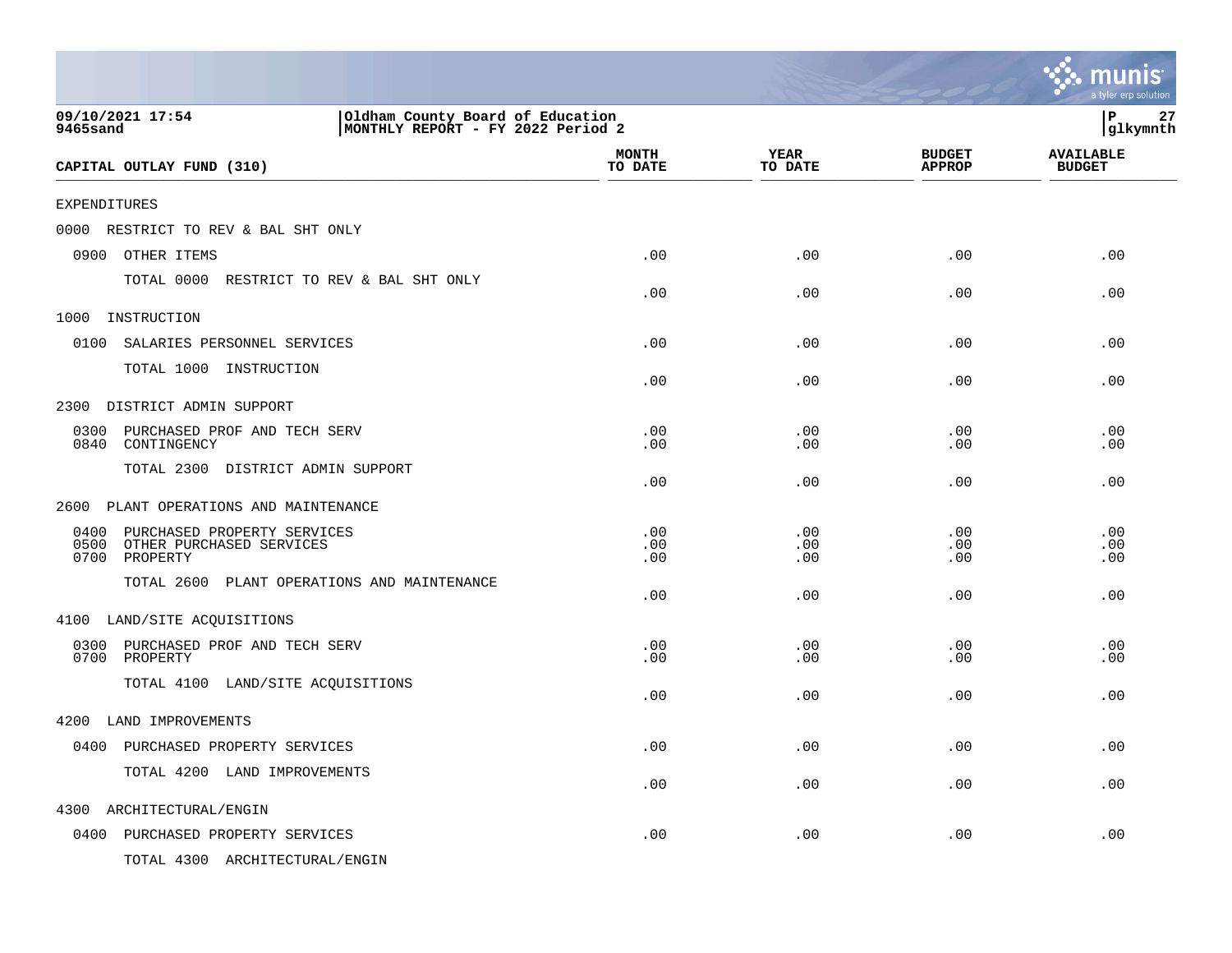

| 09/10/2021 17:54<br>Oldham County Board of Education<br>MONTHLY REPORT - FY 2022 Period 2<br>9465sand                                                  |                          |                          |                                | 28<br>lР<br> glkymnth             |
|--------------------------------------------------------------------------------------------------------------------------------------------------------|--------------------------|--------------------------|--------------------------------|-----------------------------------|
| CAPITAL OUTLAY FUND (310)                                                                                                                              | <b>MONTH</b><br>TO DATE  | YEAR<br>TO DATE          | <b>BUDGET</b><br><b>APPROP</b> | <b>AVAILABLE</b><br><b>BUDGET</b> |
|                                                                                                                                                        | .00                      | .00                      | .00                            | .00                               |
| 4500 BUILDING ACQUISTIONS & CONSTRUCTION                                                                                                               |                          |                          |                                |                                   |
| 0300 PURCHASED PROF AND TECH SERV<br>0400<br>PURCHASED PROPERTY SERVICES<br>0700 PROPERTY                                                              | .00<br>.00<br>.00        | .00<br>.00<br>.00        | .00<br>.00<br>.00              | .00<br>.00<br>.00                 |
| TOTAL 4500 BUILDING ACQUISTIONS & CONSTRUCTION                                                                                                         | .00                      | .00                      | .00                            | .00                               |
| 4600 SITE IMPROVEMENT                                                                                                                                  |                          |                          |                                |                                   |
| 0300 PURCHASED PROF AND TECH SERV<br>0400<br>PURCHASED PROPERTY SERVICES<br>0700 PROPERTY                                                              | .00<br>.00<br>.00        | .00<br>.00<br>.00        | .00<br>.00<br>.00              | .00<br>.00<br>.00                 |
| TOTAL 4600 SITE IMPROVEMENT                                                                                                                            | .00                      | .00                      | .00                            | .00                               |
| 4700 BUILDING IMPROVEMENTS                                                                                                                             |                          |                          |                                |                                   |
| 0300<br>PURCHASED PROF AND TECH SERV<br>0400<br>PURCHASED PROPERTY SERVICES<br>0700<br>PROPERTY                                                        | .00<br>.00<br>.00        | .00<br>.00<br>.00        | .00<br>.00<br>.00              | .00<br>.00<br>.00                 |
| TOTAL 4700 BUILDING IMPROVEMENTS                                                                                                                       | .00                      | .00                      | $.00 \,$                       | .00                               |
| 4900 OTHER - FACILITIES                                                                                                                                |                          |                          |                                |                                   |
| 0400 PURCHASED PROPERTY SERVICES                                                                                                                       | .00                      | .00                      | 1,203,523.00                   | 1,203,523.00                      |
| TOTAL 4900 OTHER - FACILITIES                                                                                                                          | .00                      | .00                      | 1,203,523.00                   | 1,203,523.00                      |
| 5100 DEBT SERVICE                                                                                                                                      |                          |                          |                                |                                   |
| 0300 PURCHASED PROF AND TECH SERV<br>0400<br>PURCHASED PROPERTY SERVICES<br>OTHER PURCHASED SERVICES<br>0500<br>DEBT SERVICE AND MISCELLANEOUS<br>0800 | .00<br>.00<br>.00<br>.00 | .00<br>.00<br>.00<br>.00 | .00<br>.00<br>.00<br>.00       | .00<br>.00<br>.00<br>.00          |
| TOTAL 5100 DEBT SERVICE                                                                                                                                | .00                      | .00                      | $.00 \,$                       | .00                               |
| FUND TRANSFERS<br>5200                                                                                                                                 |                          |                          |                                |                                   |
| 0900 OTHER ITEMS                                                                                                                                       | .00                      | .00                      | .00                            | .00                               |
| TOTAL 5200 FUND TRANSFERS                                                                                                                              |                          |                          |                                |                                   |

 $.00$  .  $.00$  .  $.00$  .  $.00$  .  $.00$  .  $.00$  .  $.00$  .  $.00$  .  $.00$  .  $.00$  .  $.00$  .  $.00$  .  $.00$  .  $.00$  .  $.00$  .  $.00$  .  $.00$  .  $.00$  .  $.00$  .  $.00$  .  $.00$  .  $.00$  .  $.00$  .  $.00$  .  $.00$  .  $.00$  .  $.00$  .  $.00$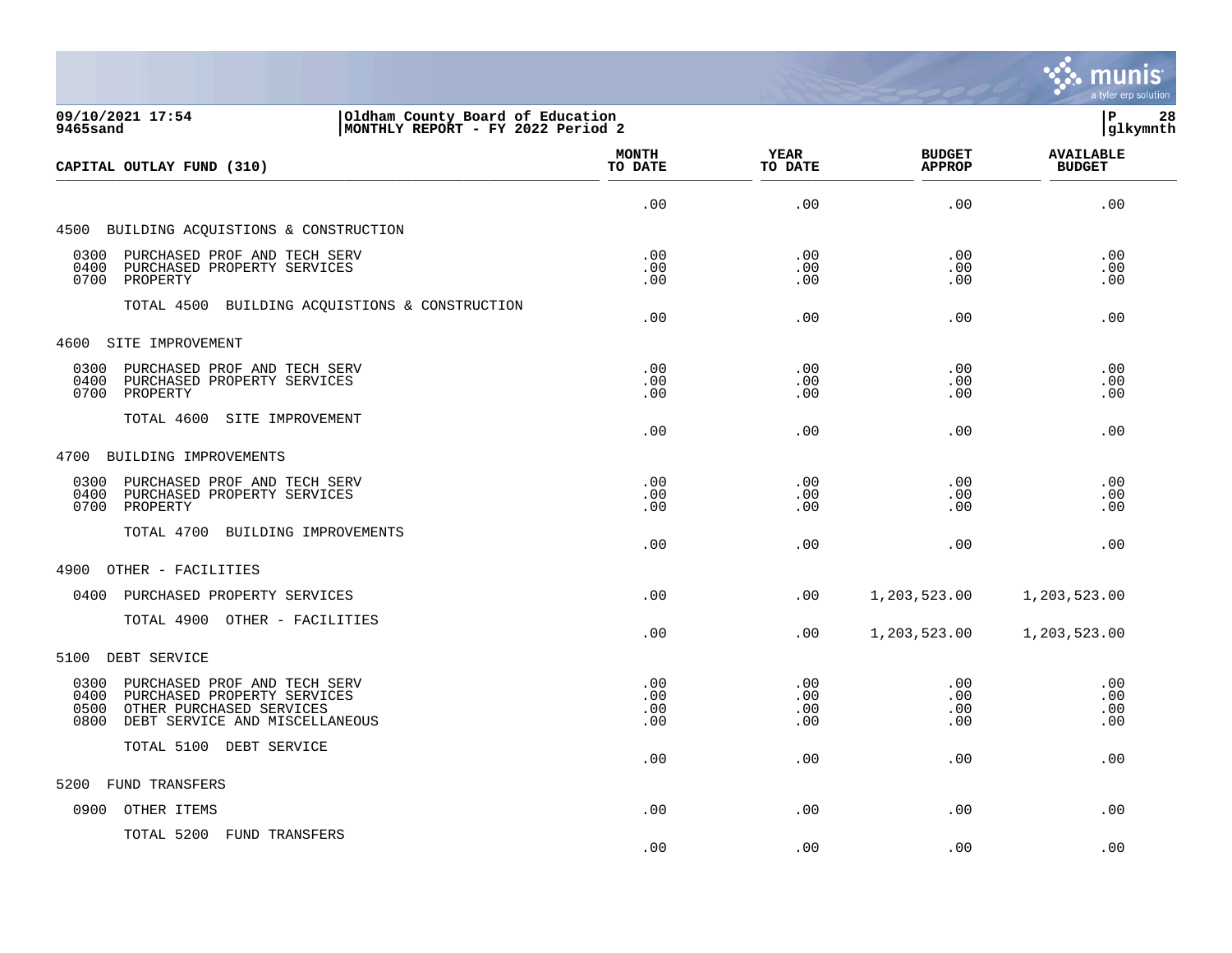|                                     |                                                                       |                  |                        |                                | <b>munis</b><br>a tyler erp solution |
|-------------------------------------|-----------------------------------------------------------------------|------------------|------------------------|--------------------------------|--------------------------------------|
| 09/10/2021 17:54<br>9465sand        | Oldham County Board of Education<br>MONTHLY REPORT - FY 2022 Period 2 |                  |                        |                                | 29<br>P<br> glkymnth                 |
| CAPITAL OUTLAY FUND (310)           |                                                                       | MONTH<br>TO DATE | <b>YEAR</b><br>TO DATE | <b>BUDGET</b><br><b>APPROP</b> | <b>AVAILABLE</b><br><b>BUDGET</b>    |
| TOTAL EXPENDITURES                  |                                                                       | .00              | .00                    | 1,203,523.00                   | 1,203,523.00                         |
| TOTAL FOR CAPITAL OUTLAY FUND (310) |                                                                       | .00              | 601,762.00             | .00                            | $-601,762.00$                        |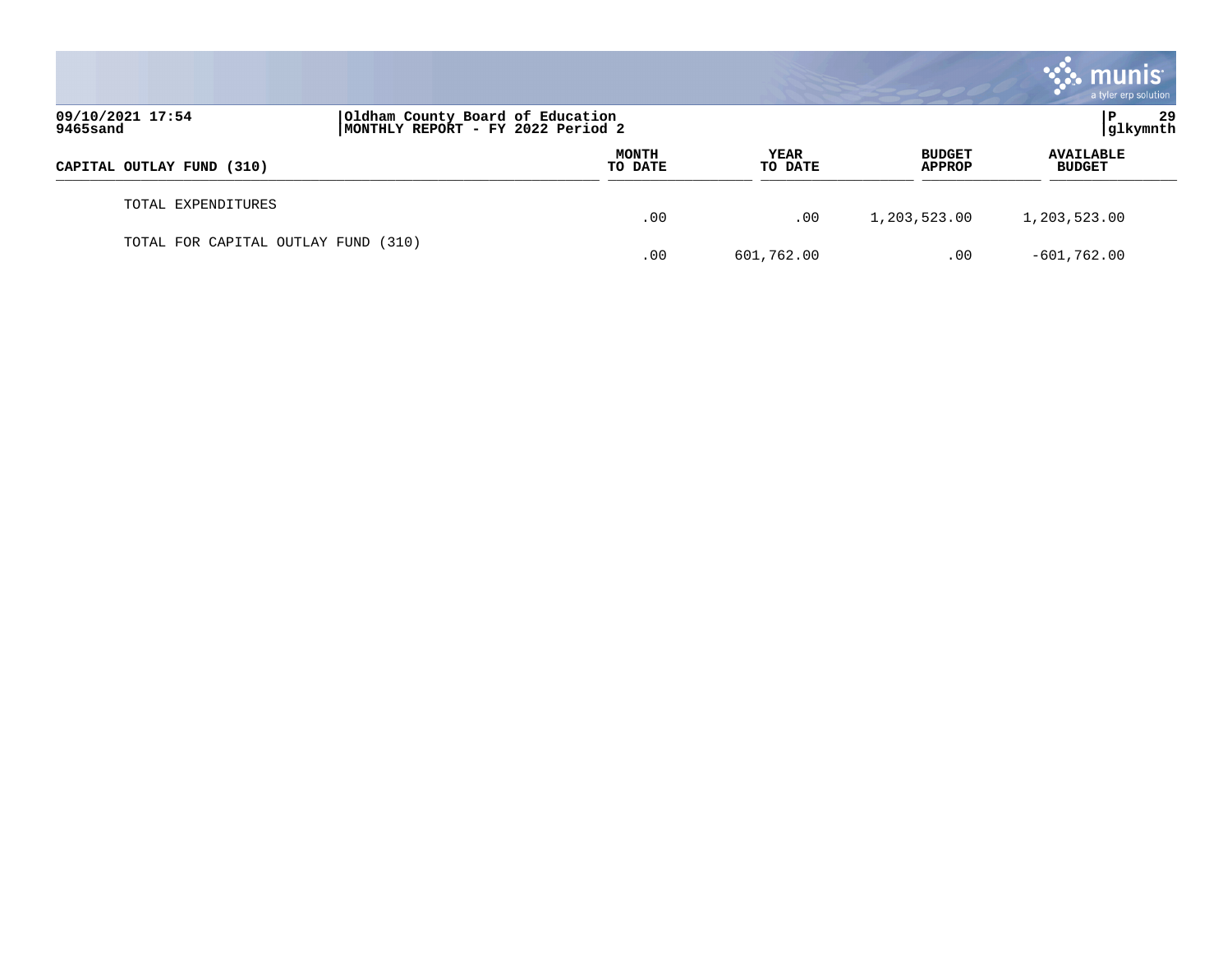|                                                                                                                                                     |                                                                       |                                 |                                 |                                           | nıs<br>mu<br>a tyler erp solution         |
|-----------------------------------------------------------------------------------------------------------------------------------------------------|-----------------------------------------------------------------------|---------------------------------|---------------------------------|-------------------------------------------|-------------------------------------------|
| 09/10/2021 17:54<br>9465sand                                                                                                                        | Oldham County Board of Education<br>MONTHLY REPORT - FY 2022 Period 2 |                                 |                                 |                                           | lР<br>30<br> glkymnth                     |
| BLDING FUND (5CNT LEVY-DT SVC)                                                                                                                      |                                                                       | <b>MONTH</b><br>TO DATE         | <b>YEAR</b><br>TO DATE          | <b>BUDGET</b><br><b>APPROP</b>            | <b>AVAILABLE</b><br><b>BUDGET</b>         |
| REVENUES                                                                                                                                            |                                                                       |                                 |                                 |                                           |                                           |
| 0999 BEGINNING BALANCE                                                                                                                              |                                                                       |                                 |                                 |                                           |                                           |
| TOTAL 0999 BEGINNING BALANCE                                                                                                                        |                                                                       | .00                             | .00                             | .00                                       | .00                                       |
| RECEIPTS                                                                                                                                            |                                                                       |                                 |                                 |                                           |                                           |
| REVENUE FROM LOCAL SOURCES                                                                                                                          |                                                                       |                                 |                                 |                                           |                                           |
| AD VALOREM TAXES                                                                                                                                    |                                                                       |                                 |                                 |                                           |                                           |
| 1111 GENERAL REAL PROPERTY TAX<br>1113 PSC REAL PROPERTY TAX<br>1115 DELINQUENT PROPERTY TAX<br>1117 MOTOR VEHICLE TAX<br>1118 UNMINED MINERALS TAX |                                                                       | .00<br>.00<br>.00<br>.00<br>.00 | .00<br>.00<br>.00<br>.00<br>.00 | 15,869,140.00<br>.00<br>.00<br>.00<br>.00 | 15,869,140.00<br>.00<br>.00<br>.00<br>.00 |
| TOTAL AD VALOREM TAXES                                                                                                                              |                                                                       | .00                             | .00                             | 15,869,140.00                             | 15,869,140.00                             |
| PENALTIES & INTEREST ON TAXES                                                                                                                       |                                                                       |                                 |                                 |                                           |                                           |
| 1140 PENALTIES & INTEREST ON TAXES                                                                                                                  |                                                                       | .00                             | .00                             | .00                                       | .00                                       |
| TOTAL PENALTIES & INTEREST ON TAXES                                                                                                                 |                                                                       | .00                             | .00                             | .00                                       | .00                                       |
| OTHER TAXES                                                                                                                                         |                                                                       |                                 |                                 |                                           |                                           |
| 1191 OMITTED PROPERTY TAX                                                                                                                           |                                                                       | .00                             | .00                             | .00                                       | .00                                       |
| TOTAL OTHER TAXES                                                                                                                                   |                                                                       | .00                             | .00                             | .00                                       | .00                                       |
| EARNINGS ON INVESTMENTS                                                                                                                             |                                                                       |                                 |                                 |                                           |                                           |
| 1510 INTEREST ON INVESTMENTS                                                                                                                        |                                                                       | .00                             | .00                             | .00                                       | .00                                       |
| TOTAL EARNINGS ON INVESTMENTS                                                                                                                       |                                                                       | .00                             | .00                             | .00                                       | .00                                       |
| TOTAL REVENUE FROM LOCAL SOURCES                                                                                                                    |                                                                       | .00                             | .00                             | 15,869,140.00                             | 15,869,140.00                             |
| REVENUE FROM STATE SOURCES                                                                                                                          |                                                                       |                                 |                                 |                                           |                                           |
| RESTRICTED                                                                                                                                          |                                                                       |                                 |                                 |                                           |                                           |
| 3200 REVENUE-FSPK & EQUALIZATION                                                                                                                    |                                                                       | .00                             | 2,536,745.00                    | 4,634,547.00                              | 2,097,802.00                              |

**Tara**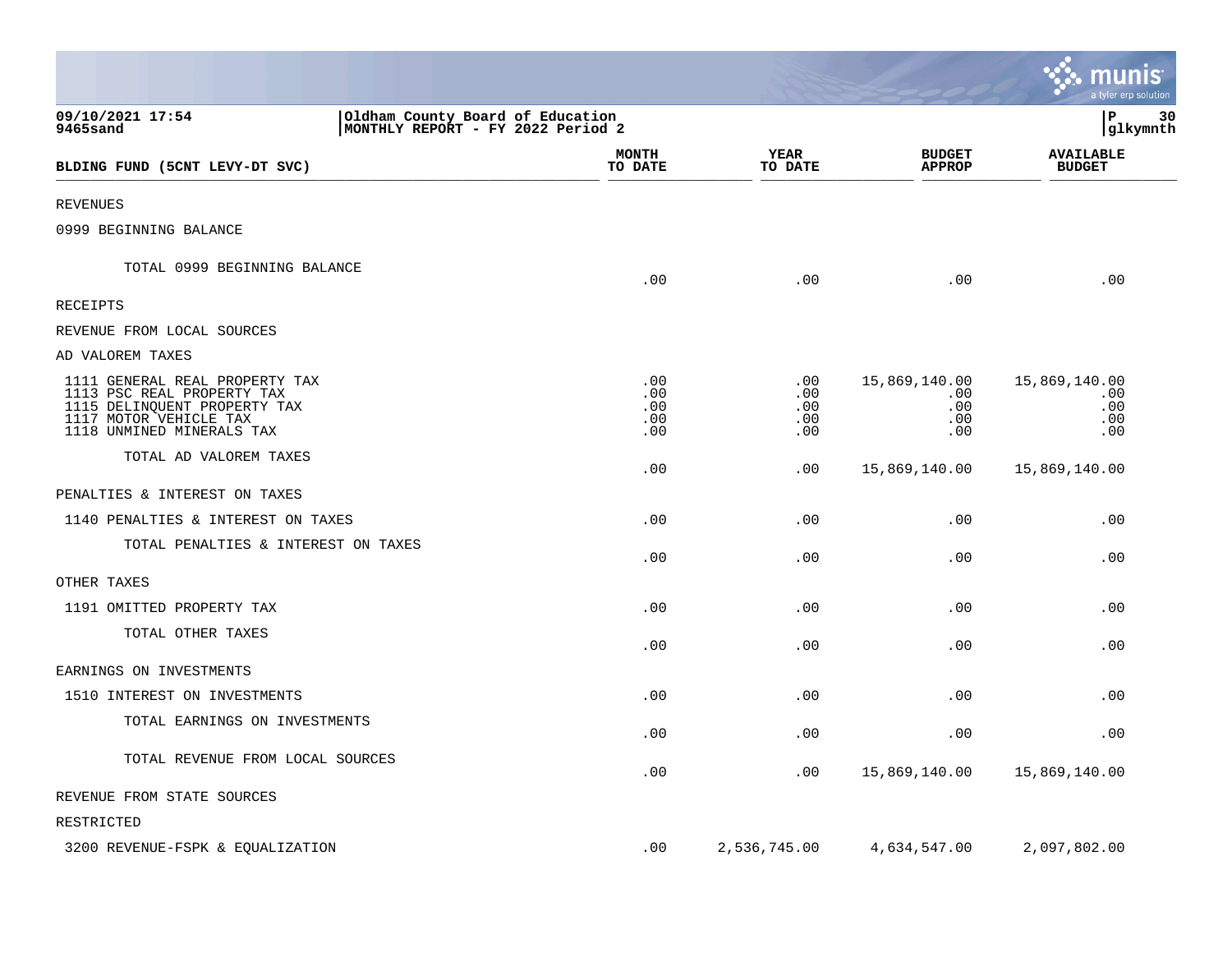|                                                                                                       |                         |                        |                                | munis<br>a tyler erp solution     |    |
|-------------------------------------------------------------------------------------------------------|-------------------------|------------------------|--------------------------------|-----------------------------------|----|
| 09/10/2021 17:54<br>Oldham County Board of Education<br>MONTHLY REPORT - FY 2022 Period 2<br>9465sand |                         |                        |                                | P<br>glkymnth                     | 31 |
| BLDING FUND (5CNT LEVY-DT SVC)                                                                        | <b>MONTH</b><br>TO DATE | <b>YEAR</b><br>TO DATE | <b>BUDGET</b><br><b>APPROP</b> | <b>AVAILABLE</b><br><b>BUDGET</b> |    |
| TOTAL RESTRICTED                                                                                      | .00                     | 2,536,745.00           | 4,634,547.00                   | 2,097,802.00                      |    |
| TOTAL REVENUE FROM STATE SOURCES                                                                      | .00                     | 2,536,745.00           | 4,634,547.00                   | 2,097,802.00                      |    |
| OTHER RECEIPTS                                                                                        |                         |                        |                                |                                   |    |
| <b>INTERFUND TRANSFERS</b>                                                                            |                         |                        |                                |                                   |    |
| 5210 FUND TRANSFER                                                                                    | .00                     | .00                    | .00                            | .00                               |    |
| TOTAL INTERFUND TRANSFERS                                                                             | .00                     | .00                    | .00                            | .00                               |    |
| SALE OR COMP FOR LOSS OF ASSETS                                                                       |                         |                        |                                |                                   |    |
| 5312 LOSS COMP - LAND & IMPROVEMNTS<br>5342 LOSS COMP - EQUIPMENT ETC                                 | .00<br>.00              | .00<br>.00             | .00<br>.00                     | .00<br>.00                        |    |
| TOTAL SALE OR COMP FOR LOSS OF ASSETS                                                                 | .00                     | .00                    | .00                            | .00                               |    |
| TOTAL OTHER RECEIPTS                                                                                  | .00                     | .00                    | .00                            | .00                               |    |
| TOTAL RECEIPTS                                                                                        | .00                     | 2,536,745.00           | 20,503,687.00                  | 17,966,942.00                     |    |
| TOTAL REVENUE                                                                                         | .00                     | 2,536,745.00           | 20,503,687.00                  | 17,966,942.00                     |    |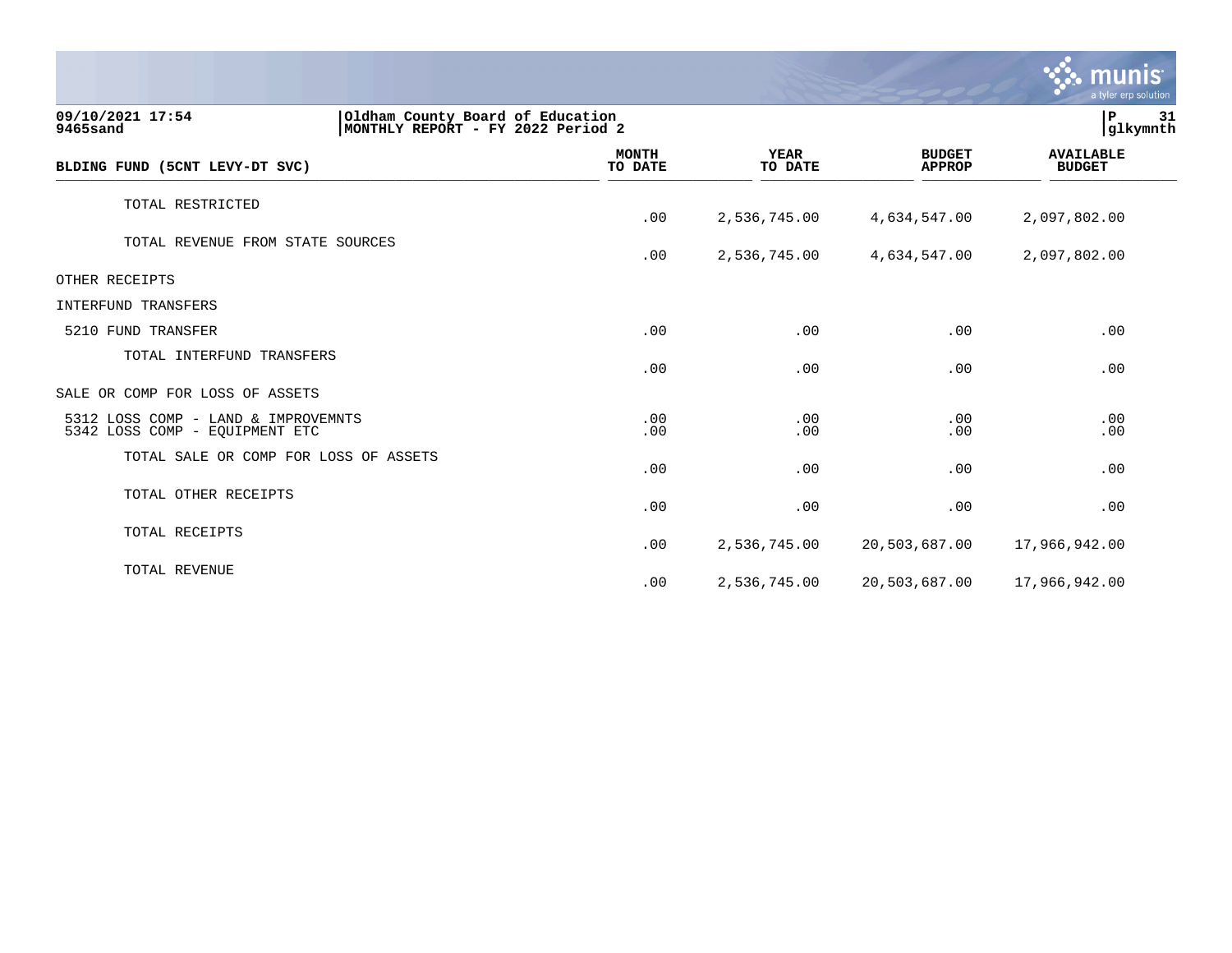|                                                                                                                                     |                                                                       |                          |                          |                                | a tyler erp solution              |
|-------------------------------------------------------------------------------------------------------------------------------------|-----------------------------------------------------------------------|--------------------------|--------------------------|--------------------------------|-----------------------------------|
| 09/10/2021 17:54<br>9465sand                                                                                                        | Oldham County Board of Education<br>MONTHLY REPORT - FY 2022 Period 2 |                          |                          |                                | P<br>32<br>glkymnth               |
| BLDING FUND (5CNT LEVY-DT SVC)                                                                                                      |                                                                       | <b>MONTH</b><br>TO DATE  | YEAR<br>TO DATE          | <b>BUDGET</b><br><b>APPROP</b> | <b>AVAILABLE</b><br><b>BUDGET</b> |
| <b>EXPENDITURES</b>                                                                                                                 |                                                                       |                          |                          |                                |                                   |
| 0000<br>RESTRICT TO REV & BAL SHT ONLY                                                                                              |                                                                       |                          |                          |                                |                                   |
| 0900<br>OTHER ITEMS                                                                                                                 |                                                                       | .00                      | .00                      | .00                            | .00                               |
| TOTAL 0000                                                                                                                          | RESTRICT TO REV & BAL SHT ONLY                                        | .00                      | .00                      | .00                            | .00                               |
| 2300<br>DISTRICT ADMIN SUPPORT                                                                                                      |                                                                       |                          |                          |                                |                                   |
| PURCHASED PROF AND TECH SERV<br>0300<br>0840<br>CONTINGENCY                                                                         |                                                                       | .00<br>.00               | .00<br>.00               | 246,444.00<br>.00              | 246,444.00<br>.00                 |
| TOTAL 2300<br>DISTRICT ADMIN SUPPORT                                                                                                |                                                                       | .00                      | .00                      | 246,444.00                     | 246,444.00                        |
| 4100 LAND/SITE ACQUISITIONS                                                                                                         |                                                                       |                          |                          |                                |                                   |
| 0300<br>PURCHASED PROF AND TECH SERV<br>0700<br>PROPERTY                                                                            |                                                                       | .00<br>.00               | .00<br>.00               | .00<br>.00                     | .00<br>.00                        |
| TOTAL 4100 LAND/SITE ACQUISITIONS                                                                                                   |                                                                       | .00                      | .00                      | .00                            | .00                               |
| BUILDING ACQUISTIONS & CONSTRUCTION<br>4500                                                                                         |                                                                       |                          |                          |                                |                                   |
| 0300<br>PURCHASED PROF AND TECH SERV<br>0400<br>PURCHASED PROPERTY SERVICES<br>0500<br>OTHER PURCHASED SERVICES                     |                                                                       | .00<br>.00<br>.00        | .00<br>.00<br>.00        | .00<br>.00<br>.00              | .00<br>.00<br>.00                 |
| TOTAL 4500                                                                                                                          | BUILDING ACQUISTIONS & CONSTRUCTION                                   | .00                      | .00                      | .00                            | .00                               |
| SITE IMPROVEMENT<br>4600                                                                                                            |                                                                       |                          |                          |                                |                                   |
| 0300<br>PURCHASED PROF AND TECH SERV<br>0400<br>PURCHASED PROPERTY SERVICES<br>0500<br>OTHER PURCHASED SERVICES<br>PROPERTY<br>0700 |                                                                       | .00<br>.00<br>.00<br>.00 | .00<br>.00<br>.00<br>.00 | .00<br>.00<br>.00<br>.00       | .00<br>.00<br>.00<br>.00          |
| TOTAL 4600<br>SITE IMPROVEMENT                                                                                                      |                                                                       | .00                      | .00                      | .00                            | .00                               |
| 4700<br>BUILDING IMPROVEMENTS                                                                                                       |                                                                       |                          |                          |                                |                                   |
| PURCHASED PROF AND TECH SERV<br>0300<br>0400<br>PURCHASED PROPERTY SERVICES<br>0700<br>PROPERTY                                     |                                                                       | .00<br>.00<br>.00        | .00<br>.00<br>.00        | .00<br>.00<br>.00              | .00<br>.00<br>.00                 |
| TOTAL 4700<br>BUILDING IMPROVEMENTS                                                                                                 |                                                                       | .00                      | .00                      | .00                            | .00                               |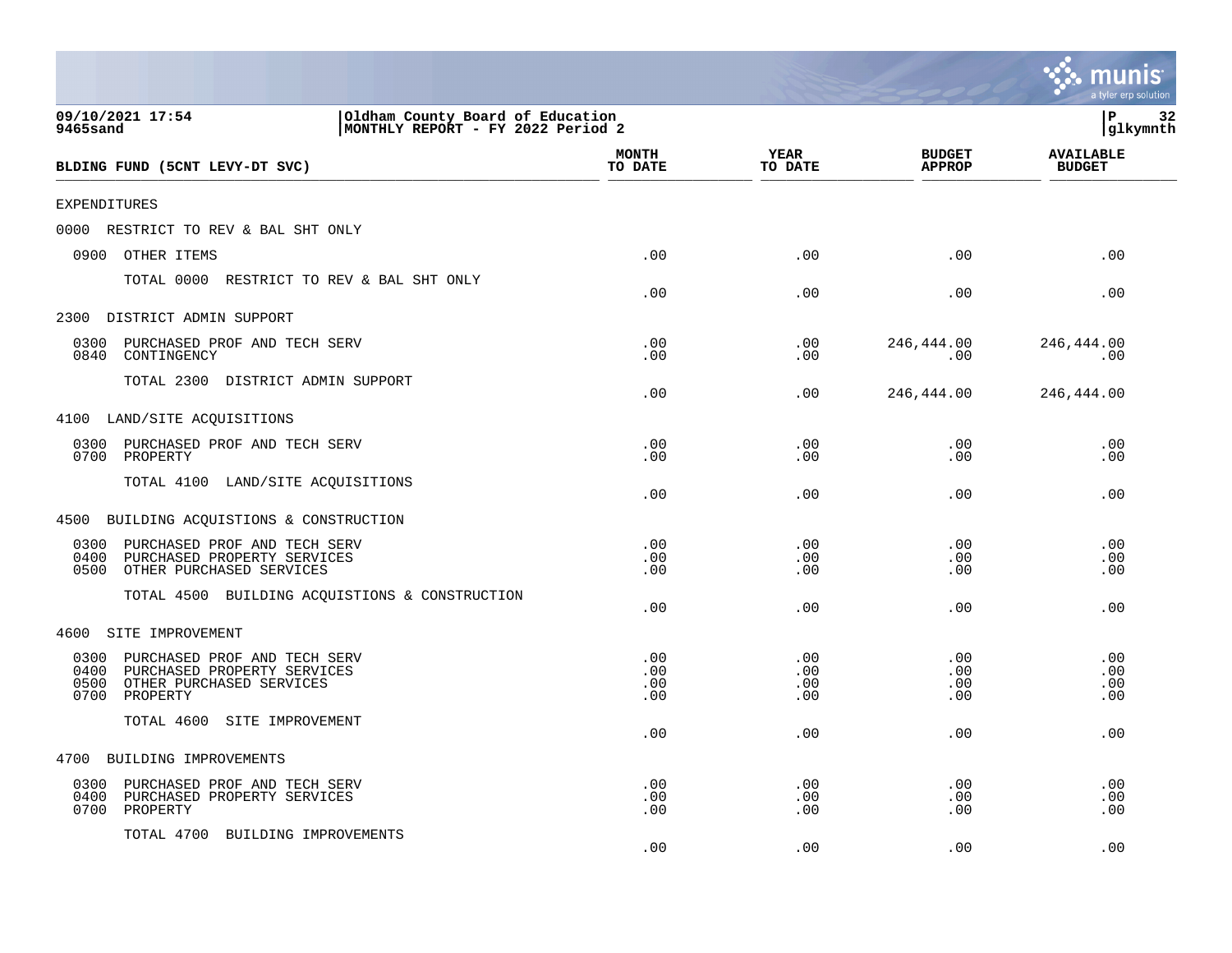

| 09/10/2021 17:54<br>Oldham County Board of Education<br>9465sand<br>MONTHLY REPORT - FY 2022 Period 2 |                         |                        |                                | P<br> glkymnth                    | 33 |
|-------------------------------------------------------------------------------------------------------|-------------------------|------------------------|--------------------------------|-----------------------------------|----|
| BLDING FUND (5CNT LEVY-DT SVC)                                                                        | <b>MONTH</b><br>TO DATE | <b>YEAR</b><br>TO DATE | <b>BUDGET</b><br><b>APPROP</b> | <b>AVAILABLE</b><br><b>BUDGET</b> |    |
| OTHER - FACILITIES<br>4900                                                                            |                         |                        |                                |                                   |    |
| PURCHASED PROPERTY SERVICES<br>0400                                                                   | .00                     | .00                    | 5,975,401.62                   | 5,975,401.62                      |    |
| TOTAL 4900<br>OTHER - FACILITIES                                                                      | .00                     | .00                    | 5,975,401.62                   | 5,975,401.62                      |    |
| DEBT SERVICE<br>5100                                                                                  |                         |                        |                                |                                   |    |
| 0300<br>PURCHASED PROF AND TECH SERV<br>0800<br>DEBT SERVICE AND MISCELLANEOUS                        | .00<br>.00              | .00<br>.00             | .00<br>.00                     | .00<br>.00                        |    |
| TOTAL 5100<br>DEBT SERVICE                                                                            | .00                     | .00                    | .00                            | .00                               |    |
| 5200<br><b>FUND TRANSFERS</b>                                                                         |                         |                        |                                |                                   |    |
| 0900<br>OTHER ITEMS                                                                                   | 3,697,761.23            | 4,188,752.91           | 14, 281, 841.38                | 10,093,088.47                     |    |
| TOTAL 5200<br><b>FUND TRANSFERS</b>                                                                   | 3,697,761.23            | 4,188,752.91           | 14, 281, 841.38                | 10,093,088.47                     |    |
| TOTAL EXPENDITURES                                                                                    | 3,697,761.23            | 4,188,752.91           | 20,503,687.00                  | 16, 314, 934.09                   |    |
| TOTAL FOR BLDING FUND (5CNT LEVY-DT SVC) (320)                                                        | $-3,697,761.23$         | $-1,652,007.91$        | .00                            | 1,652,007.91                      |    |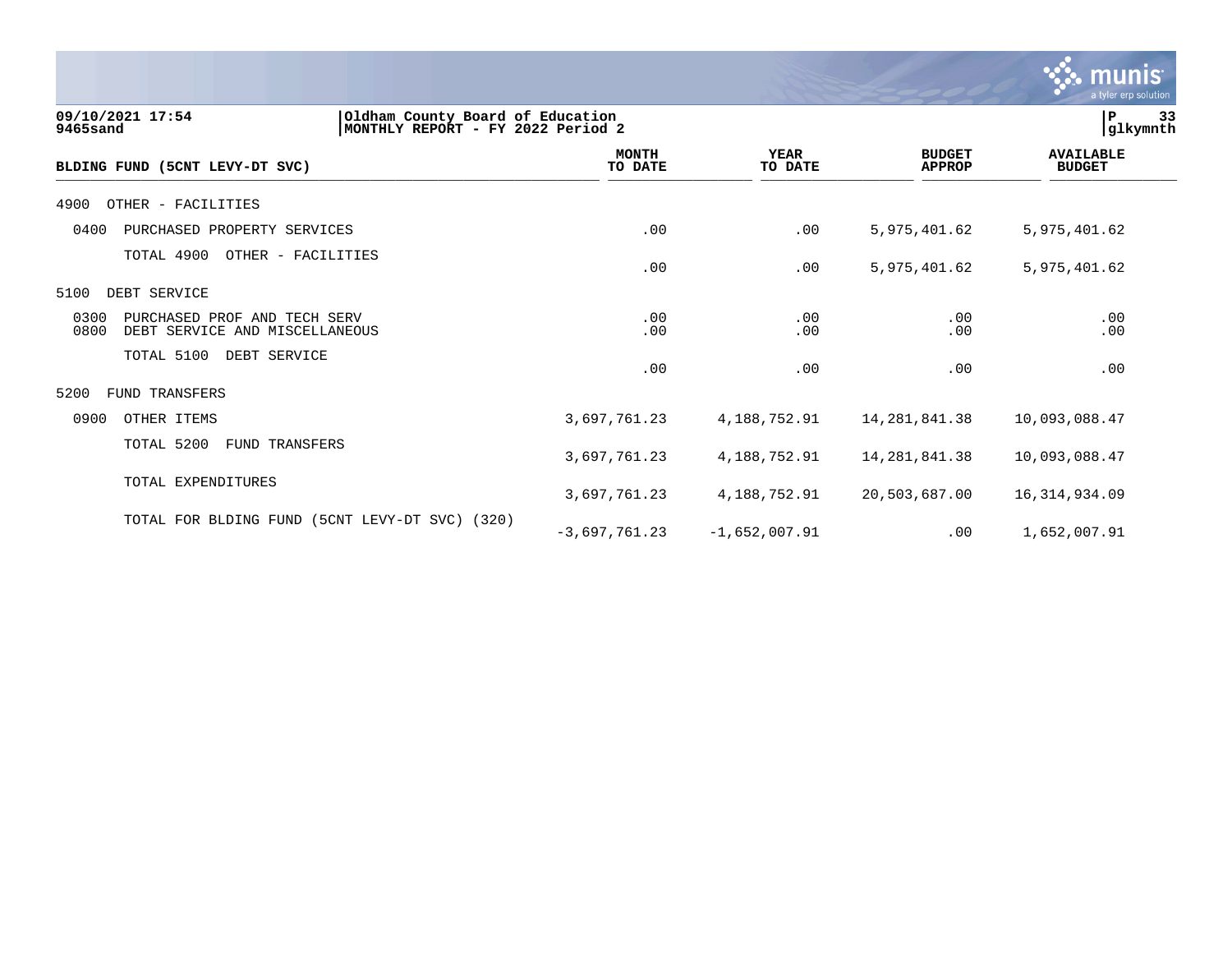|                                                                  |                                   |                        |                                | munis<br>a tyler erp solution     |
|------------------------------------------------------------------|-----------------------------------|------------------------|--------------------------------|-----------------------------------|
| 09/10/2021 17:54<br>Oldham County Board of Education<br>9465sand | MONTHLY REPORT - FY 2022 Period 2 |                        |                                | lР<br>34<br> glkymnth             |
| CONSTRUCTION FUND (360)                                          | <b>MONTH</b><br>TO DATE           | <b>YEAR</b><br>TO DATE | <b>BUDGET</b><br><b>APPROP</b> | <b>AVAILABLE</b><br><b>BUDGET</b> |
| <b>REVENUES</b>                                                  |                                   |                        |                                |                                   |
| 0999 BEGINNING BALANCE                                           |                                   |                        |                                |                                   |
| TOTAL 0999 BEGINNING BALANCE                                     | .00                               | .00                    | .00                            | .00                               |
| <b>RECEIPTS</b>                                                  |                                   |                        |                                |                                   |
| REVENUE FROM LOCAL SOURCES                                       |                                   |                        |                                |                                   |
| EARNINGS ON INVESTMENTS                                          |                                   |                        |                                |                                   |
| 1510 INTEREST ON INVESTMENTS                                     | 940.01                            | 1,872.64               | $-19,095.00$                   | $-20,967.64$                      |
| TOTAL EARNINGS ON INVESTMENTS                                    | 940.01                            | 1,872.64               | $-19,095.00$                   | $-20,967.64$                      |
| OTHER REVENUE FROM LOCAL SOURCES                                 |                                   |                        |                                |                                   |
| 1925 REIMBURSEMENTS (NON-GVT)<br>1990 MISC REV CAMDEN 18199      | .00<br>.00                        | .00<br>.00             | .00<br>.00                     | .00<br>.00                        |
| TOTAL OTHER REVENUE FROM LOCAL SOURCES                           | .00                               | .00                    | .00                            | .00                               |
| TOTAL REVENUE FROM LOCAL SOURCES                                 | 940.01                            | 1,872.64               | $-19,095.00$                   | $-20,967.64$                      |
| REVENUE FROM STATE SOURCES                                       |                                   |                        |                                |                                   |
| EXPENDITURE REIMBURSEMENTS                                       |                                   |                        |                                |                                   |
| 3131 MISCELLANEOUS REIMBURSEMENTS                                | .00                               | .00                    | .00                            | .00                               |
| TOTAL EXPENDITURE REIMBURSEMENTS                                 | .00                               | .00                    | .00                            | .00                               |
| TOTAL REVENUE FROM STATE SOURCES                                 | .00                               | .00                    | .00                            | .00                               |
| OTHER RECEIPTS                                                   |                                   |                        |                                |                                   |
| BOND ISSUANCE                                                    |                                   |                        |                                |                                   |
| 5110 BOND PRINCIPAL PROCEEDS                                     | .00                               | .00                    | .00                            | .00                               |
| TOTAL BOND ISSUANCE                                              | .00                               | .00                    | .00                            | .00                               |
| INTERFUND TRANSFERS                                              |                                   |                        |                                |                                   |

 $\mathcal{L}$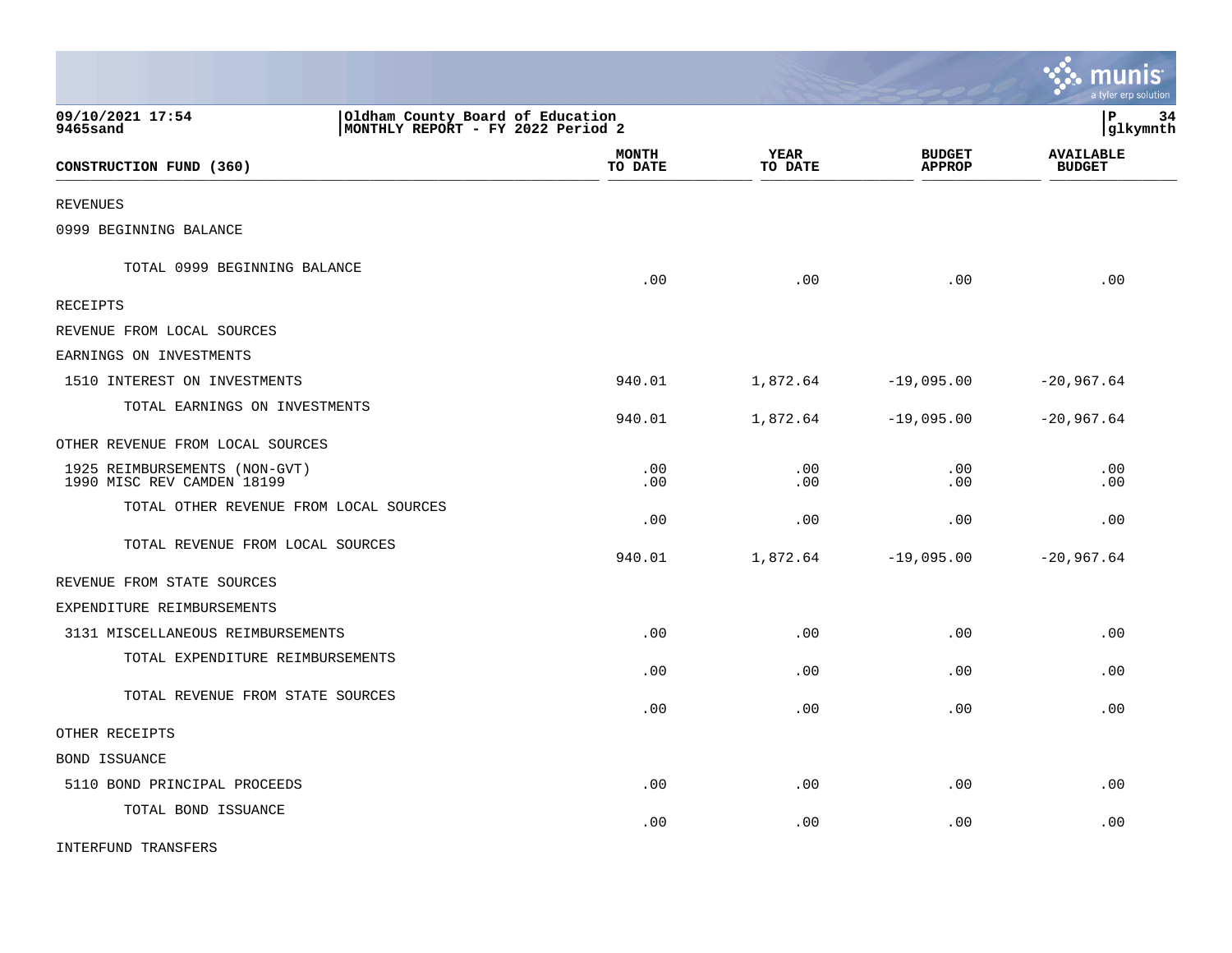

# **09/10/2021 17:54 |Oldham County Board of Education |P 35 9465sand |MONTHLY REPORT - FY 2022 Period 2 |glkymnth MONTH AVAILABLE YEAR BUDGET** AVAILABLE **CONSTRUCTION FUND (360) TO DATE TO DATE APPROP BUDGET**   $\overline{10 \text{ MHz}}$  and  $\overline{10 \text{ MHz}}$  and  $\overline{10 \text{ MHz}}$  and  $\overline{10 \text{ MHz}}$  and  $\overline{10 \text{ MHz}}$  and  $\overline{10 \text{ MHz}}$  and  $\overline{10 \text{ MHz}}$  and  $\overline{10 \text{ MHz}}$  and  $\overline{10 \text{ MHz}}$  and  $\overline{10 \text{ MHz}}$  and  $\overline{10 \text{ MHz}}$  and  $\overline{10 \text{ MHz}}$  and  $\overline{$ 5210 FUND TRANSFER .00 .00 .00 .00 TOTAL INTERFUND TRANSFERS  $.00$  .  $.00$  .  $.00$  .  $.00$  .  $.00$  .  $.00$  .  $.00$  .  $.00$  .  $.00$  .  $.00$  .  $.00$  .  $.00$  .  $.00$  .  $.00$  .  $.00$  .  $.00$  .  $.00$  .  $.00$  .  $.00$  .  $.00$  .  $.00$  .  $.00$  .  $.00$  .  $.00$  .  $.00$  .  $.00$  .  $.00$  .  $.00$ TOTAL OTHER RECEIPTS  $.00$  .  $.00$  .  $.00$  .  $.00$  .  $.00$  .  $.00$  .  $.00$  .  $.00$  .  $.00$  .  $.00$  .  $.00$  .  $.00$  .  $.00$  .  $.00$  .  $.00$  .  $.00$  .  $.00$  .  $.00$  .  $.00$  .  $.00$  .  $.00$  .  $.00$  .  $.00$  .  $.00$  .  $.00$  .  $.00$  .  $.00$  .  $.00$ TOTAL RECEIPTS 940.01 1,872.64 -19,095.00 -20,967.64 TOTAL REVENUE 940.01 1,872.64 -19,095.00 -20,967.64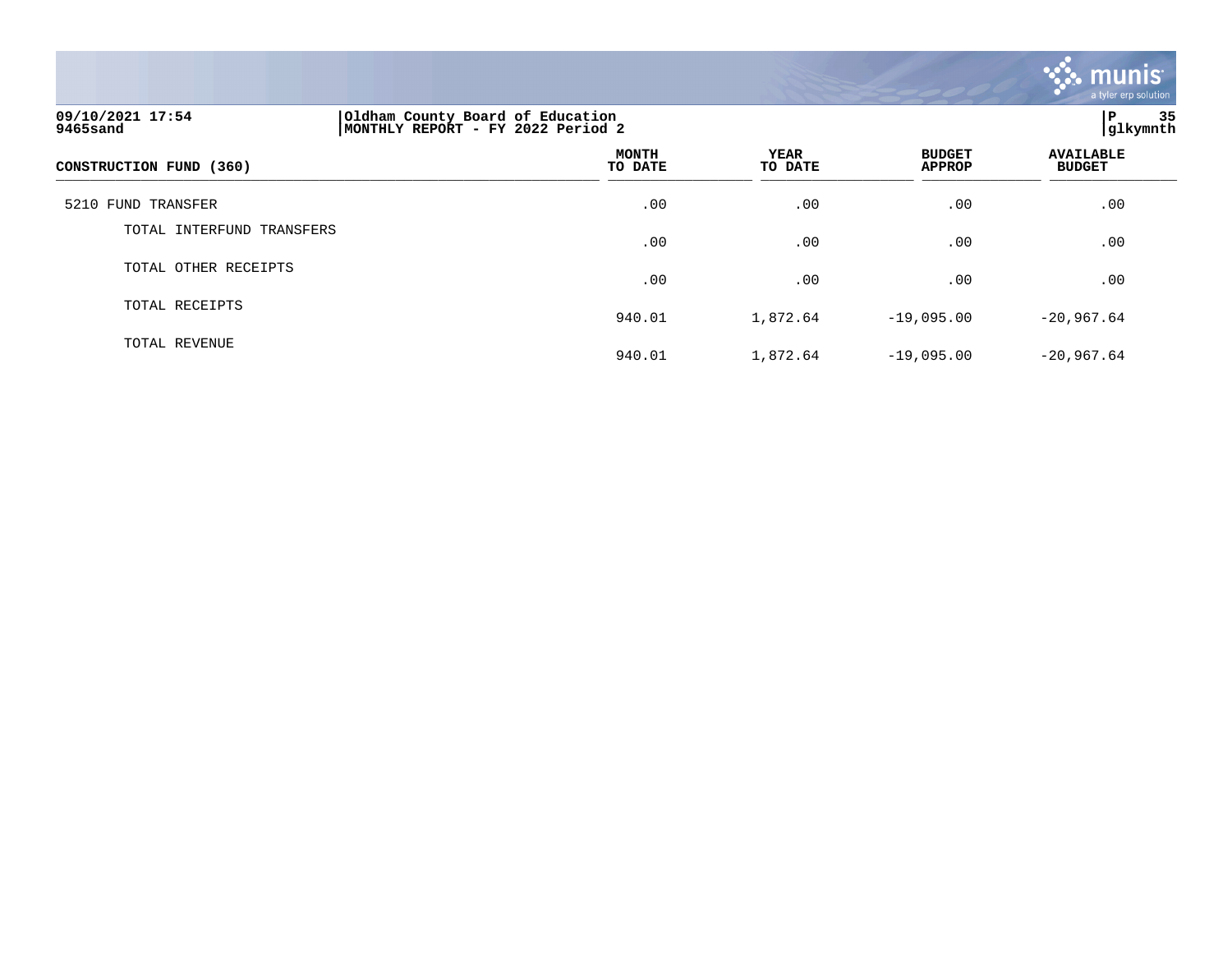|                                                                                                                                                                                                   |                                        |                                        |                                        | mu<br>a tyler erp solution             |
|---------------------------------------------------------------------------------------------------------------------------------------------------------------------------------------------------|----------------------------------------|----------------------------------------|----------------------------------------|----------------------------------------|
| 09/10/2021 17:54<br>Oldham County Board of Education<br>MONTHLY REPORT - FY 2022 Period 2<br><b>9465sand</b>                                                                                      |                                        |                                        |                                        | ΙP<br>36<br>glkymnth                   |
| CONSTRUCTION FUND (360)                                                                                                                                                                           | <b>MONTH</b><br>TO DATE                | <b>YEAR</b><br>TO DATE                 | <b>BUDGET</b><br><b>APPROP</b>         | <b>AVAILABLE</b><br><b>BUDGET</b>      |
| <b>EXPENDITURES</b>                                                                                                                                                                               |                                        |                                        |                                        |                                        |
| 2300<br>DISTRICT ADMIN SUPPORT                                                                                                                                                                    |                                        |                                        |                                        |                                        |
| 0300<br>PURCHASED PROF AND TECH SERV                                                                                                                                                              | .00                                    | .00                                    | .00                                    | .00                                    |
| TOTAL 2300 DISTRICT ADMIN SUPPORT                                                                                                                                                                 | .00                                    | .00                                    | .00                                    | .00                                    |
| 4100 LAND/SITE ACQUISITIONS                                                                                                                                                                       |                                        |                                        |                                        |                                        |
| PURCHASED PROF AND TECH SERV<br>0300<br>0700<br>PROPERTY                                                                                                                                          | .00<br>.00                             | .00<br>.00                             | .00<br>.00                             | .00<br>.00                             |
| TOTAL 4100 LAND/SITE ACQUISITIONS                                                                                                                                                                 | .00                                    | .00                                    | .00                                    | .00                                    |
| 4200<br>LAND IMPROVEMENTS                                                                                                                                                                         |                                        |                                        |                                        |                                        |
| 0300<br>PURCHASED PROF AND TECH SERV<br>0400<br>PURCHASED PROPERTY SERVICES                                                                                                                       | .00<br>.00                             | .00<br>.00                             | .00<br>.00                             | .00<br>.00                             |
| TOTAL 4200 LAND IMPROVEMENTS                                                                                                                                                                      | .00                                    | .00                                    | .00                                    | .00                                    |
| 4500<br>BUILDING ACQUISTIONS & CONSTRUCTION                                                                                                                                                       |                                        |                                        |                                        |                                        |
| 0300<br>PURCHASED PROF AND TECH SERV<br>0400<br>PURCHASED PROPERTY SERVICES<br>OTHER PURCHASED SERVICES<br>0500<br>0700<br>PROPERTY<br>TOTAL 4500 BUILDING ACQUISTIONS & CONSTRUCTION             | .00<br>.00<br>.00<br>.00               | .00<br>.00<br>.00<br>.00               | .00<br>.00<br>.00<br>.00               | .00<br>.00<br>.00<br>.00               |
|                                                                                                                                                                                                   | .00                                    | .00                                    | .00                                    | .00                                    |
| SITE IMPROVEMENT<br>4600                                                                                                                                                                          |                                        |                                        |                                        |                                        |
| 0400 PURCHASED PROPERTY SERVICES                                                                                                                                                                  | .00                                    | .00                                    | .00.                                   | .00                                    |
| TOTAL 4600 SITE IMPROVEMENT                                                                                                                                                                       | .00                                    | .00                                    | .00                                    | .00                                    |
| 4700 BUILDING IMPROVEMENTS                                                                                                                                                                        |                                        |                                        |                                        |                                        |
| 0300<br>PURCHASED PROF AND TECH SERV<br>0400<br>PURCHASED PROPERTY SERVICES<br>0500<br>OTHER PURCHASED SERVICES<br>0600<br>SUPPLIES<br>0700<br>PROPERTY<br>0800<br>DEBT SERVICE AND MISCELLANEOUS | .00<br>.00<br>.00<br>.00<br>.00<br>.00 | .00<br>.00<br>.00<br>.00<br>.00<br>.00 | .00<br>.00<br>.00<br>.00<br>.00<br>.00 | .00<br>.00<br>.00<br>.00<br>.00<br>.00 |
| TOTAL 4700 BUILDING IMPROVEMENTS                                                                                                                                                                  | .00                                    | .00                                    | .00                                    | .00                                    |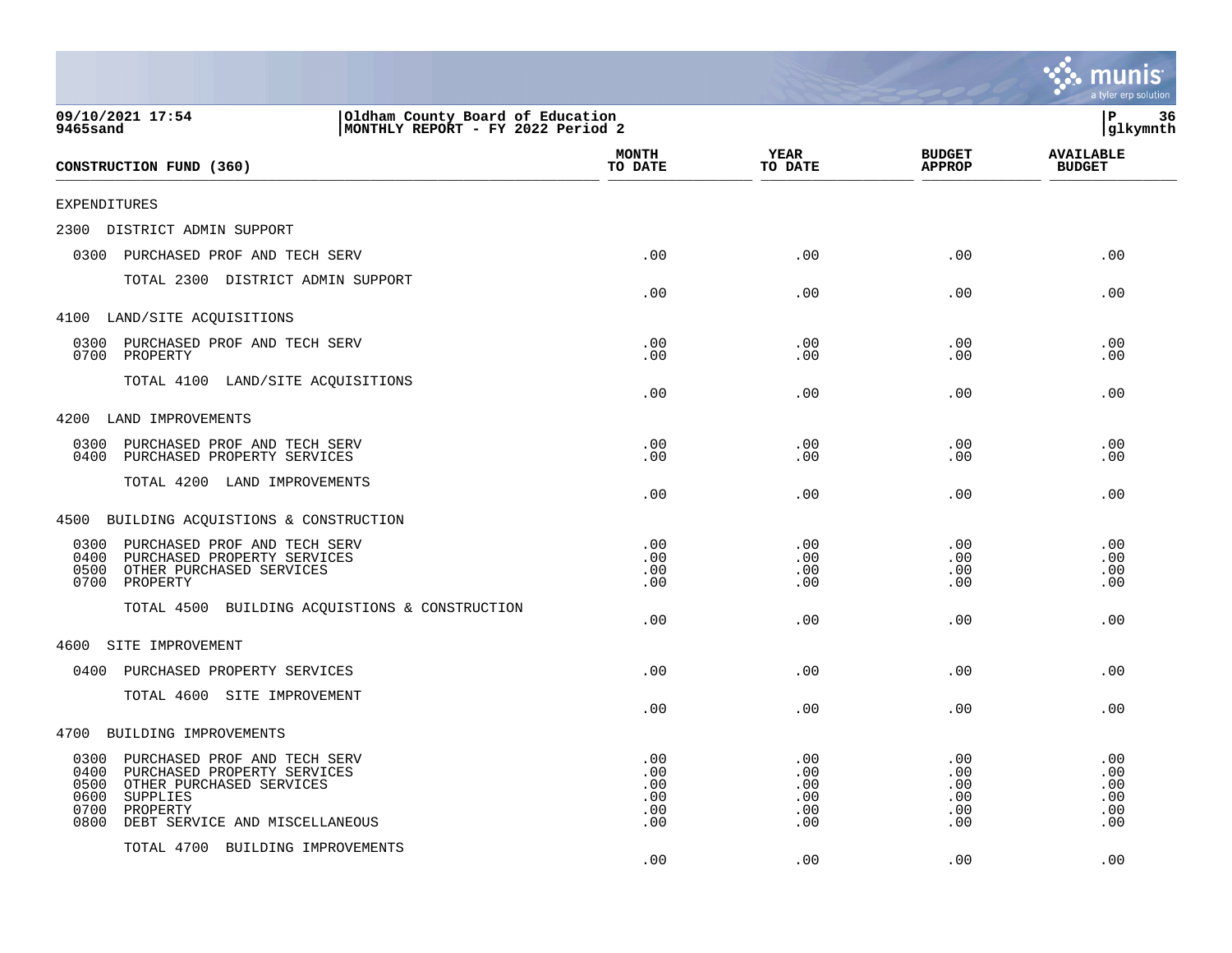

**09/10/2021 17:54 |Oldham County Board of Education |P 37 9465sand |MONTHLY REPORT - FY 2022 Period 2 |glkymnth MONTH AVAILABLE YEAR BUDGET** AVAILABLE **CONSTRUCTION FUND (360) TO DATE TO DATE APPROP BUDGET**   $\overline{10 \text{ MHz}}$  and  $\overline{10 \text{ MHz}}$  and  $\overline{10 \text{ MHz}}$  and  $\overline{10 \text{ MHz}}$  and  $\overline{10 \text{ MHz}}$  and  $\overline{10 \text{ MHz}}$  and  $\overline{10 \text{ MHz}}$  and  $\overline{10 \text{ MHz}}$  and  $\overline{10 \text{ MHz}}$  and  $\overline{10 \text{ MHz}}$  and  $\overline{10 \text{ MHz}}$  and  $\overline{10 \text{ MHz}}$  and  $\overline{$ 4900 OTHER - FACILITIES 0300 PURCHASED PROF AND TECH SERV .00 .00 .00 .00 0400 PURCHASED PROPERTY SERVICES -341,147.81 170,624.83 .00 -170,624.83 0500 OTHER PURCHASED SERVICES .00 .00 .00 .00 0600 SUPPLIES .00 .00 .00 .00 0700 PROPERTY .00 .00 .00 .00 0700 PROPERTY ... 00 ... 00 ... 00 ... 00 ... 00 ... 00 ... 00 ... 00 ... 00 ... 00 ... 00 ... 00 ... 00 ... 0<br>00 ... 00 ... 00 ... 00 ... 00 ... 00 ... 00 ... 00 ... 00 ... 00 ... 00 ... 00 ... 00 ... 00 ... 00 ... 00 .. TOTAL 4900 OTHER - FACILITIES -341,147.81 170,624.83 .00 -170,624.83 5100 DEBT SERVICE 0800 DEBT SERVICE AND MISCELLANEOUS .00 .00 .00 .00 0900 OTHER ITEMS TOTAL 5100 DEBT SERVICE  $.00$  .  $.00$  .  $.00$  .  $.00$  .  $.00$  .  $.00$  .  $.00$  .  $.00$  .  $.00$  .  $.00$  .  $.00$  .  $.00$  .  $.00$  .  $.00$  .  $.00$  .  $.00$  .  $.00$  .  $.00$  .  $.00$  .  $.00$  .  $.00$  .  $.00$  .  $.00$  .  $.00$  .  $.00$  .  $.00$  .  $.00$  .  $.00$ 5200 FUND TRANSFERS 0900 OTHER ITEMS .00 .00 867,616.17 867,616.17 TOTAL 5200 FUND TRANSFERS .00 .00 867,616.17 867,616.17 TOTAL EXPENDITURES -341,147.81 170,624.83 867,616.17 696,991.34 TOTAL FOR CONSTRUCTION FUND (360) 342,087.82 -168,752.19 -886,711.17 -717,958.98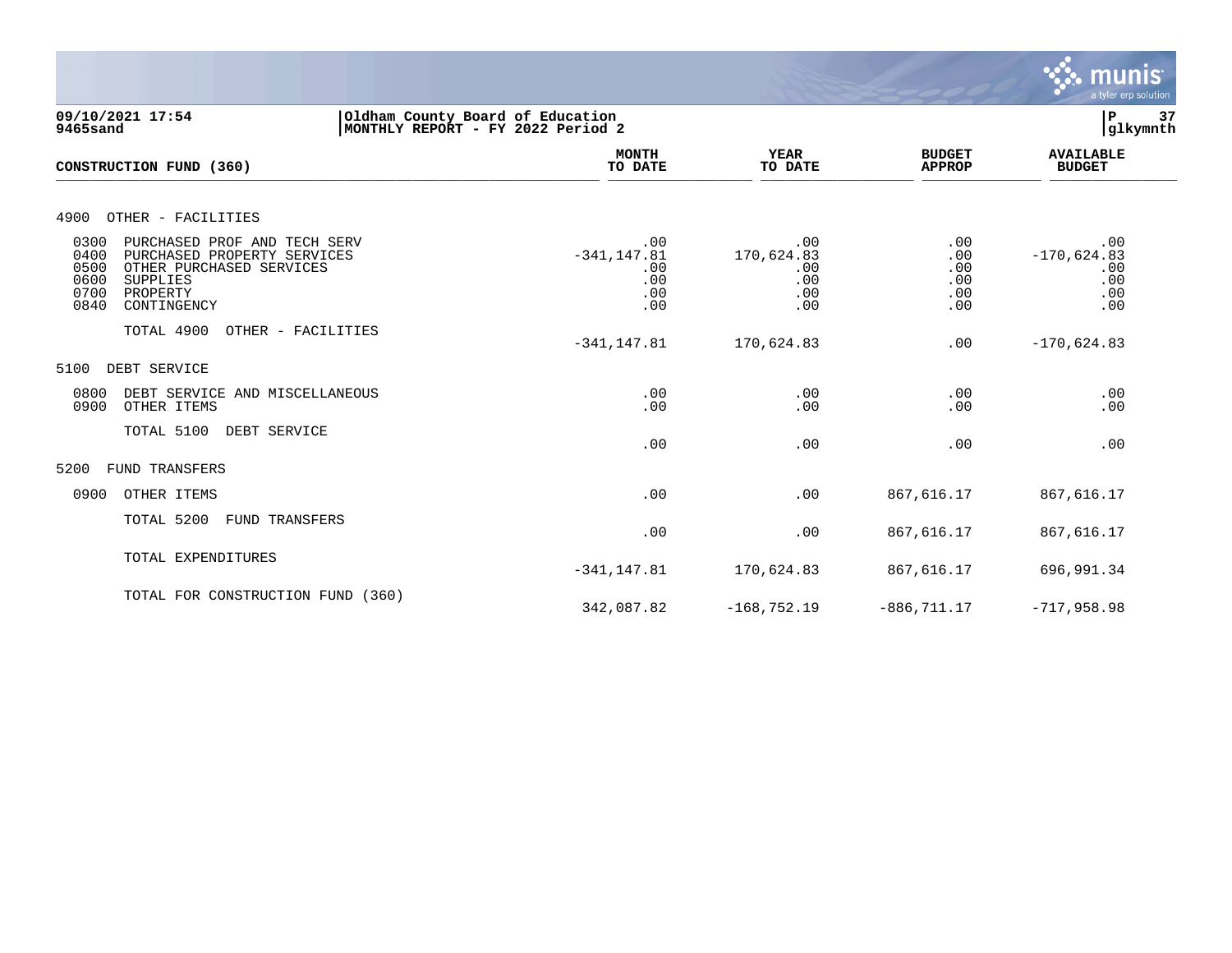|                                                            |                                                                       |                         |                        |                                | <u>munis</u><br>a tyler erp solution |
|------------------------------------------------------------|-----------------------------------------------------------------------|-------------------------|------------------------|--------------------------------|--------------------------------------|
| 09/10/2021 17:54<br>9465sand                               | Oldham County Board of Education<br>MONTHLY REPORT - FY 2022 Period 2 |                         |                        |                                | 38<br>lР<br> glkymnth                |
| DEBT SERVICE FUND (400)                                    |                                                                       | <b>MONTH</b><br>TO DATE | <b>YEAR</b><br>TO DATE | <b>BUDGET</b><br><b>APPROP</b> | <b>AVAILABLE</b><br><b>BUDGET</b>    |
| <b>REVENUES</b>                                            |                                                                       |                         |                        |                                |                                      |
| 0999 BEGINNING BALANCE                                     |                                                                       |                         |                        |                                |                                      |
| TOTAL 0999 BEGINNING BALANCE                               |                                                                       | .00                     | .00                    | .00                            | .00                                  |
| RECEIPTS                                                   |                                                                       |                         |                        |                                |                                      |
| REVENUE FROM LOCAL SOURCES                                 |                                                                       |                         |                        |                                |                                      |
| EARNINGS ON INVESTMENTS                                    |                                                                       |                         |                        |                                |                                      |
| 1510 INTEREST ON INVESTMENTS                               |                                                                       | .00                     | .00                    | .00                            | .00                                  |
| TOTAL EARNINGS ON INVESTMENTS                              |                                                                       | .00                     | .00                    | .00                            | .00                                  |
| TOTAL REVENUE FROM LOCAL SOURCES                           |                                                                       | .00                     | .00                    | .00                            | .00                                  |
| REVENUE FROM STATE SOURCES                                 |                                                                       |                         |                        |                                |                                      |
| RESTRICTED                                                 |                                                                       |                         |                        |                                |                                      |
| 3200 RESTRICTED STATE REVENUE                              |                                                                       | .00                     | .00                    | .00                            | .00                                  |
| TOTAL RESTRICTED                                           |                                                                       | .00                     | .00                    | .00                            | .00                                  |
| REVENUE ON BEHALF PAYMENTS                                 |                                                                       |                         |                        |                                |                                      |
| 3900 REVENUE-ON BEHALF PMTS-STATE                          |                                                                       | .00                     | .00                    | 434,323.00                     | 434,323.00                           |
| TOTAL REVENUE ON BEHALF PAYMENTS                           |                                                                       | .00                     | .00                    | 434,323.00                     | 434,323.00                           |
| TOTAL REVENUE FROM STATE SOURCES                           |                                                                       | .00                     | .00                    | 434,323.00                     | 434,323.00                           |
| OTHER RECEIPTS                                             |                                                                       |                         |                        |                                |                                      |
| BOND ISSUANCE                                              |                                                                       |                         |                        |                                |                                      |
| 5110 BOND PRINCIPAL PROCEEDS<br>5120 BOND PREMIUM PROCEEDS |                                                                       | .00<br>.00              | .00<br>.00             | .00<br>.00                     | .00<br>.00                           |
| TOTAL BOND ISSUANCE                                        |                                                                       | .00                     | .00                    | .00                            | .00                                  |
| INTERFUND TRANSFERS                                        |                                                                       |                         |                        |                                |                                      |

 $\mathcal{L}$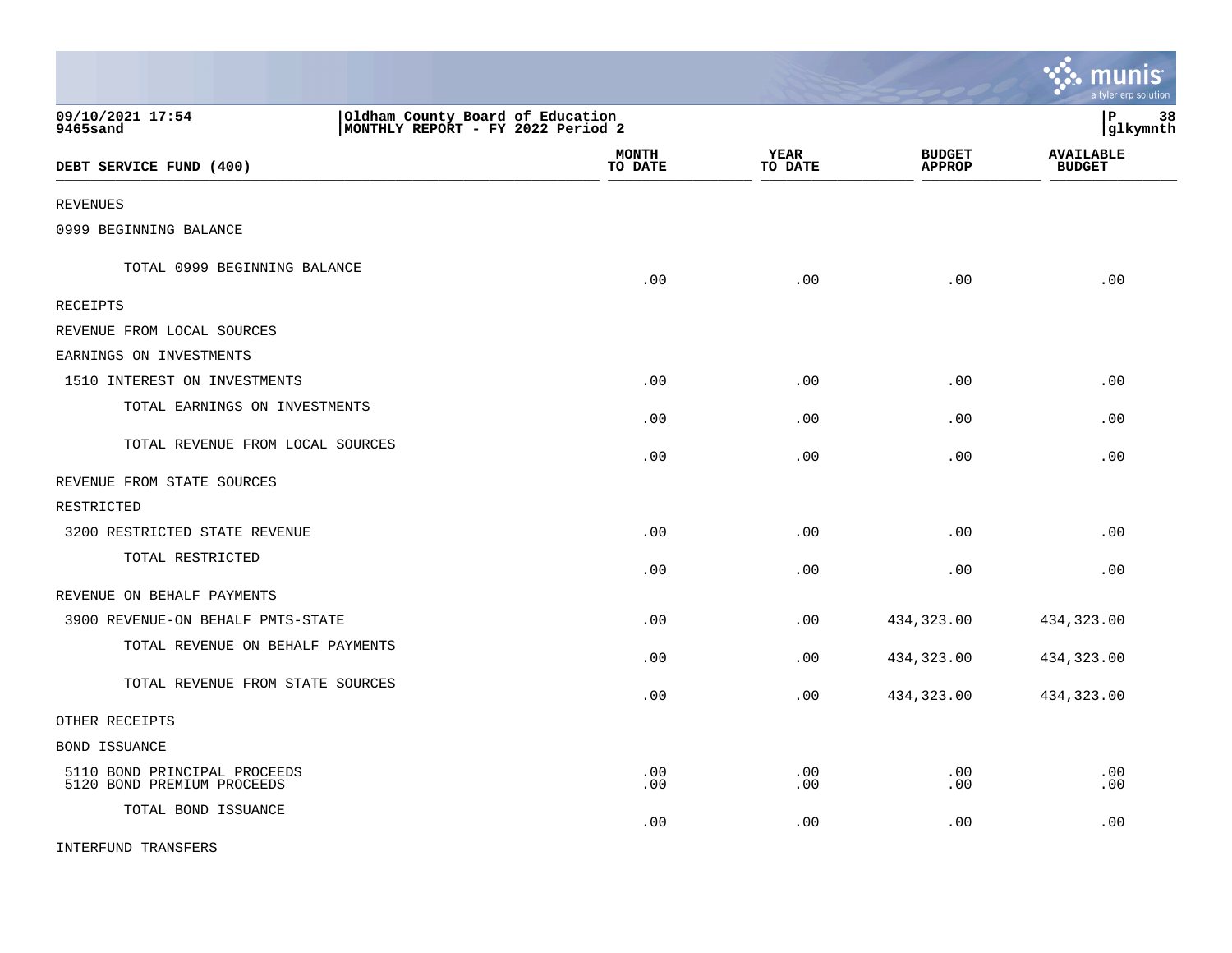

| 09/10/2021 17:54<br>9465sand | Oldham County Board of Education<br>MONTHLY REPORT - FY 2022 Period 2 |                         |                        |                                | 39<br>Р<br>glkymnth               |
|------------------------------|-----------------------------------------------------------------------|-------------------------|------------------------|--------------------------------|-----------------------------------|
| DEBT SERVICE FUND (400)      |                                                                       | <b>MONTH</b><br>TO DATE | <b>YEAR</b><br>TO DATE | <b>BUDGET</b><br><b>APPROP</b> | <b>AVAILABLE</b><br><b>BUDGET</b> |
| 5210 FUND TRANSFER IN        |                                                                       | 3,697,761.23            | 4,188,752.91           | 14,281,841.38                  | 10,093,088.47                     |
| TOTAL INTERFUND TRANSFERS    |                                                                       | 3,697,761.23            | 4,188,752.91           | 14,281,841.38                  | 10,093,088.47                     |
| TOTAL OTHER RECEIPTS         |                                                                       | 3,697,761.23            | 4,188,752.91           | 14,281,841.38                  | 10,093,088.47                     |
| TOTAL RECEIPTS               |                                                                       | 3,697,761.23            | 4,188,752.91           | 14,716,164.38                  | 10,527,411.47                     |
| TOTAL REVENUE                |                                                                       | 3,697,761.23            | 4,188,752.91           | 14,716,164.38                  | 10,527,411.47                     |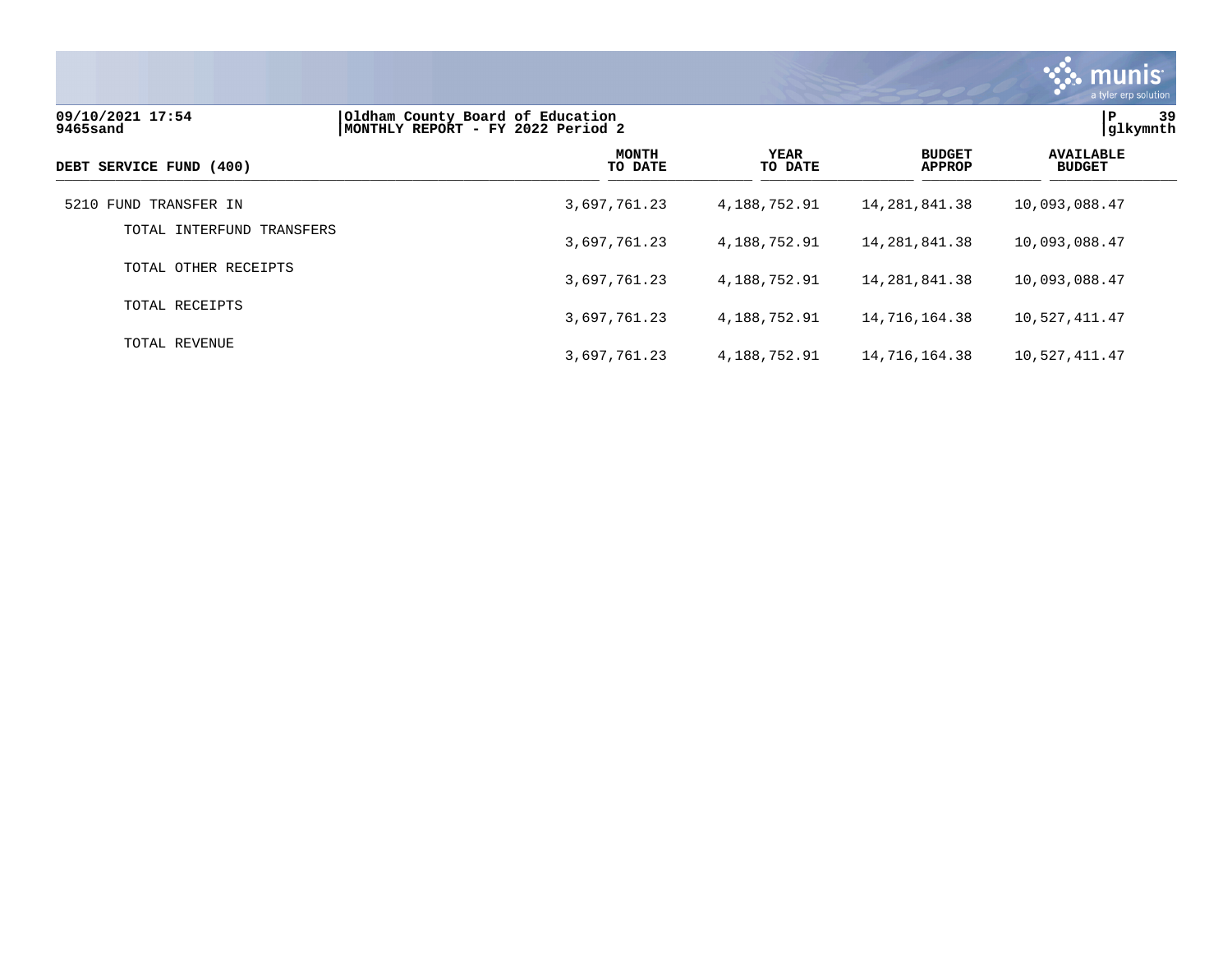|                                                                                                       |                                                                       |                               |                                | a tyler erp solution              |
|-------------------------------------------------------------------------------------------------------|-----------------------------------------------------------------------|-------------------------------|--------------------------------|-----------------------------------|
| 09/10/2021 17:54<br>9465sand                                                                          | Oldham County Board of Education<br>MONTHLY REPORT - FY 2022 Period 2 |                               |                                | 40<br>P<br>glkymnth               |
| DEBT SERVICE FUND (400)                                                                               | <b>MONTH</b><br>TO DATE                                               | <b>YEAR</b><br>TO DATE        | <b>BUDGET</b><br><b>APPROP</b> | <b>AVAILABLE</b><br><b>BUDGET</b> |
| <b>EXPENDITURES</b>                                                                                   |                                                                       |                               |                                |                                   |
| RESTRICT TO REV & BAL SHT ONLY<br>0000                                                                |                                                                       |                               |                                |                                   |
| OTHER ITEMS<br>0900                                                                                   | .00                                                                   | .00                           | .00                            | .00                               |
| TOTAL 0000<br>RESTRICT TO REV & BAL SHT ONLY                                                          | .00                                                                   | .00                           | .00                            | .00                               |
| DEBT SERVICE<br>5100                                                                                  |                                                                       |                               |                                |                                   |
| 0300<br>PURCHASED PROF AND TECH SERV<br>0800<br>DEBT SERVICE AND MISCELLANEOUS<br>0900<br>OTHER ITEMS | .00<br>3,697,761.23<br>.00                                            | .00<br>4, 188, 752. 91<br>.00 | .00<br>14,716,164.38<br>.00    | .00<br>10,527,411.47<br>.00       |
| TOTAL 5100<br>DEBT SERVICE                                                                            | 3,697,761.23                                                          | 4, 188, 752. 91               | 14,716,164.38                  | 10,527,411.47                     |
| <b>FUND TRANSFERS</b><br>5200                                                                         |                                                                       |                               |                                |                                   |
| 0300<br>PURCHASED PROF AND TECH SERV<br>0900<br>OTHER ITEMS                                           | .00<br>.00                                                            | .00<br>.00                    | .00<br>.00                     | .00<br>.00                        |
| TOTAL 5200<br>FUND TRANSFERS                                                                          | .00                                                                   | .00                           | .00                            | .00                               |
| TOTAL EXPENDITURES                                                                                    | 3,697,761.23                                                          | 4,188,752.91                  | 14,716,164.38                  | 10,527,411.47                     |
| TOTAL FOR DEBT SERVICE FUND<br>(400)                                                                  | .00                                                                   | .00                           | .00                            | .00                               |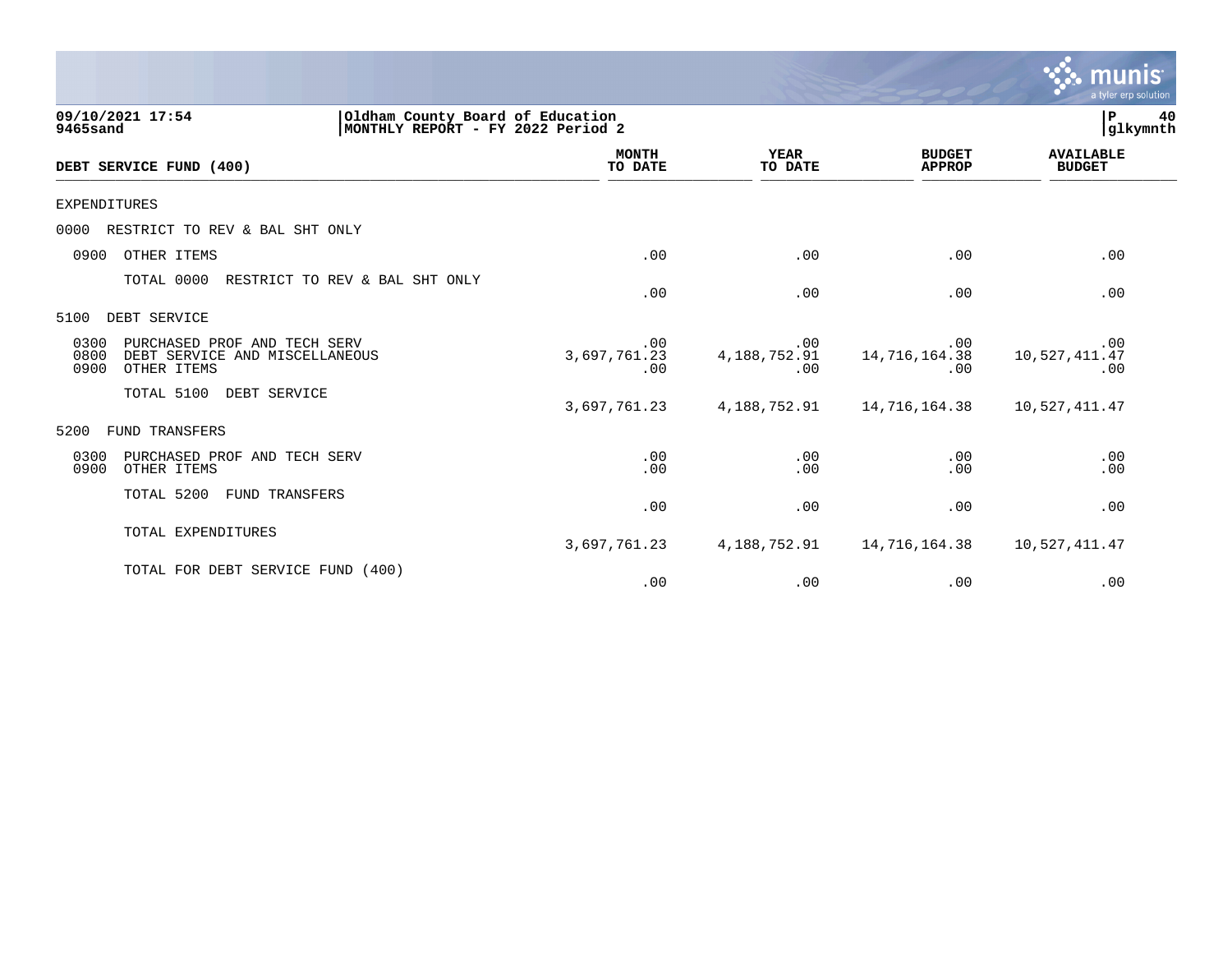|                                                                                                                                                                                                                                                                                                                                                                                                                                                                                                                    |                                                                                                                   |                                                                                                                     |                                                                                                                             | IS<br>a tyler erp solution                                                                                                  |
|--------------------------------------------------------------------------------------------------------------------------------------------------------------------------------------------------------------------------------------------------------------------------------------------------------------------------------------------------------------------------------------------------------------------------------------------------------------------------------------------------------------------|-------------------------------------------------------------------------------------------------------------------|---------------------------------------------------------------------------------------------------------------------|-----------------------------------------------------------------------------------------------------------------------------|-----------------------------------------------------------------------------------------------------------------------------|
| 09/10/2021 17:54<br>Oldham County Board of Education<br>MONTHLY REPORT - FY 2022 Period 2<br>9465sand                                                                                                                                                                                                                                                                                                                                                                                                              |                                                                                                                   |                                                                                                                     |                                                                                                                             | lР<br>41<br> glkymnth                                                                                                       |
| FOOD SERVICE FUND (51)                                                                                                                                                                                                                                                                                                                                                                                                                                                                                             | <b>MONTH</b><br>TO DATE                                                                                           | <b>YEAR</b><br>TO DATE                                                                                              | <b>BUDGET</b><br><b>APPROP</b>                                                                                              | <b>AVAILABLE</b><br><b>BUDGET</b>                                                                                           |
| <b>REVENUES</b>                                                                                                                                                                                                                                                                                                                                                                                                                                                                                                    |                                                                                                                   |                                                                                                                     |                                                                                                                             |                                                                                                                             |
| 0999 BEGINNING BALANCE                                                                                                                                                                                                                                                                                                                                                                                                                                                                                             |                                                                                                                   |                                                                                                                     |                                                                                                                             |                                                                                                                             |
| TOTAL 0999 BEGINNING BALANCE                                                                                                                                                                                                                                                                                                                                                                                                                                                                                       | .00                                                                                                               | .00                                                                                                                 | 1,453,954.68                                                                                                                | 1,453,954.68                                                                                                                |
| RECEIPTS                                                                                                                                                                                                                                                                                                                                                                                                                                                                                                           |                                                                                                                   |                                                                                                                     |                                                                                                                             |                                                                                                                             |
| REVENUE FROM LOCAL SOURCES                                                                                                                                                                                                                                                                                                                                                                                                                                                                                         |                                                                                                                   |                                                                                                                     |                                                                                                                             |                                                                                                                             |
| EARNINGS ON INVESTMENTS                                                                                                                                                                                                                                                                                                                                                                                                                                                                                            |                                                                                                                   |                                                                                                                     |                                                                                                                             |                                                                                                                             |
| 1510 INTEREST ON INVESTMENTS                                                                                                                                                                                                                                                                                                                                                                                                                                                                                       | 87.16                                                                                                             | 161.86                                                                                                              | 5,000.00                                                                                                                    | 4,838.14                                                                                                                    |
| TOTAL EARNINGS ON INVESTMENTS                                                                                                                                                                                                                                                                                                                                                                                                                                                                                      | 87.16                                                                                                             | 161.86                                                                                                              | 5,000.00                                                                                                                    | 4,838.14                                                                                                                    |
| FOOD SERVICE                                                                                                                                                                                                                                                                                                                                                                                                                                                                                                       |                                                                                                                   |                                                                                                                     |                                                                                                                             |                                                                                                                             |
| 1611 REIMBURSABLE SCHOOL LUNCH PROG<br>1612 REIMBURSABLE SCH BREAKFAST PRG<br>1613 REIMBURSABLE SPECIAL MILK PROG<br>1621 NON-REIMBURSABLE LUNCH PROG<br>1622 NON-REIMBURSABLE BREAKFAST PRG<br>1623 NON-REIMBURSABLE MILK PROGRAM<br>1624 NON-REIMBURSBLE A LA CARTE PRG<br>1627 NON-REIMB VENDING MACH PROG<br>1629 NON-REIMBURSBLE OTHER FOOD PRG<br>1630 SPECIAL FUNCTIONS<br>1631 CATERING FOOD SERVICE<br>1633 GROUP SALES FOOD SERVICE<br>1634 EXTENDED SCHOOL FOOD SERVICE<br>1636 IN-SERVICE FOOD SERVICE | 31,101.22<br>2,754.98<br>.00<br>.00<br>.00<br>.00<br>4,810.42<br>.00<br>543.86<br>.00<br>.00<br>.00<br>.00<br>.00 | 31,101.22<br>2,754.98<br>.00<br>.00<br>.00<br>.00<br>4,810.42<br>.00<br>3,806.46<br>.00<br>.00<br>.00<br>.00<br>.00 | 2,095,000.00<br>224,500.00<br>.00<br>.00<br>.00<br>.00<br>141,500.00<br>.00<br>83,600.00<br>.00<br>.00<br>.00<br>.00<br>.00 | 2,063,898.78<br>221,745.02<br>.00<br>.00<br>.00<br>.00<br>136,689.58<br>.00<br>79,793.54<br>.00<br>.00<br>.00<br>.00<br>.00 |
| TOTAL FOOD SERVICE                                                                                                                                                                                                                                                                                                                                                                                                                                                                                                 | 39,210.48                                                                                                         | 42, 473.08                                                                                                          | 2,544,600.00                                                                                                                | 2,502,126.92                                                                                                                |
| OTHER REVENUE FROM LOCAL SOURCES                                                                                                                                                                                                                                                                                                                                                                                                                                                                                   |                                                                                                                   |                                                                                                                     |                                                                                                                             |                                                                                                                             |
| 1920 CONTRIBUTIONS/DONATIONS<br>1980 REFUND OF PRIOR YR EXPENDITURE<br>1990 MISCELLANEOUS REVENUE<br>1994 RETURN FOR INSUFFICIENT CHECKS                                                                                                                                                                                                                                                                                                                                                                           | .00<br>.00<br>$-316.01$<br>.00                                                                                    | .00<br>.00<br>$-316.01$<br>.00                                                                                      | .00<br>.00<br>1,700.00<br>.00                                                                                               | .00<br>.00<br>2,016.01<br>.00                                                                                               |
| TOTAL OTHER REVENUE FROM LOCAL SOURCES                                                                                                                                                                                                                                                                                                                                                                                                                                                                             | $-316.01$                                                                                                         | $-316.01$                                                                                                           | 1,700.00                                                                                                                    | 2,016.01                                                                                                                    |
| TOTAL REVENUE FROM LOCAL SOURCES                                                                                                                                                                                                                                                                                                                                                                                                                                                                                   | 38,981.63                                                                                                         | 42,318.93                                                                                                           | 2,551,300.00                                                                                                                | 2,508,981.07                                                                                                                |

**Contract Contract** 

REVENUE FROM STATE SOURCES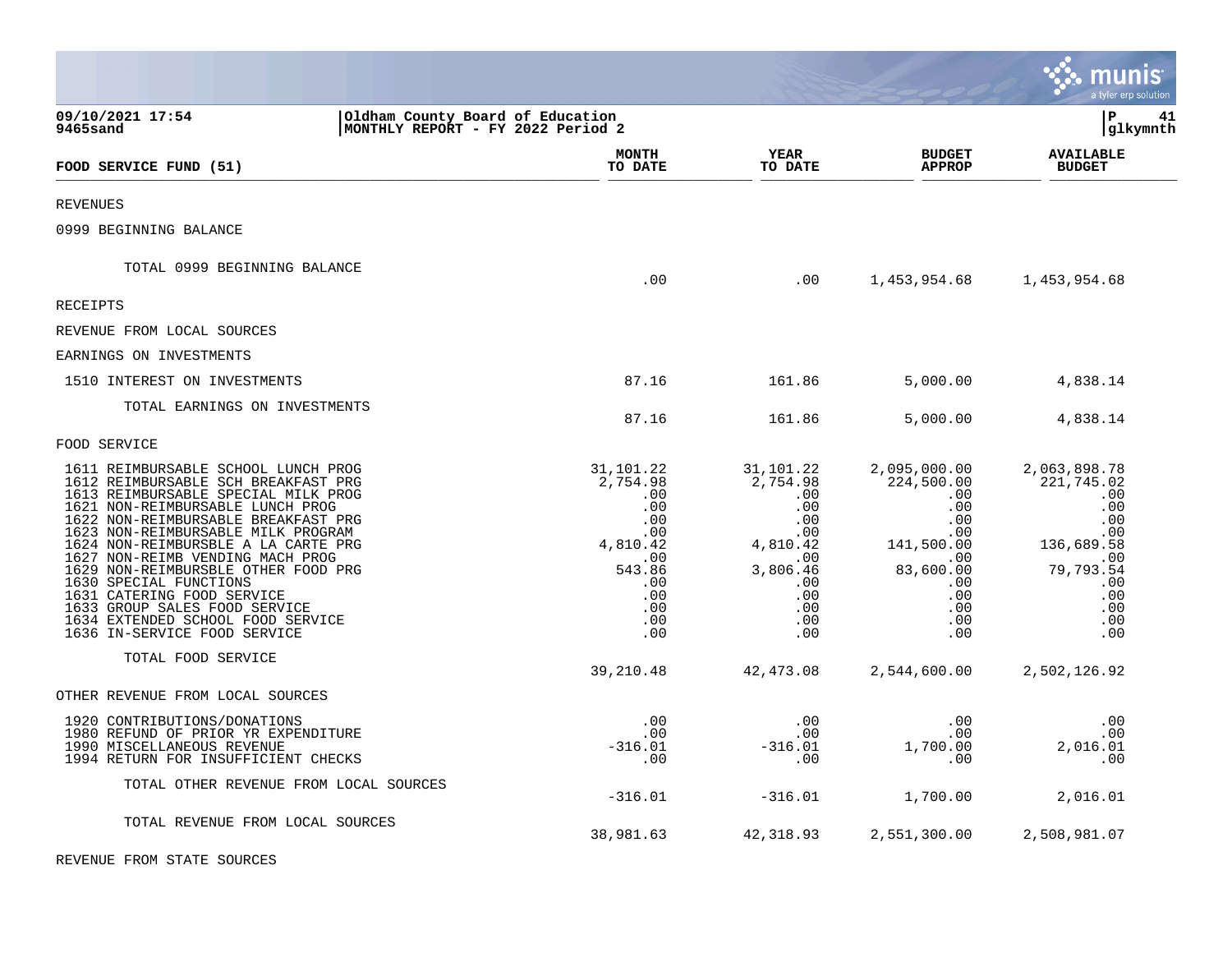|                                                                                                       |                         |                        |                                | a tyler erp solution              |
|-------------------------------------------------------------------------------------------------------|-------------------------|------------------------|--------------------------------|-----------------------------------|
| 09/10/2021 17:54<br>Oldham County Board of Education<br>9465sand<br>MONTHLY REPORT - FY 2022 Period 2 |                         |                        |                                | lР<br>42<br> glkymnth             |
| FOOD SERVICE FUND (51)                                                                                | <b>MONTH</b><br>TO DATE | <b>YEAR</b><br>TO DATE | <b>BUDGET</b><br><b>APPROP</b> | <b>AVAILABLE</b><br><b>BUDGET</b> |
| RESTRICTED                                                                                            |                         |                        |                                |                                   |
| 3200 RESTRICTED STATE REVENUE                                                                         | .00                     | .00                    | 40,000.00                      | 40,000.00                         |
| TOTAL RESTRICTED                                                                                      | .00                     | .00                    | 40,000.00                      | 40,000.00                         |
| REVENUE ON BEHALF PAYMENTS                                                                            |                         |                        |                                |                                   |
| 3900 REVENUE-ON BEHALF PMTS-STATE                                                                     | .00                     | .00                    | 259,400.00                     | 259,400.00                        |
| TOTAL REVENUE ON BEHALF PAYMENTS                                                                      | .00                     | .00                    | 259,400.00                     | 259,400.00                        |
| TOTAL REVENUE FROM STATE SOURCES                                                                      | .00                     | .00                    | 299,400.00                     | 299,400.00                        |
| REVENUE FROM FEDERAL SOURCES                                                                          |                         |                        |                                |                                   |
| RESTRICTED THROUGH THE STATE                                                                          |                         |                        |                                |                                   |
| 4500 RESTRICTED FED THRU STATE                                                                        | $-131,054.96$           | 101,420.71             | 1,421,000.00                   | 1,319,579.29                      |
| TOTAL RESTRICTED THROUGH THE STATE                                                                    | $-131,054.96$           | 101,420.71             | 1,421,000.00                   | 1,319,579.29                      |
| CHILD NUTRITION PROGRAM DONATED COMMODIT                                                              |                         |                        |                                |                                   |
| 4950 CHILD NUTR PRG DONATED COMMOD                                                                    | .00                     | .00                    | 277,000.00                     | 277,000.00                        |
| TOTAL CHILD NUTRITION PROGRAM DONATED COMMODIT                                                        | .00                     | .00                    | 277,000.00                     | 277,000.00                        |
| TOTAL REVENUE FROM FEDERAL SOURCES                                                                    | $-131,054.96$           | 101,420.71             | 1,698,000.00                   | 1,596,579.29                      |
| OTHER RECEIPTS                                                                                        |                         |                        |                                |                                   |
| INTERFUND TRANSFERS                                                                                   |                         |                        |                                |                                   |
| 5210 FUND TRANSFER                                                                                    | .00                     | .00                    | .00                            | .00                               |
| TOTAL INTERFUND TRANSFERS                                                                             | .00                     | .00                    | .00                            | .00                               |
| SALE OR COMP FOR LOSS OF ASSETS                                                                       |                         |                        |                                |                                   |
| 5332 LOSS COMP - BUILDINGS<br>5341 SALE OF EQUIPMENT ETC<br>5342 LOSS COMP - EQUIPMENT ETC            | .00<br>.00<br>.00       | .00<br>.00<br>.00      | .00<br>.00<br>.00              | .00<br>.00<br>.00                 |

TOTAL SALE OR COMP FOR LOSS OF ASSETS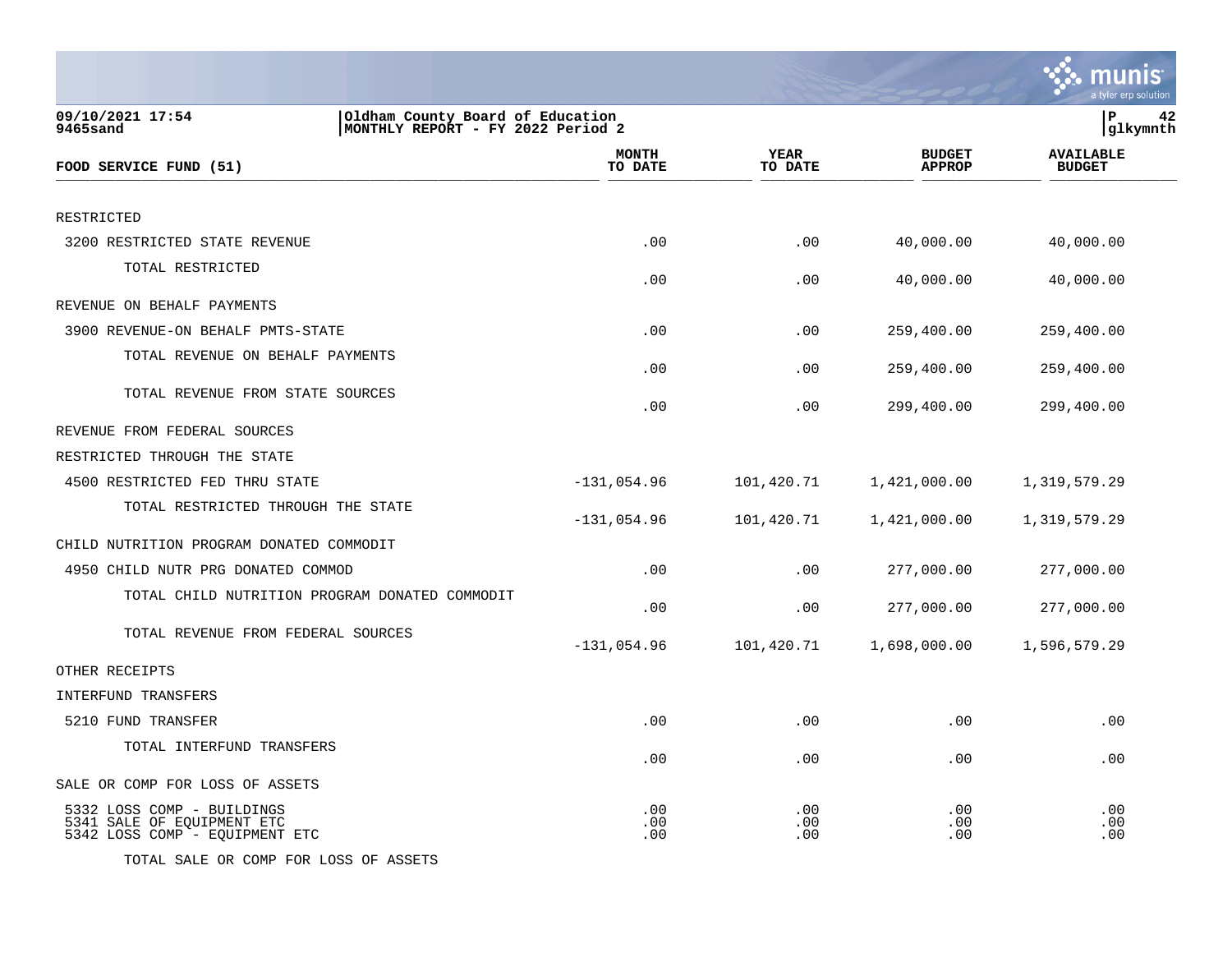|                              |                                                                       |                        |                                | <b>munis</b><br>a tyler erp solution |
|------------------------------|-----------------------------------------------------------------------|------------------------|--------------------------------|--------------------------------------|
| 09/10/2021 17:54<br>9465sand | Oldham County Board of Education<br>MONTHLY REPORT - FY 2022 Period 2 |                        |                                | ∣P<br>43<br>glkymnth                 |
| FOOD SERVICE FUND (51)       | <b>MONTH</b><br>TO DATE                                               | <b>YEAR</b><br>TO DATE | <b>BUDGET</b><br><b>APPROP</b> | <b>AVAILABLE</b><br><b>BUDGET</b>    |
|                              | .00                                                                   | .00                    | .00                            | .00                                  |
| TOTAL OTHER RECEIPTS         | .00                                                                   | .00                    | .00                            | .00                                  |
| TOTAL RECEIPTS               | $-92,073.33$                                                          | 143,739.64             | 4,548,700.00                   | 4,404,960.36                         |
| TOTAL REVENUE                | $-92,073.33$                                                          | 143,739.64             | 6,002,654.68                   | 5,858,915.04                         |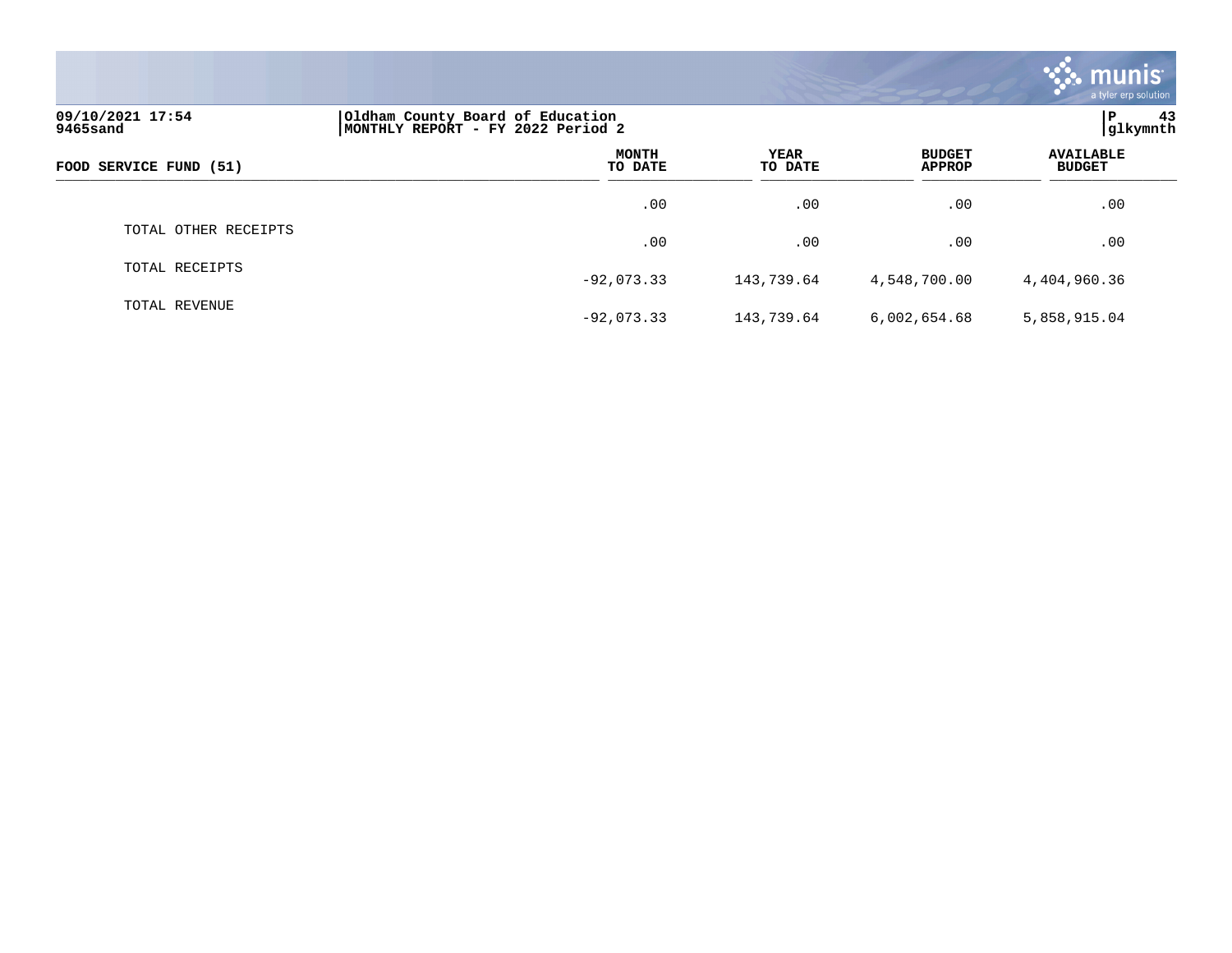

**09/10/2021 17:54 |Oldham County Board of Education |P 44 9465sand |MONTHLY REPORT - FY 2022 Period 2 |glkymnth MONTH AVAILABLE YEAR BUDGET** AVAILABLE **FOOD SERVICE FUND (51) TO DATE TO DATE APPROP BUDGET**   $\overline{10 \text{ MHz}}$  and  $\overline{10 \text{ MHz}}$  is the set of  $\overline{10 \text{ MHz}}$  and  $\overline{10 \text{ MHz}}$  and  $\overline{10 \text{ MHz}}$  and  $\overline{10 \text{ MHz}}$  and  $\overline{10 \text{ MHz}}$  and  $\overline{10 \text{ MHz}}$  and  $\overline{10 \text{ MHz}}$  and  $\overline{10 \text{ MHz}}$  and  $\overline{10 \text{ MHz}}$  and  $\overline{10 \text{ MHz}}$ EXPENDITURES 3100 FOOD SERVICE OPERATION 0100 SALARIES PERSONNEL SERVICES (0.014.28 78,412.58 1,523,505.30 1,445,092.72<br>0200 EMPLOYEE BENEFITS (19.594.76 19.594.76 24,847.07 447,024.00 422,176.93 0200 EMPLOYEE BENEFITS 19,594.76 24,847.07 447,024.00 422,176.93 0280 ON-BEHALF .00 .00 259,600.00 259,600.00 0300 PURCHASED PROF AND TECH SERV 4 205.00 990.00 5,169.18 4,179.18<br>0400 PURCHASED PROPERTY SERVICES 544.00 1,088.00 33,031.78 31,943.78<br>0500 OTHER PURCHASED SERVICES 38,031.78 127,962.01 0400 PURCHASED PROPERTY SERVICES 544.00 1,088.00 33,031.78 31,943.78 0500 OTHER PURCHASED SERVICES (855.44 11,540.74 139,502.75 127,962.01<br>36600 OG00 SUPPLIES (865.698.99 1,645,698.99 0600 SUPPLIES 266,606.08 388,927.61 2,034,626.60 1,645,698.99 0700 PROPERTY .00 4,900.85 180,284.92 175,384.07 0800 DEBT SERVICE AND MISCELLANEOUS <br>0840 CONTINGENCY 1,153,130.78 1,153,130.78 1,153,130.78 0840 CONTINGENCY .00 .00 1,153,130.78 1,153,130.78 0900 OTHER ITEMS .00 .00 .00 .00 TOTAL 3100 FOOD SERVICE OPERATION 352,833.81 518,989.07 5,812,618.31 5,293,629.24 5200 FUND TRANSFERS 0900 OTHER ITEMS 1,668.00 1,668.00 190,036.37 188,368.37 TOTAL 5200 FUND TRANSFERS 1,668.00 1,668.00 190,036.37 188,368.37 TOTAL EXPENDITURES 354,501.81 520,657.07 6,002,654.68 5,481,997.61 TOTAL FOR FOOD SERVICE FUND (51)

 $-446,575,14$   $-376,917,43$  .00 376.917.43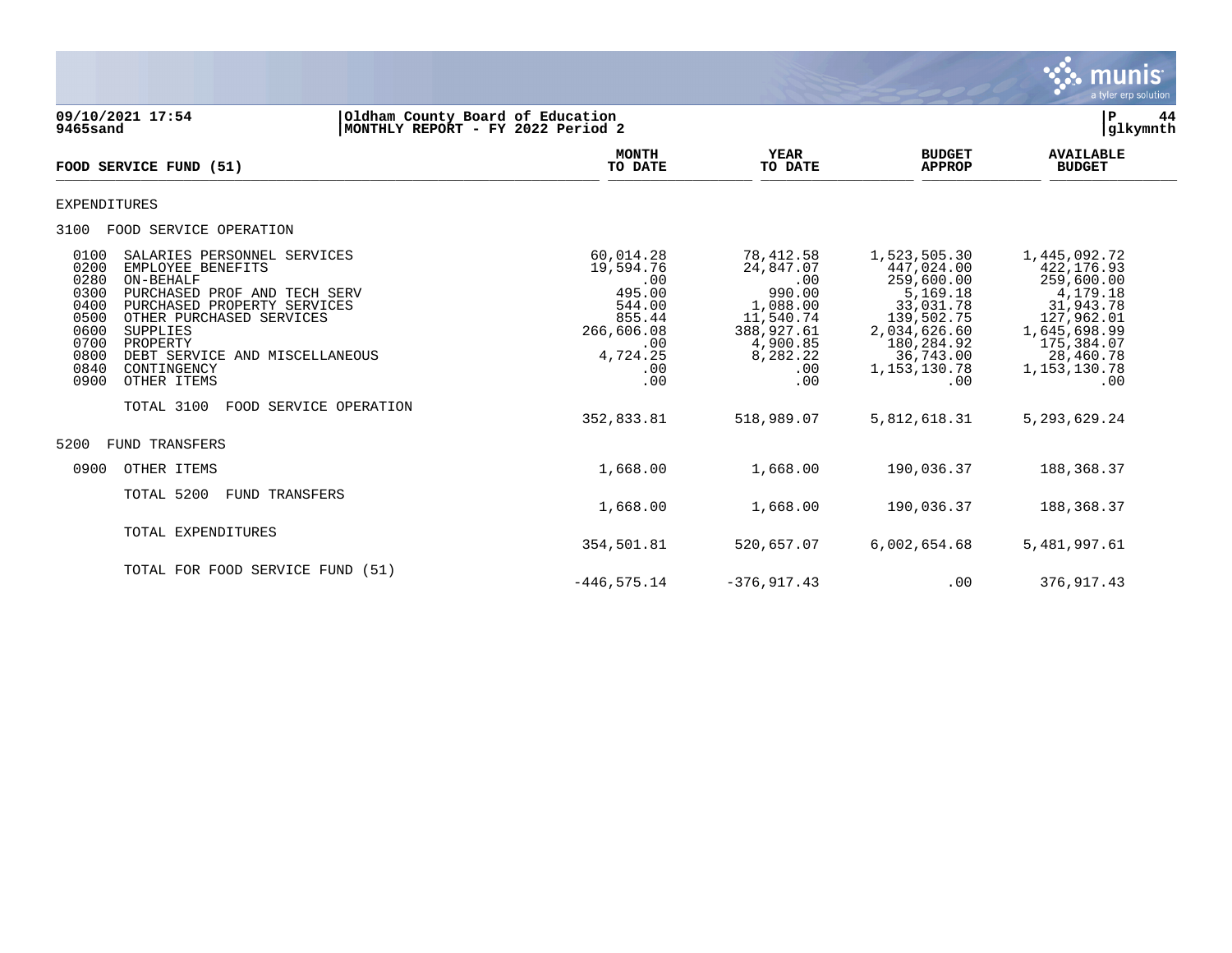|                                        |                                                                       |                         |                        |                                | nis<br>a tyler erp solution       |    |
|----------------------------------------|-----------------------------------------------------------------------|-------------------------|------------------------|--------------------------------|-----------------------------------|----|
| 09/10/2021 17:54<br>9465sand           | Oldham County Board of Education<br>MONTHLY REPORT - FY 2022 Period 2 |                         |                        |                                | l P<br> glkymnth                  | 45 |
| DAYCARE PROGRAM (52)                   |                                                                       | <b>MONTH</b><br>TO DATE | <b>YEAR</b><br>TO DATE | <b>BUDGET</b><br><b>APPROP</b> | <b>AVAILABLE</b><br><b>BUDGET</b> |    |
| <b>REVENUES</b>                        |                                                                       |                         |                        |                                |                                   |    |
| 0999 BEGINNING BALANCE                 |                                                                       |                         |                        |                                |                                   |    |
| TOTAL 0999 BEGINNING BALANCE           |                                                                       | 1,918,736.33            | 1,918,736.33           | 2,746,042.66                   | 827,306.33                        |    |
| <b>RECEIPTS</b>                        |                                                                       |                         |                        |                                |                                   |    |
| REVENUE FROM LOCAL SOURCES             |                                                                       |                         |                        |                                |                                   |    |
| TUITION                                |                                                                       |                         |                        |                                |                                   |    |
| 1310 TUITION FROM INDIVIDUALS          |                                                                       | 294,160.21              | 537,389.56             | 2,672,707.00                   | 2, 135, 317. 44                   |    |
| TOTAL TUITION                          |                                                                       | 294,160.21              | 537,389.56             | 2,672,707.00                   | 2, 135, 317.44                    |    |
| EARNINGS ON INVESTMENTS                |                                                                       |                         |                        |                                |                                   |    |
| 1510 INTEREST ON INVESTMENTS           |                                                                       | 101.56                  | 185.54                 | 7,000.00                       | 6,814.46                          |    |
| TOTAL EARNINGS ON INVESTMENTS          |                                                                       | 101.56                  | 185.54                 | 7,000.00                       | 6,814.46                          |    |
| OTHER REVENUE FROM LOCAL SOURCES       |                                                                       |                         |                        |                                |                                   |    |
| 1920 CONTRIBUTIONS / DONATIONS         |                                                                       | .00                     | .00                    | .00                            | .00                               |    |
| TOTAL OTHER REVENUE FROM LOCAL SOURCES |                                                                       | .00                     | .00                    | .00                            | .00                               |    |
| TOTAL REVENUE FROM LOCAL SOURCES       |                                                                       | 294, 261.77             | 537,575.10             | 2,679,707.00                   | 2, 142, 131.90                    |    |
| REVENUE FROM STATE SOURCES             |                                                                       |                         |                        |                                |                                   |    |
| REVENUE ON BEHALF PAYMENTS             |                                                                       |                         |                        |                                |                                   |    |
| 3900 REVENUE-ON BEHALF PMTS-STATE      |                                                                       | .00                     | .00                    | 279,300.00                     | 279,300.00                        |    |
| TOTAL REVENUE ON BEHALF PAYMENTS       |                                                                       | .00                     | .00                    | 279,300.00                     | 279,300.00                        |    |
| TOTAL REVENUE FROM STATE SOURCES       |                                                                       | .00                     | .00                    | 279,300.00                     | 279,300.00                        |    |
| REVENUE FROM FEDERAL SOURCES           |                                                                       |                         |                        |                                |                                   |    |
| RESTRICTED THROUGH THE STATE           |                                                                       |                         |                        |                                |                                   |    |
| 4500 RESTRICTED FED THRU STATE         |                                                                       | 19,505.60               | 19,505.60              | .00                            | $-19,505.60$                      |    |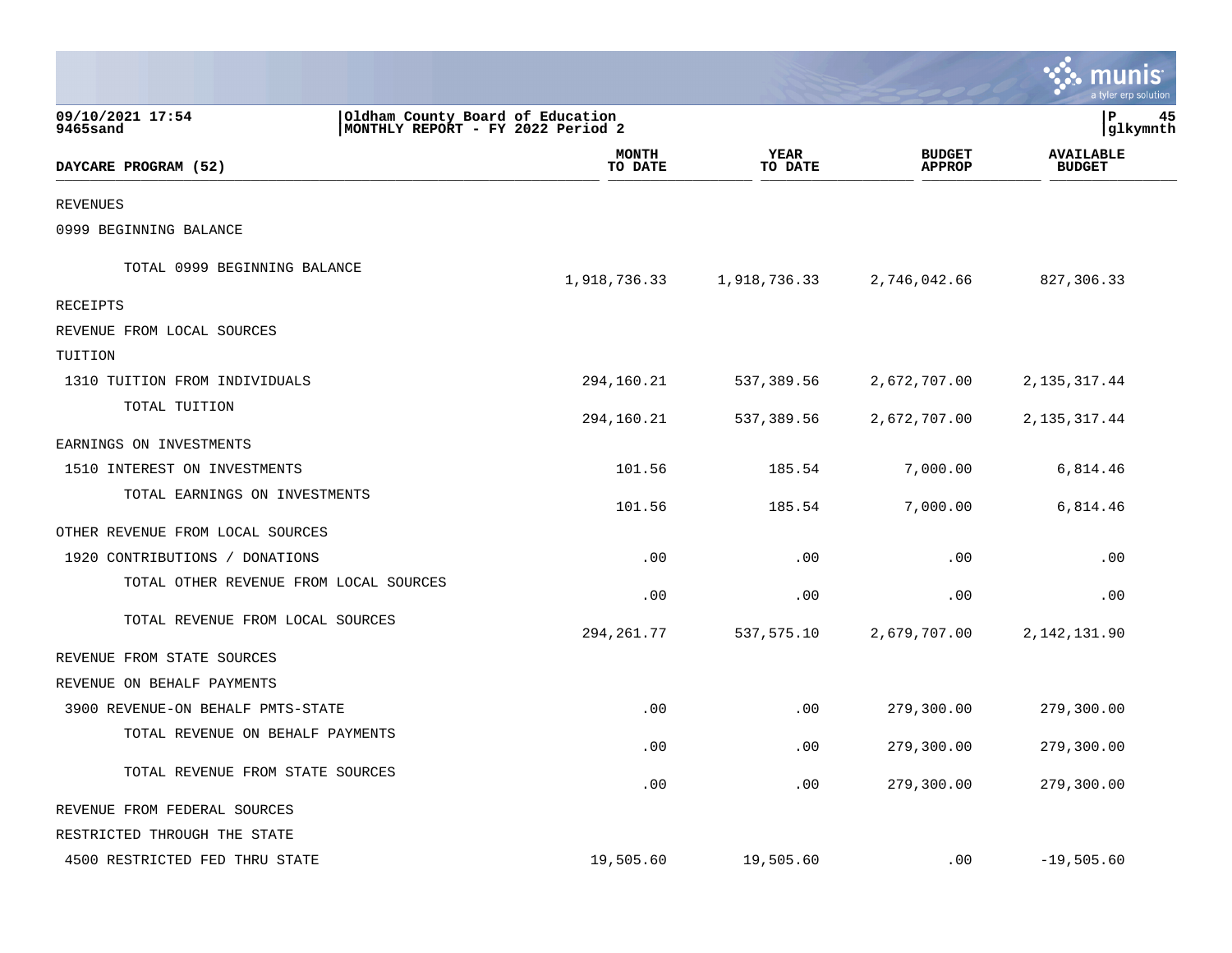|                                                                  |                                   |                        |                                | <b>munis</b><br>a tyler erp solution |
|------------------------------------------------------------------|-----------------------------------|------------------------|--------------------------------|--------------------------------------|
| Oldham County Board of Education<br>09/10/2021 17:54<br>9465sand | MONTHLY REPORT - FY 2022 Period 2 |                        |                                | 46<br>P<br>glkymnth                  |
| DAYCARE PROGRAM (52)                                             | <b>MONTH</b><br>TO DATE           | <b>YEAR</b><br>TO DATE | <b>BUDGET</b><br><b>APPROP</b> | <b>AVAILABLE</b><br><b>BUDGET</b>    |
| TOTAL RESTRICTED THROUGH THE STATE                               | 19,505.60                         | 19,505.60              | .00                            | $-19,505.60$                         |
| TOTAL REVENUE FROM FEDERAL SOURCES                               | 19,505.60                         | 19,505.60              | .00                            | $-19,505.60$                         |
| OTHER RECEIPTS                                                   |                                   |                        |                                |                                      |
| INTERFUND TRANSFERS                                              |                                   |                        |                                |                                      |
| 5210 FUND TRANSFER                                               | .00                               | .00                    | .00                            | .00                                  |
| TOTAL INTERFUND TRANSFERS                                        | .00                               | .00                    | .00                            | .00                                  |
| TOTAL OTHER RECEIPTS                                             | .00                               | .00                    | .00                            | .00                                  |
| TOTAL RECEIPTS                                                   | 313,767.37                        | 557,080.70             | 2,959,007.00                   | 2,401,926.30                         |
| TOTAL REVENUE                                                    | 2, 232, 503. 70                   | 2,475,817.03           | 5,705,049.66                   | 3, 229, 232.63                       |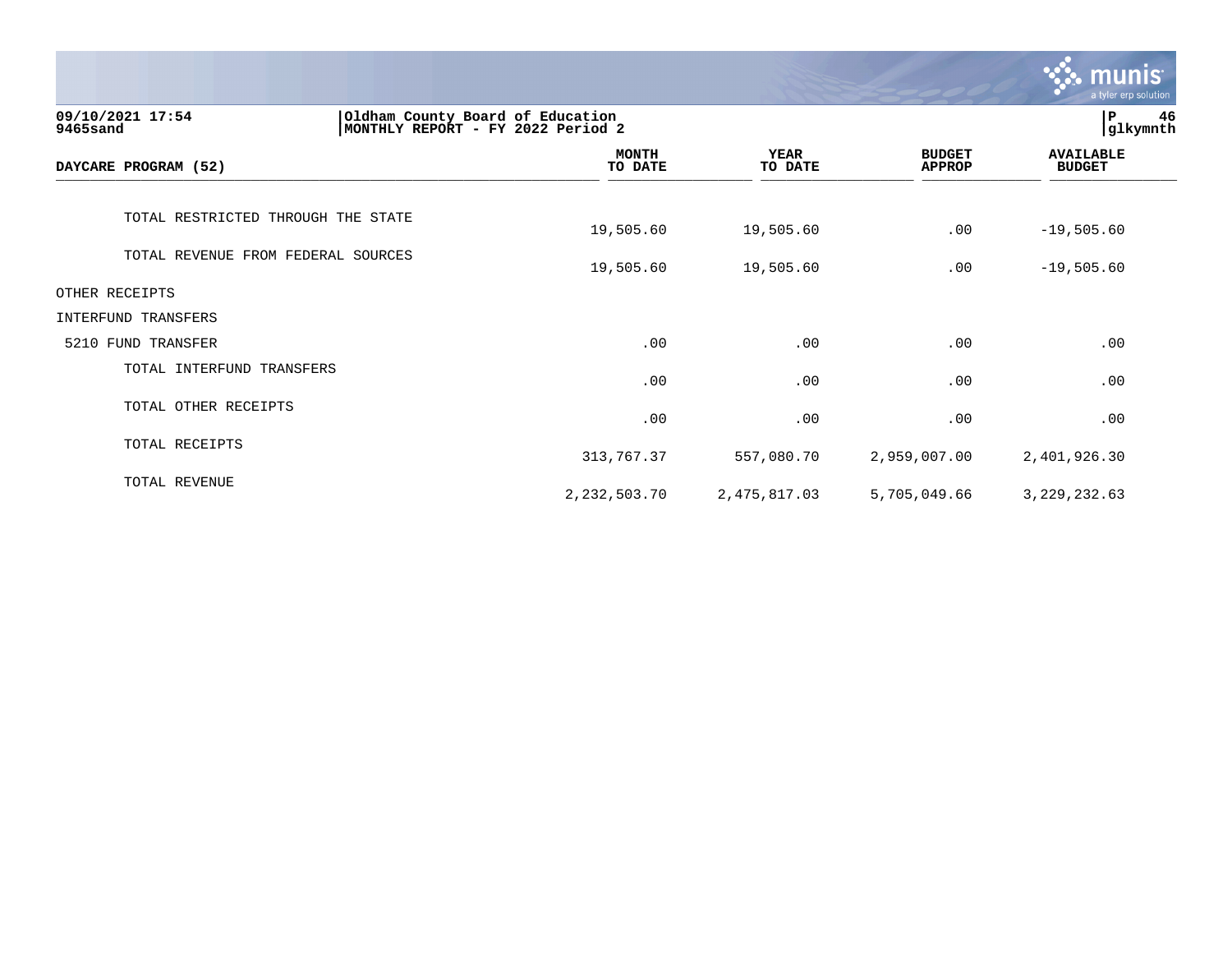

**09/10/2021 17:54 |Oldham County Board of Education |P 47 9465sand |MONTHLY REPORT - FY 2022 Period 2 |glkymnth MONTH AVAILABLE YEAR BUDGET** AVAILABLE **DAYCARE PROGRAM (52)** TO DATE TO DATE APPROP BUDGET  $\frac{10 \text{ Bile}}{10 \text{ Bile}}$ EXPENDITURES 3200 DAY CARE OPERATIONS 0100 SALARIES PERSONNEL SERVICES 8,682.06 10,591.29 1,658,388.00 1,647,796.71 0200 EMPLOYEE BENEFITS 2,983.72 3,635.65 387,976.00 384,340.35 0280 ON-BEHALF .00 .00 279,300.00 279,300.00 0300 PURCHASED PROF AND TECH SERV 638.50 638.50 719.50 65,882.00 65,162.50 65,162.50 65,162.50 65,162.50 65,162<br>0400 PURCHASED PROPERTY SERVICES 6 600 65,162.95 6.952.42 66.952.42 6.952.42 6.952.42 0400 PURCHASED PROPERTY SERVICES .00 .00 .00 .00 24,800.00 24,800.00 24,800.00<br>0500 0THER PURCHASED SERVICES .00 24,800.00 24,800.00 24,800.00 24,800.00 24,800.00 24,800.00 24,800.00 0500 OTHER PURCHASED SERVICES 457.30 802.45 7,754.87 6,952.42 0600 SUPPLIES -42.31 7,710.01 420,529.00 412,818.99 0700 PROPERTY .00 .00 .00 .00 0800 DEBT SERVICE AND MISCELLANEOUS 27,518.93 54,481.47 1,497,378.42 1,442,896.95 0840 CONTINGENCY .00 .00 1,359,220.79 1,359,220.79 0900 OTHER ITEMS .00 .00 .00 .00 TOTAL 3200 DAY CARE OPERATIONS 40,238.20 77,940.37 5,701,229.08 5,623,288.71 5200 FUND TRANSFERS 0900 OTHER ITEMS 2,401.30 22,401.30 20,000.00 -2,401.30 TOTAL 5200 FUND TRANSFERS 2,401.30 22,401.30 20,000.00 -2,401.30 TOTAL EXPENDITURES 42,639.50 100,341.67 5,721,229.08 5,620,887.41 TOTAL FOR DAYCARE PROGRAM (52)

2,189,864.20 2,375,475.36 -16,179.42 -2,391,654.78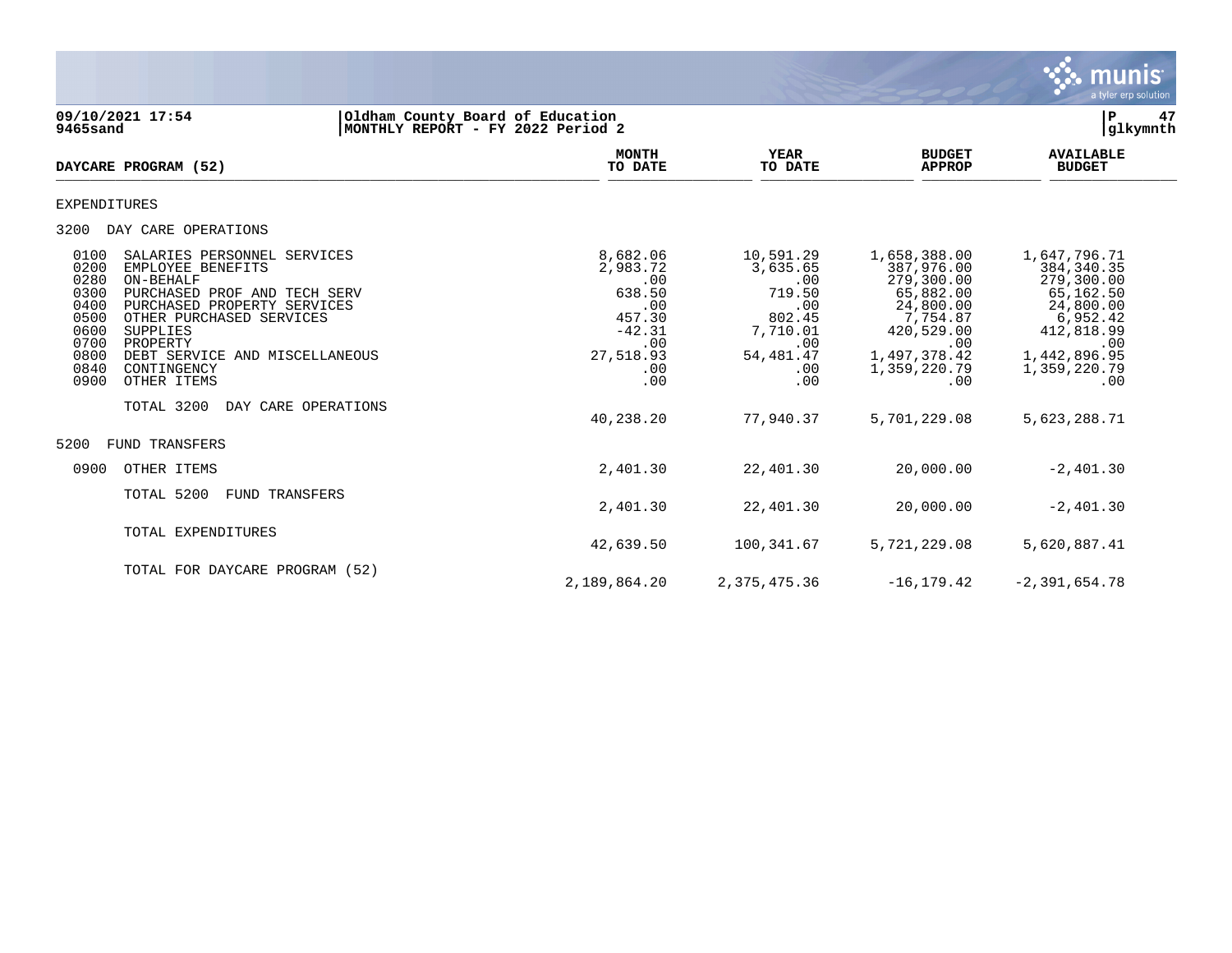|                                                                                                       |                         |                        |                                | a tyler erp solution              |
|-------------------------------------------------------------------------------------------------------|-------------------------|------------------------|--------------------------------|-----------------------------------|
| 09/10/2021 17:54<br>Oldham County Board of Education<br>MONTHLY REPORT - FY 2022 Period 2<br>9465sand |                         |                        |                                | P<br>48<br>glkymnth               |
| FIDUCIARY FUNDS - AGENCY FUNDS                                                                        | <b>MONTH</b><br>TO DATE | <b>YEAR</b><br>TO DATE | <b>BUDGET</b><br><b>APPROP</b> | <b>AVAILABLE</b><br><b>BUDGET</b> |
| <b>REVENUES</b>                                                                                       |                         |                        |                                |                                   |
| 0999 BEGINNING BALANCE                                                                                |                         |                        |                                |                                   |
| TOTAL 0999 BEGINNING BALANCE                                                                          | .00                     | .00                    | .00                            | .00                               |
| <b>RECEIPTS</b>                                                                                       |                         |                        |                                |                                   |
| REVENUE FROM LOCAL SOURCES                                                                            |                         |                        |                                |                                   |
| TUITION                                                                                               |                         |                        |                                |                                   |
| 1310 TUITION FROM INDIVIDUALS                                                                         | .00                     | .00                    | .00                            | .00                               |
| TOTAL TUITION                                                                                         | .00                     | .00                    | .00                            | .00                               |
| STUDENT ACTIVITIES                                                                                    |                         |                        |                                |                                   |
| 1720 SALES-STUDENT ACTIVITIES                                                                         | .00                     | .00                    | .00                            | .00                               |
| TOTAL STUDENT ACTIVITIES                                                                              | .00                     | .00                    | .00                            | .00                               |
| TOTAL REVENUE FROM LOCAL SOURCES                                                                      | .00                     | .00                    | .00                            | .00                               |
| REVENUE FROM STATE SOURCES                                                                            |                         |                        |                                |                                   |
| RESTRICTED                                                                                            |                         |                        |                                |                                   |
| 3200 REVENUE-KY MOTORCYCLE PROGRAM                                                                    | .00                     | .00                    | .00                            | .00                               |
| TOTAL RESTRICTED                                                                                      | .00                     | .00                    | .00                            | .00                               |
| TOTAL REVENUE FROM STATE SOURCES                                                                      | .00                     | .00                    | .00                            | .00                               |
| OTHER RECEIPTS                                                                                        |                         |                        |                                |                                   |
| SALE OR COMP FOR LOSS OF ASSETS                                                                       |                         |                        |                                |                                   |
| 5341 SALE OF EQUIPMENT ETC                                                                            | .00                     | .00                    | .00                            | .00                               |
| TOTAL SALE OR COMP FOR LOSS OF ASSETS                                                                 | .00                     | .00                    | .00                            | .00                               |
| TOTAL OTHER RECEIPTS                                                                                  | .00                     | .00                    | .00                            | .00                               |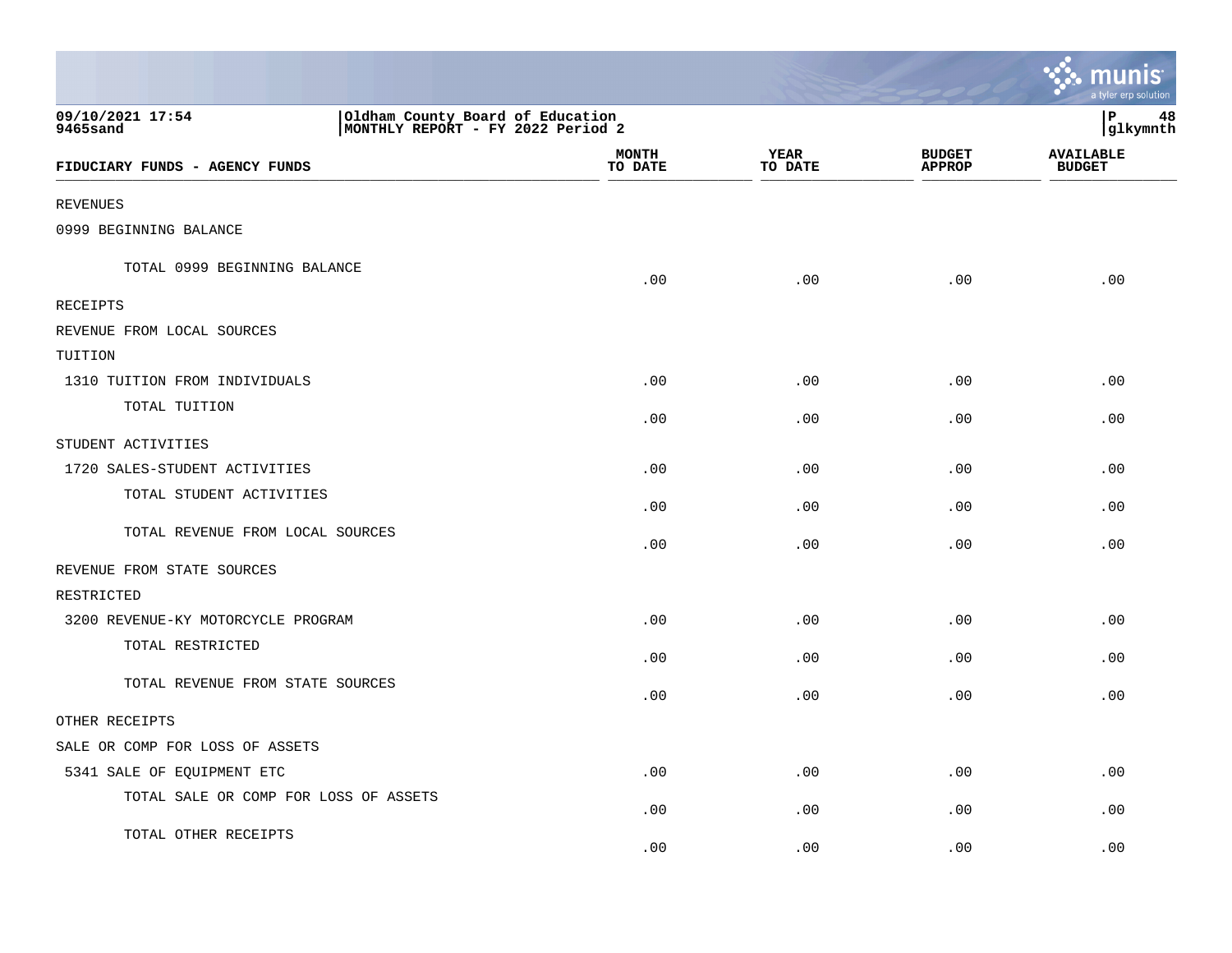|                                |                                                                       |                        |                                | munis<br>a tyler erp solution     |
|--------------------------------|-----------------------------------------------------------------------|------------------------|--------------------------------|-----------------------------------|
| 09/10/2021 17:54<br>9465sand   | Oldham County Board of Education<br>MONTHLY REPORT - FY 2022 Period 2 |                        |                                | -49<br>l P<br>glkymnth            |
| FIDUCIARY FUNDS - AGENCY FUNDS | <b>MONTH</b><br>TO DATE                                               | <b>YEAR</b><br>TO DATE | <b>BUDGET</b><br><b>APPROP</b> | <b>AVAILABLE</b><br><b>BUDGET</b> |
| TOTAL RECEIPTS                 | .00                                                                   | .00                    | .00                            | .00                               |
| TOTAL REVENUE                  | .00                                                                   | .00                    | .00                            | .00                               |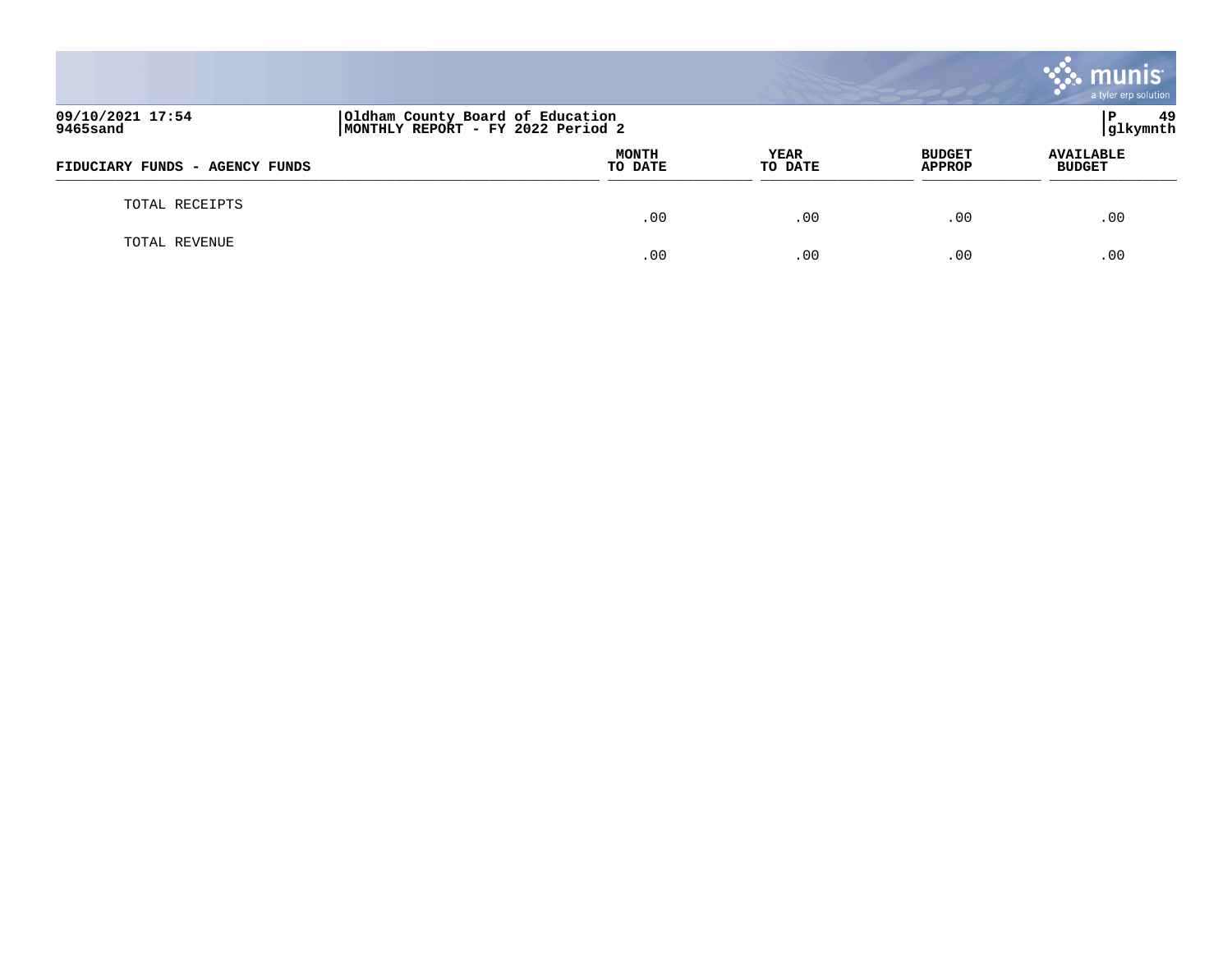

# **09/10/2021 17:54 |Oldham County Board of Education |P 50 9465sand |MONTHLY REPORT - FY 2022 Period 2 |glkymnth**

| FIDUCIARY FUNDS - AGENCY FUNDS                                                                                                                                                    | <b>MONTH</b><br>TO DATE                | <b>YEAR</b><br>TO DATE                 | <b>BUDGET</b><br><b>APPROP</b>         | <b>AVAILABLE</b><br><b>BUDGET</b>      |
|-----------------------------------------------------------------------------------------------------------------------------------------------------------------------------------|----------------------------------------|----------------------------------------|----------------------------------------|----------------------------------------|
| EXPENDITURES                                                                                                                                                                      |                                        |                                        |                                        |                                        |
| INSTRUCTION<br>1000                                                                                                                                                               |                                        |                                        |                                        |                                        |
| 0300<br>PURCHASED PROF AND TECH SERV<br>0500<br>OTHER PURCHASED SERVICES<br>0600<br>SUPPLIES<br>0700<br>PROPERTY<br>0800<br>DEBT SERVICE AND MISCELLANEOUS<br>0840<br>CONTINGENCY | .00<br>.00<br>.00<br>.00<br>.00<br>.00 | .00<br>.00<br>.00<br>.00<br>.00<br>.00 | .00<br>.00<br>.00<br>.00<br>.00<br>.00 | .00<br>.00<br>.00<br>.00<br>.00<br>.00 |
| TOTAL 1000<br>INSTRUCTION                                                                                                                                                         | .00                                    | .00                                    | .00                                    | .00                                    |
| TOTAL EXPENDITURES                                                                                                                                                                | .00                                    | .00                                    | .00                                    | .00                                    |
| TOTAL FOR FIDUCIARY FUNDS - AGENCY FUNDS (60)                                                                                                                                     | .00                                    | .00                                    | .00                                    | .00                                    |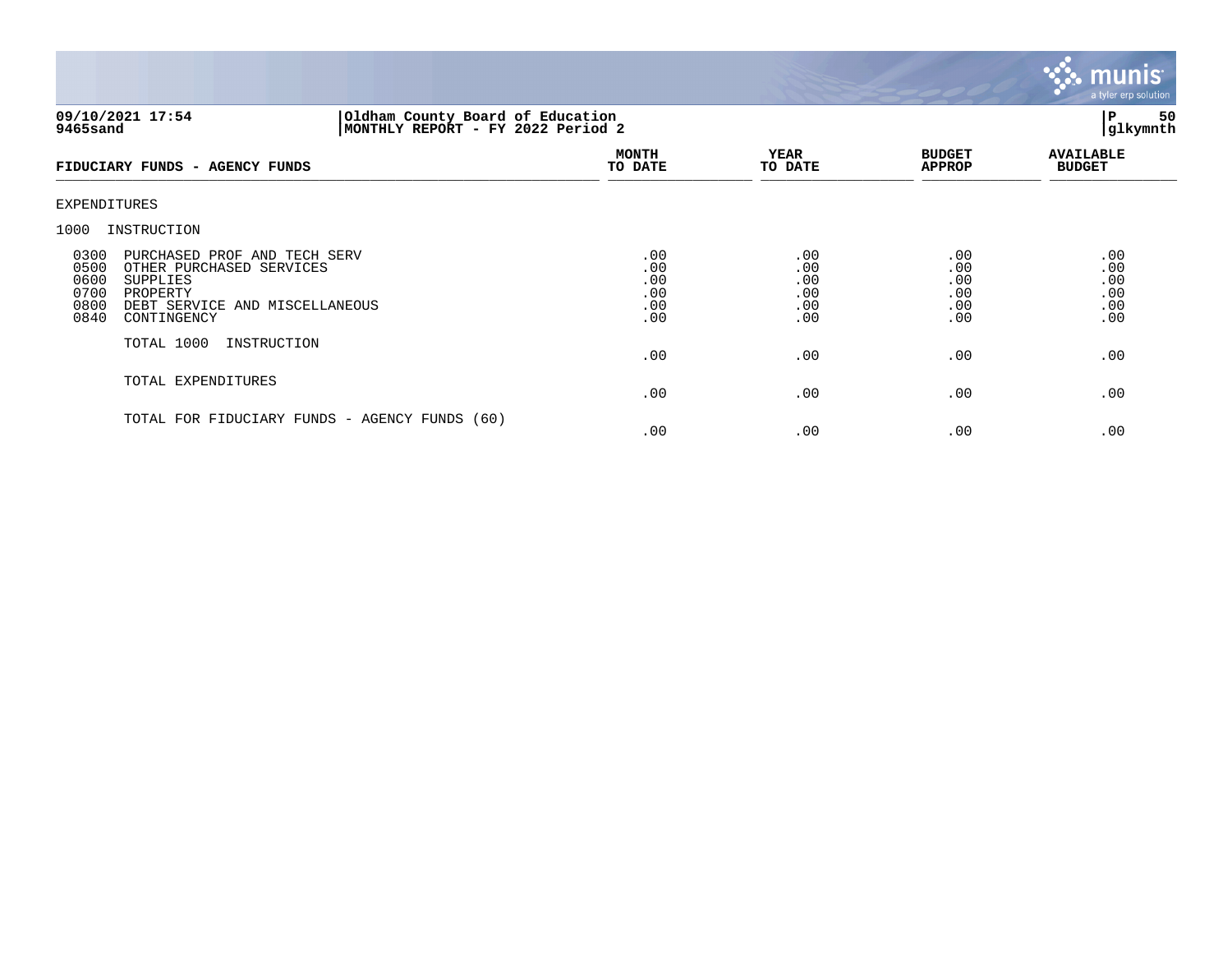|                                                                                                       |                         |                        |                                | munis<br>a tyler erp solution     |
|-------------------------------------------------------------------------------------------------------|-------------------------|------------------------|--------------------------------|-----------------------------------|
| 09/10/2021 17:54<br>Oldham County Board of Education<br>MONTHLY REPORT - FY 2022 Period 2<br>9465sand |                         |                        |                                | P<br>51<br>glkymnth               |
| FIDUCIARY - PENS/INVST/PRIVATE                                                                        | <b>MONTH</b><br>TO DATE | <b>YEAR</b><br>TO DATE | <b>BUDGET</b><br><b>APPROP</b> | <b>AVAILABLE</b><br><b>BUDGET</b> |
| <b>REVENUES</b>                                                                                       |                         |                        |                                |                                   |
| 0999 BEGINNING BALANCE                                                                                |                         |                        |                                |                                   |
| TOTAL 0999 BEGINNING BALANCE                                                                          | .00                     | .00                    | .00                            | .00                               |
| <b>RECEIPTS</b>                                                                                       |                         |                        |                                |                                   |
| REVENUE FROM LOCAL SOURCES                                                                            |                         |                        |                                |                                   |
| EARNINGS ON INVESTMENTS                                                                               |                         |                        |                                |                                   |
| 1510 INTEREST ON INVESTMENTS<br>1530 NET INCREASE INVESTT FAIR VAL                                    | .00<br>.00              | .00<br>.00             | .00<br>.00                     | .00<br>.00                        |
| TOTAL EARNINGS ON INVESTMENTS                                                                         | .00                     | .00                    | .00                            | .00                               |
| OTHER REVENUE FROM LOCAL SOURCES                                                                      |                         |                        |                                |                                   |
| 1920 CONTRIBUTIONS / DONATIONS                                                                        | .00                     | .00                    | .00                            | .00                               |
| TOTAL OTHER REVENUE FROM LOCAL SOURCES                                                                | .00                     | .00                    | .00                            | .00                               |
| TOTAL REVENUE FROM LOCAL SOURCES                                                                      | .00                     | .00                    | .00                            | .00                               |
| TOTAL RECEIPTS                                                                                        | .00                     | .00                    | .00                            | .00                               |
| TOTAL REVENUE                                                                                         | .00                     | .00                    | .00                            | .00                               |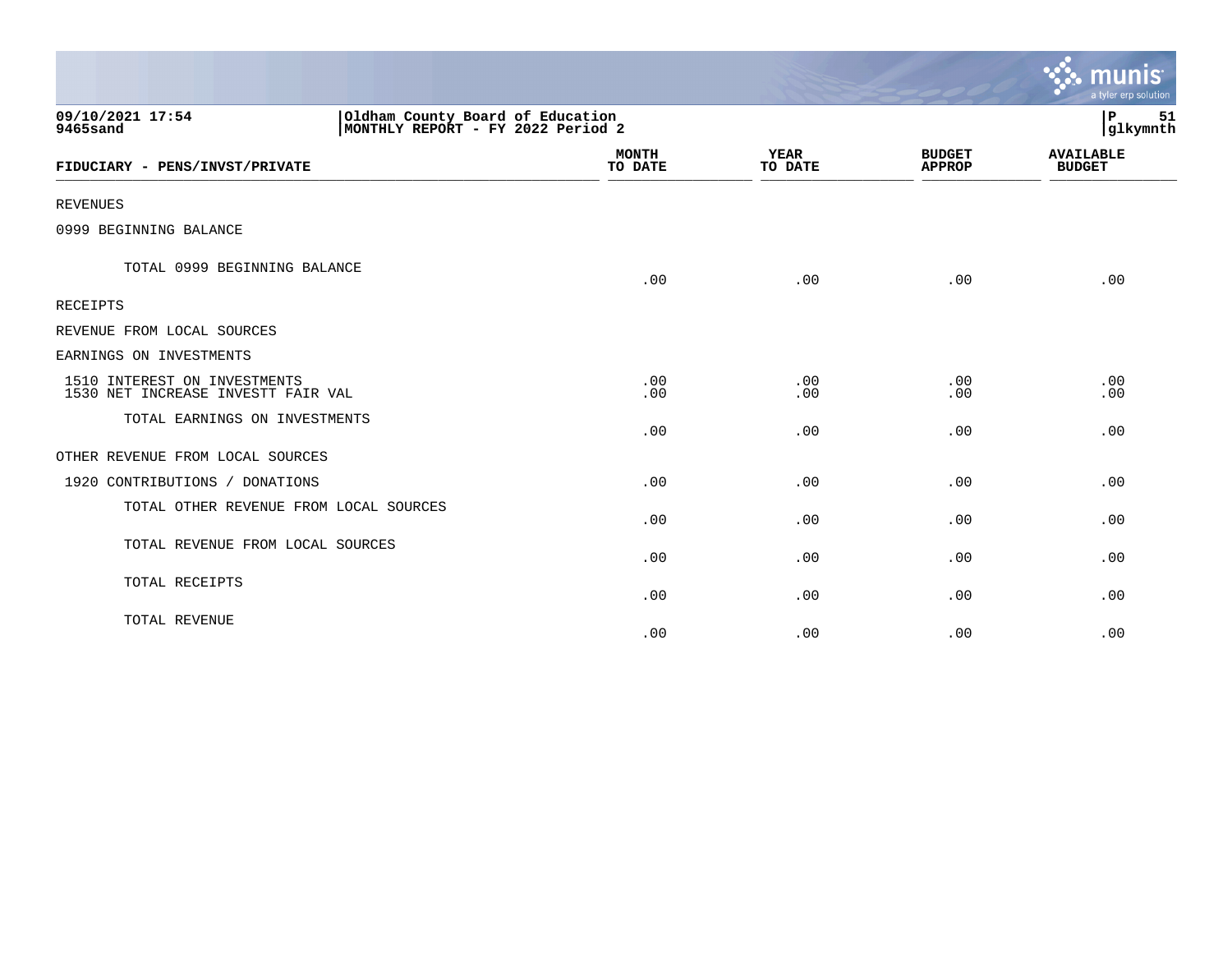

| 09/10/2021 17:54<br>9465sand                       | Oldham County Board of Education<br>MONTHLY REPORT - FY 2022 Period 2 |                        |                                |                                   |
|----------------------------------------------------|-----------------------------------------------------------------------|------------------------|--------------------------------|-----------------------------------|
| FIDUCIARY - PENS/INVST/PRIVATE                     | <b>MONTH</b><br>TO DATE                                               | <b>YEAR</b><br>TO DATE | <b>BUDGET</b><br><b>APPROP</b> | <b>AVAILABLE</b><br><b>BUDGET</b> |
| EXPENDITURES                                       |                                                                       |                        |                                |                                   |
| BUSINESS SUPPORT SERVICES<br>2500                  |                                                                       |                        |                                |                                   |
| PURCHASED PROF AND TECH SERV<br>0300               | .00                                                                   | .00                    | .00                            | .00                               |
| TOTAL 2500<br>BUSINESS SUPPORT SERVICES            | .00                                                                   | .00                    | .00                            | .00                               |
| 3300<br>COMMUNITY SERVICES                         |                                                                       |                        |                                |                                   |
| 0600<br>SUPPLIES                                   | .00                                                                   | .00                    | .00                            | .00                               |
| TOTAL 3300<br>COMMUNITY SERVICES                   | .00                                                                   | .00                    | .00                            | .00                               |
| TOTAL EXPENDITURES                                 | .00                                                                   | .00                    | .00                            | .00                               |
| TOTAL FOR FIDUCIARY - PENS/INVST/PRIVATE<br>(7000) | .00                                                                   | .00                    | .00                            | .00                               |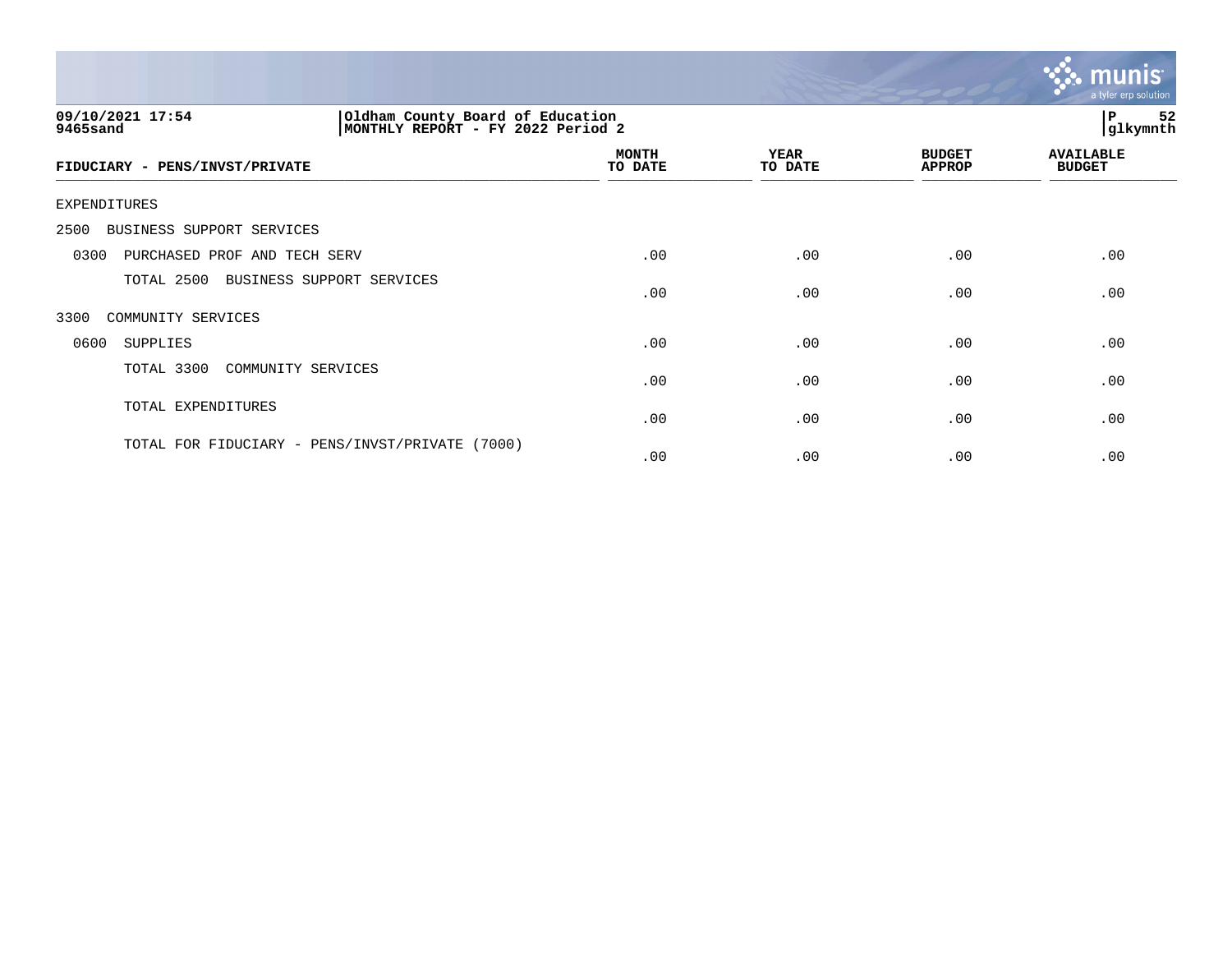|                                                                                          |                                                                       |                        |                                | <b>munis</b><br>a tyler erp solution |  |
|------------------------------------------------------------------------------------------|-----------------------------------------------------------------------|------------------------|--------------------------------|--------------------------------------|--|
| 09/10/2021 17:54<br>9465sand                                                             | Oldham County Board of Education<br>MONTHLY REPORT - FY 2022 Period 2 |                        |                                | 53<br>P<br>glkymnth                  |  |
| <b>GOVERNMENTAL CAPITAL ASSETS (8</b>                                                    | <b>MONTH</b><br>TO DATE                                               | <b>YEAR</b><br>TO DATE | <b>BUDGET</b><br><b>APPROP</b> | <b>AVAILABLE</b><br><b>BUDGET</b>    |  |
| <b>REVENUES</b>                                                                          |                                                                       |                        |                                |                                      |  |
| RECEIPTS                                                                                 |                                                                       |                        |                                |                                      |  |
| OTHER RECEIPTS                                                                           |                                                                       |                        |                                |                                      |  |
| SALE OR COMP FOR LOSS OF ASSETS                                                          |                                                                       |                        |                                |                                      |  |
| 5311 SALE OF LAND & IMPROVEMENTS<br>5331 SALE OF BUILDINGS<br>5341 SALE OF EQUIPMENT ETC | .00<br>.00<br>.00                                                     | .00<br>.00<br>.00      | .00<br>.00<br>.00              | .00<br>.00<br>.00                    |  |
| TOTAL SALE OR COMP FOR LOSS OF ASSETS                                                    | .00                                                                   | .00                    | .00                            | .00                                  |  |
| TOTAL OTHER RECEIPTS                                                                     | .00                                                                   | .00                    | .00                            | .00                                  |  |
| TOTAL RECEIPTS                                                                           | .00                                                                   | .00                    | .00                            | .00                                  |  |
| TOTAL REVENUE                                                                            | .00                                                                   | .00                    | .00                            | .00                                  |  |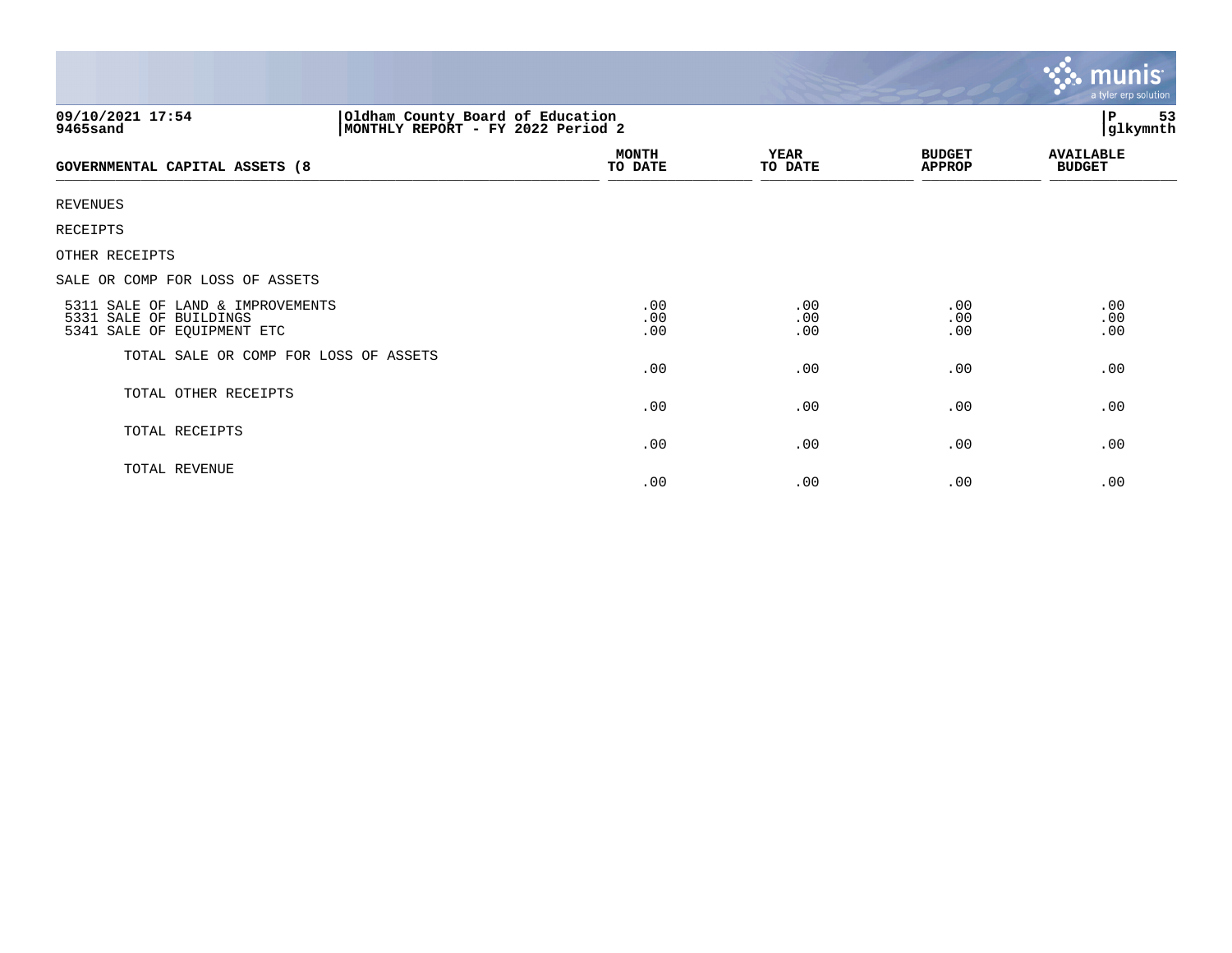|                                                                                                       |                         |                        |                                | a tyler erp solution              |
|-------------------------------------------------------------------------------------------------------|-------------------------|------------------------|--------------------------------|-----------------------------------|
| 09/10/2021 17:54<br>Oldham County Board of Education<br>MONTHLY REPORT - FY 2022 Period 2<br>9465sand |                         |                        |                                | P<br>54<br> glkymnth              |
| GOVERNMENTAL CAPITAL ASSETS (8                                                                        | <b>MONTH</b><br>TO DATE | <b>YEAR</b><br>TO DATE | <b>BUDGET</b><br><b>APPROP</b> | <b>AVAILABLE</b><br><b>BUDGET</b> |
| <b>EXPENDITURES</b>                                                                                   |                         |                        |                                |                                   |
| 1000<br>INSTRUCTION                                                                                   |                         |                        |                                |                                   |
| 0700<br>PROPERTY                                                                                      | 518,292.43              | 518,292.43             | .00                            | $-518, 292.43$                    |
| TOTAL 1000<br>INSTRUCTION                                                                             | 518,292.43              | 518,292.43             | .00                            | $-518, 292.43$                    |
| 2100<br>STUDENT SUPPORT SERVICES                                                                      |                         |                        |                                |                                   |
| 0700<br>PROPERTY                                                                                      | .00                     | .00                    | .00                            | .00                               |
| TOTAL 2100<br>STUDENT SUPPORT SERVICES                                                                | .00                     | .00                    | .00                            | .00                               |
| 2200<br>INSTRUCTIONAL STAFF SUPP SERV                                                                 |                         |                        |                                |                                   |
| 0700<br>PROPERTY                                                                                      | 41.66                   | 41.66                  | .00                            | $-41.66$                          |
| TOTAL 2200<br>INSTRUCTIONAL STAFF SUPP SERV                                                           | 41.66                   | 41.66                  | .00                            | $-41.66$                          |
| 2300<br>DISTRICT ADMIN SUPPORT                                                                        |                         |                        |                                |                                   |
| 0700<br>PROPERTY                                                                                      | 6,391.07                | 6,391.07               | .00                            | $-6, 391.07$                      |
| TOTAL 2300<br>DISTRICT ADMIN SUPPORT                                                                  | 6,391.07                | 6,391.07               | .00                            | $-6, 391.07$                      |
| 2400<br>SCHOOL ADMIN SUPPORT                                                                          |                         |                        |                                |                                   |
| 0700 PROPERTY                                                                                         | 18.25                   | 18.25                  | .00                            | $-18.25$                          |
| TOTAL 2400<br>SCHOOL ADMIN SUPPORT                                                                    | 18.25                   | 18.25                  | .00                            | $-18.25$                          |
| 2500<br>BUSINESS SUPPORT SERVICES                                                                     |                         |                        |                                |                                   |
| 0700 PROPERTY                                                                                         | 7.09                    | 7.09                   | .00                            | $-7.09$                           |
| TOTAL 2500<br>BUSINESS SUPPORT SERVICES                                                               | 7.09                    | 7.09                   | .00                            | $-7.09$                           |
| 2600<br>PLANT OPERATIONS AND MAINTENANCE                                                              |                         |                        |                                |                                   |
| 0700 PROPERTY                                                                                         | 217, 477.29             | 217, 477.29            | .00                            | $-217, 477.29$                    |
| TOTAL 2600<br>PLANT OPERATIONS AND MAINTENANCE                                                        | 217, 477.29             | 217, 477. 29           | .00                            | $-217, 477.29$                    |
| 2700 STUDENT TRANSPORTATION                                                                           |                         |                        |                                |                                   |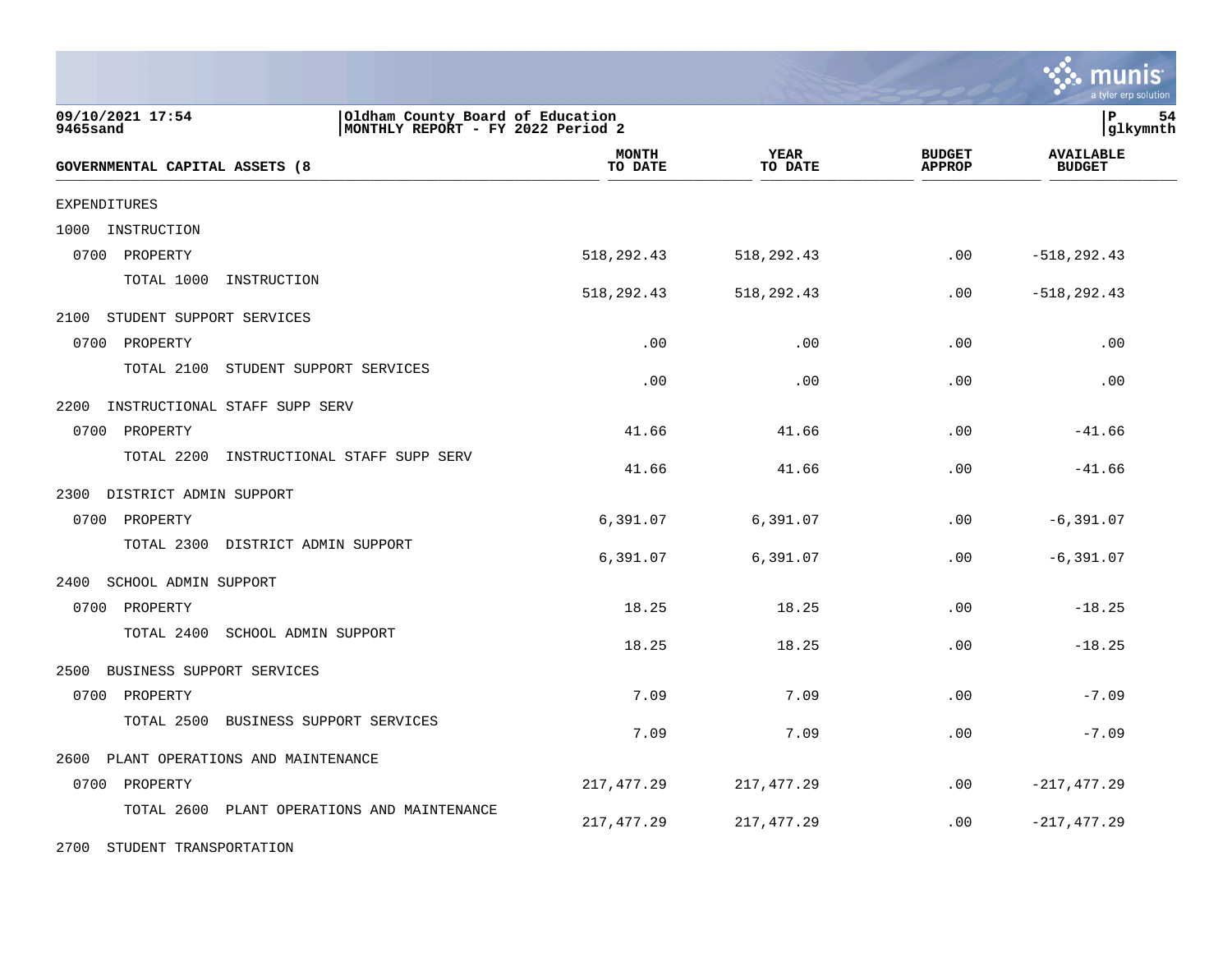

| 09/10/2021 17:54<br>9465sand              | Oldham County Board of Education<br>MONTHLY REPORT - FY 2022 Period 2 |                         |                        |                                | 55<br>l P<br>glkymnth             |  |
|-------------------------------------------|-----------------------------------------------------------------------|-------------------------|------------------------|--------------------------------|-----------------------------------|--|
| <b>GOVERNMENTAL CAPITAL ASSETS (8</b>     |                                                                       | <b>MONTH</b><br>TO DATE | <b>YEAR</b><br>TO DATE | <b>BUDGET</b><br><b>APPROP</b> | <b>AVAILABLE</b><br><b>BUDGET</b> |  |
| 0700<br>PROPERTY                          |                                                                       | 87,715.82               | 87,715.82              | .00                            | $-87,715.82$                      |  |
| TOTAL 2700                                | STUDENT TRANSPORTATION                                                | 87,715.82               | 87,715.82              | .00                            | $-87,715.82$                      |  |
| 3300<br>COMMUNITY SERVICES                |                                                                       |                         |                        |                                |                                   |  |
| 0700<br>PROPERTY                          |                                                                       | .00                     | .00                    | .00                            | .00                               |  |
| TOTAL 3300<br>COMMUNITY SERVICES          |                                                                       | .00                     | .00                    | .00                            | .00                               |  |
| TOTAL EXPENDITURES                        |                                                                       | 829,943.61              | 829,943.61             | .00                            | $-829, 943.61$                    |  |
| TOTAL FOR GOVERNMENTAL CAPITAL ASSETS (8) |                                                                       | $-829,943.61$           | $-829,943.61$          | .00                            | 829,943.61                        |  |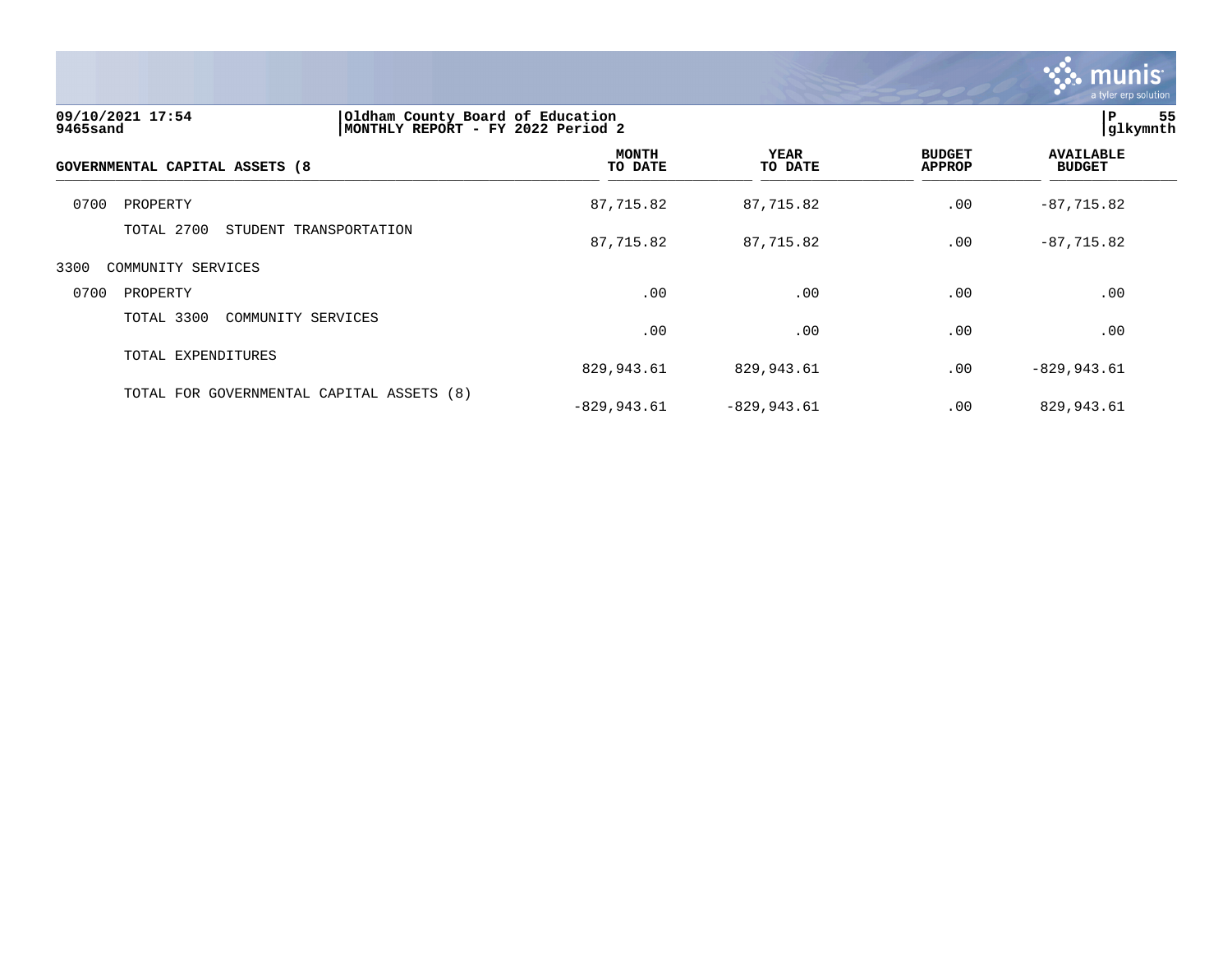|                                        |                                                                       |                 |                                | $\ddotsc$ munis<br>a tyler erp solution |
|----------------------------------------|-----------------------------------------------------------------------|-----------------|--------------------------------|-----------------------------------------|
| 09/10/2021 17:54<br>9465sand           | Oldham County Board of Education<br>MONTHLY REPORT - FY 2022 Period 2 |                 |                                |                                         |
| FOOD SERVICE CAPITAL ASSETS (8         | <b>MONTH</b><br>TO DATE                                               | YEAR<br>TO DATE | <b>BUDGET</b><br><b>APPROP</b> | <b>AVAILABLE</b><br><b>BUDGET</b>       |
| <b>REVENUES</b>                        |                                                                       |                 |                                |                                         |
| RECEIPTS                               |                                                                       |                 |                                |                                         |
| REVENUE FROM LOCAL SOURCES             |                                                                       |                 |                                |                                         |
| OTHER REVENUE FROM LOCAL SOURCES       |                                                                       |                 |                                |                                         |
| 1930 GAIN/LOSS SALE ASSET FOOD SERV    | .00                                                                   | .00             | .00                            | .00                                     |
| TOTAL OTHER REVENUE FROM LOCAL SOURCES | .00                                                                   | .00             | .00                            | .00                                     |
| TOTAL REVENUE FROM LOCAL SOURCES       | .00                                                                   | .00             | .00                            | .00                                     |
| TOTAL RECEIPTS                         | .00                                                                   | .00             | .00                            | .00                                     |
| TOTAL REVENUE                          | .00                                                                   | .00             | .00                            | .00                                     |

the contract of the contract of the contract of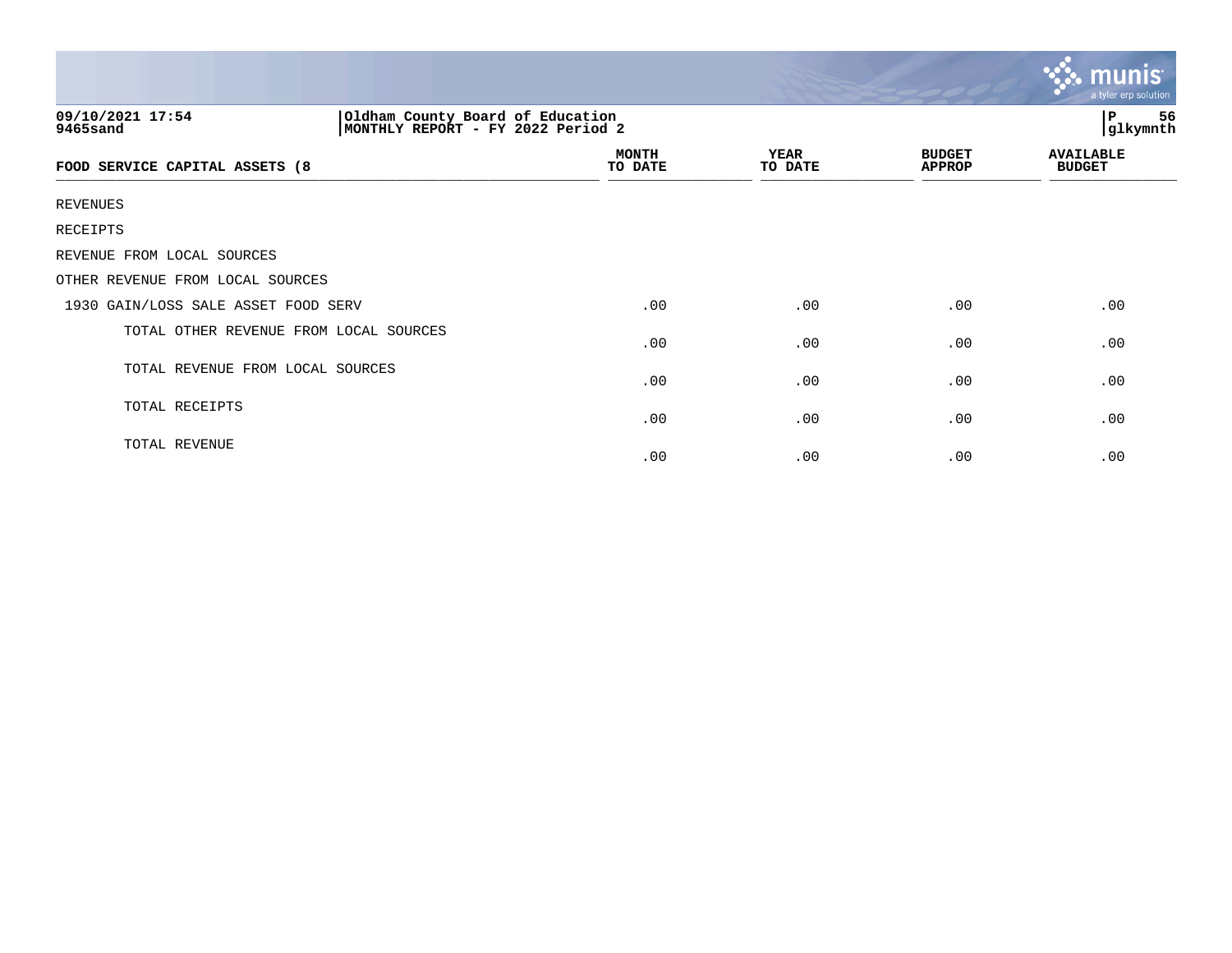

| 09/10/2021 17:54<br>9465sand               | Oldham County Board of Education<br>MONTHLY REPORT - FY 2022 Period 2 |                         |                        | 57<br>l P<br> glkymnth         |                                   |  |
|--------------------------------------------|-----------------------------------------------------------------------|-------------------------|------------------------|--------------------------------|-----------------------------------|--|
| FOOD SERVICE CAPITAL ASSETS (8             |                                                                       | <b>MONTH</b><br>TO DATE | <b>YEAR</b><br>TO DATE | <b>BUDGET</b><br><b>APPROP</b> | <b>AVAILABLE</b><br><b>BUDGET</b> |  |
| EXPENDITURES                               |                                                                       |                         |                        |                                |                                   |  |
| FOOD SERVICE OPERATION<br>3100             |                                                                       |                         |                        |                                |                                   |  |
| 0700<br>PROPERTY                           |                                                                       | 15,392.97               | 15,392.97              | .00                            | $-15, 392.97$                     |  |
| TOTAL 3100<br>FOOD SERVICE OPERATION       |                                                                       | 15,392.97               | 15,392.97              | .00                            | $-15,392.97$                      |  |
| TOTAL EXPENDITURES                         |                                                                       | 15,392.97               | 15,392.97              | .00                            | $-15, 392.97$                     |  |
| TOTAL FOR FOOD SERVICE CAPITAL ASSETS (81) |                                                                       | $-15,392.97$            | $-15,392.97$           | .00                            | 15,392.97                         |  |